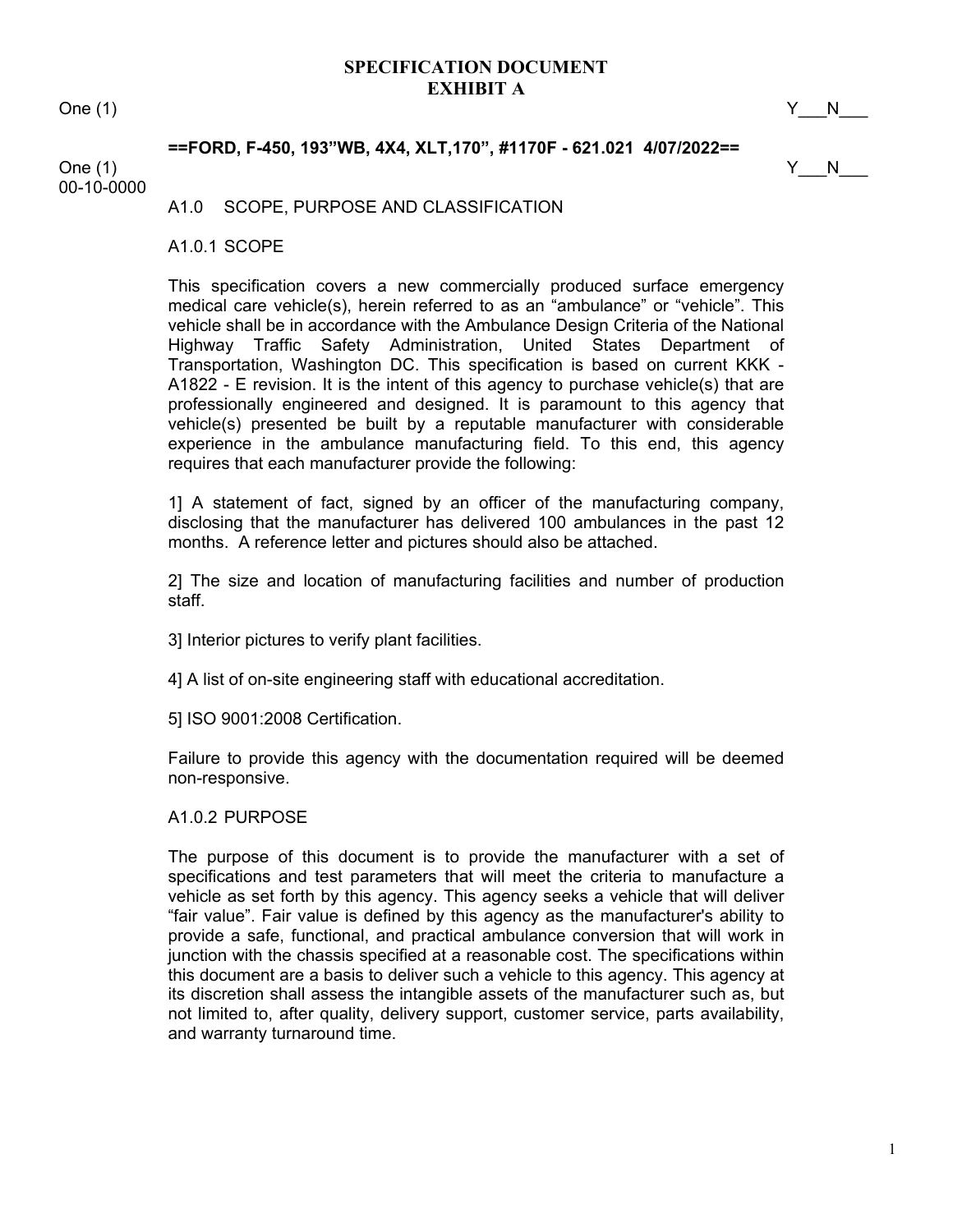# A1.0.3 CLASSIFICATION

This specification calls for the following type of vehicle in accordance with the current KKK-A1822-F revision.

### A1.1 GENERAL

This is an engineer, design, construct and deliver type specification meeting the needs of this agency. Attention has been given to the engineering and design aspect of this specification that will attain our goal of fair value. It is the manufacturer's responsibility to deliver a product meeting the criteria as set forth. This agency reserves the right to increase the equipment quantities that are specified. In addition, other agencies will be permitted to purchase equipment under this contract as a result of this specification, unless prohibited under law.

# A1.1.1 SITES OF WORK

Other than the chassis, specified accessories, and raw materials such as aluminum, wood, etc.; all shops and sub-shops shall be within the complex(s) that are directly owned and controlled by the primary manufacturer. Any assemblies including, but not limited to, upholstery, fiberglass, cabinetry, electrical, structural and paint application, that are performed or supplied outside of the primary manufacturer's location(s) must be noted. The name, address, and contact person supplying the primary manufacturer with the assemblies must be provided in writing to this agency. Non-disclosure will be sufficient grounds for rejection of proposal or termination of contract. Ambulances or chassis imported for consideration of this specification into the United States under the North America Free Trade Act must provide documentation of compliance with all United States laws applicable. Further, any import ambulance must be independently certified and tested within the United States to meet KKK-A1822-F certification.

# A1.1.2 EXAMINATION OF SPECIFICATIONS

It is incumbent on each manufacturer to be thoroughly familiar with the specification contained herein. The specification will require a "YES" or "NO" or when requested a definitive answer to each section or subsection. Sections or subsections not marked with a "YES" or "NO" or answered shall be deemed incomplete and considered non-responsive. A "YES" answer constitutes a complete compliance to the section or subsection as written. A "NO" shall indicate noncompliance and does not eliminate a manufacturer from competition. A manufacturer may object or counter to a specific section or subsection. A manufacturer must indicate in writing, as an attachment, the section or subsection in dispute. The manufacturer must include the verbiage as written, new verbiage presented, explanation of verbiage with consequences and supporting tests and documentation. Failure to comply will be deemed as nonresponsive. This agency reserves the right to determine compliance.

A1.1.3 DEFINITIONS: The following definitions shall apply with regards to these specifications.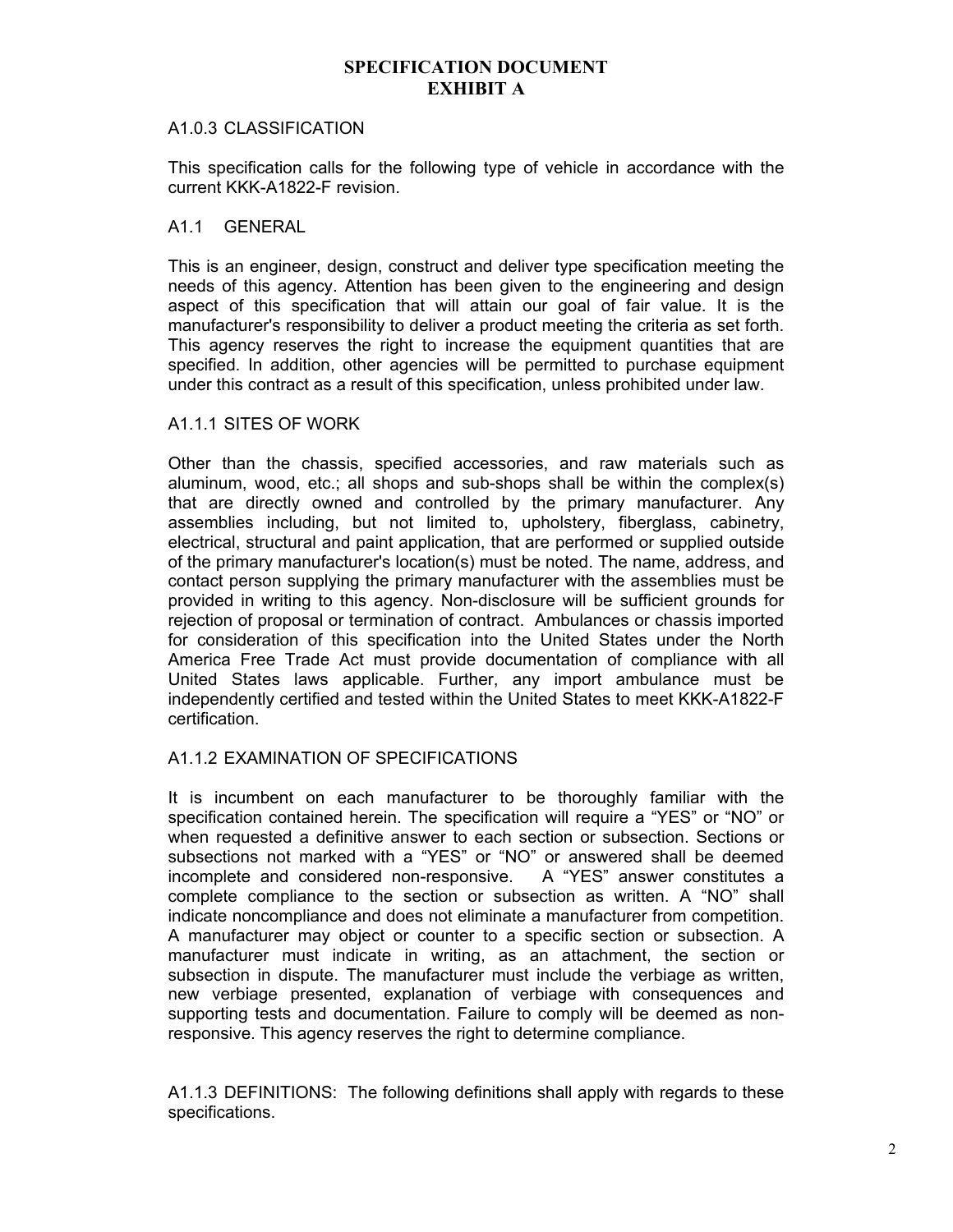A1.1.4 PURCHASER: The end user of the equipment specified or the applicable purchasing agency acting on behalf of the end user.

A1.1.5 CONTRACTOR: The individual, firm, partnership manufacturer, or corporation to whom the contract is awarded by the Purchaser and is subject to the terms thereof. For bidding purposes, the contractor, vendor, bidder, manufacturer is synonymous.

A1.1.6 EQUAL: This agency supports the design, engineering, quality and materials as specified in this document. This shall not prohibit the bidding of unlike product. However, any deviation from the specification must be marked and submitted per section A1.1.2. Failure to do so shall be deemed nonresponsive.

A1.1.7 MANUFACTURER: The manufacturer within this specification shall be considered the "primary manufacturer" of the ambulance conversion. The chassis requirement as set forth in this specification is the responsibility of the primary manufacturer to procure. This agency considers the chassis platform as a conveyance for the ambulance conversion. It is imperative that the primary manufacturers procure the **exact** chassis from the chassis manufacturer. After market modifications by the primary manufacturer to achieve chassis specification will not be tolerated. This agency will require documentation from the chassis manufacturer pertaining to the chassis requirements for this agency. Failure to provide documentation after award and prior to construction may result in the termination of the contract. Expenses to re-bid will be the responsibility of the manufacturer in default.

# A2.0 SPECIAL CONDITIONS

# A2.1 BIDDERS RESPONSIBILITY AND QUALIFICATION

#### A2.1.1

It is not the intent of these specifications to call for an unusual or experimental vehicle (s). The primary manufacturer shall have a minimum of 10 years of uninterrupted manufacturing of similar or identical vehicles to the specifications set forth in this bid.

#### A2.1.2

If requested by the purchaser, the primary manufacturer shall supply upon request a list of ten (10) agencies that have purchased similar or identical vehicles within the past year from date of bid. The list will have contact names and phone numbers.

# A.2.1.3

For the purpose of this section, if the bidder of record and the primary manufacturer are separate business entities, then each shall be required to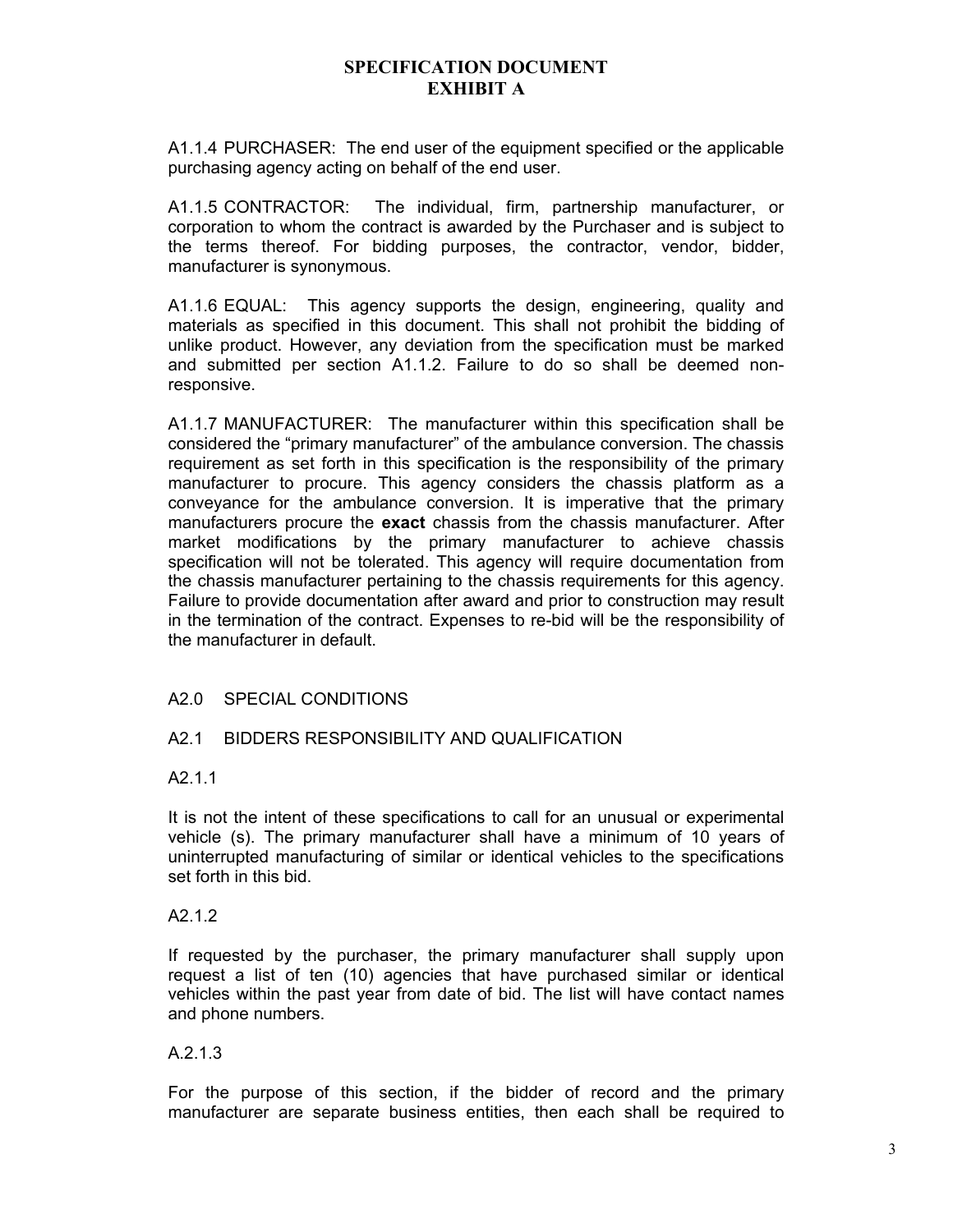submit financial, insurance, and/or licensor to conduct business within this jurisdiction. Failure to provide proper documentation with the bid response may result in any bid being deemed non-responsive.

# A.2.1.4

The primary manufacturer shall be ISO 9001:2008 certified. **No Exceptions**.

# A.2.1.5

The primary manufacturer shall employ full time a Quality Control Manager whose primary function is to monitor quality. **No Exceptions**.

# A2.2 PAYMENT, DELIVERY AND ACCEPTANCE

# A2.2.1

A deposit may be remitted with the order not to exceed ten percent (10%) of the total contract amount. A proforma invoice will be required to process and pay the deposit amount.

Prepayments or progress payments for any part or material after contract award may result in a termination of the award. The contract will be given to the next responsible primary manufacturer. It is the intent of this agency to do business with a company of sufficient financial means to meet the financial burdens necessary complete and delivery the vehicle as specified.

Unless otherwise requested, the primary manufacturer shall arrange over the road delivery of the completed vehicle to this agency's designated local address under the vehicles own power. Costs of transportation and preparation are to be included with the price as bid. The primary manufacturer, may as an option, offer a line-item credit for pick up by this agency at their place of manufacture.

Payment in full will be made upon delivery once an inspection of the vehicle by this agency's authorized representative(s) confirms compliance with the specification. The delivery, acceptance inspection, and payment shall take place on the same day. In the event it is deemed necessary for this agency to inspect the vehicle(s) at the primary manufacture location, a temperature-controlled inspection area separate from the production facility shall be available.

# A2.2.2

All bid prices and conditions must be specified on the Bid Proposal Form, Refer to Exhibit B.

# A2.2.3

Bid prices shall be valid for six (6) months. In the unforeseen circumstance that this agency requires the primary manufacturer to extend pricing requirement; then it will be at the discretion of this agency to request in writing from the primary manufacturer any deviation in prices quoted.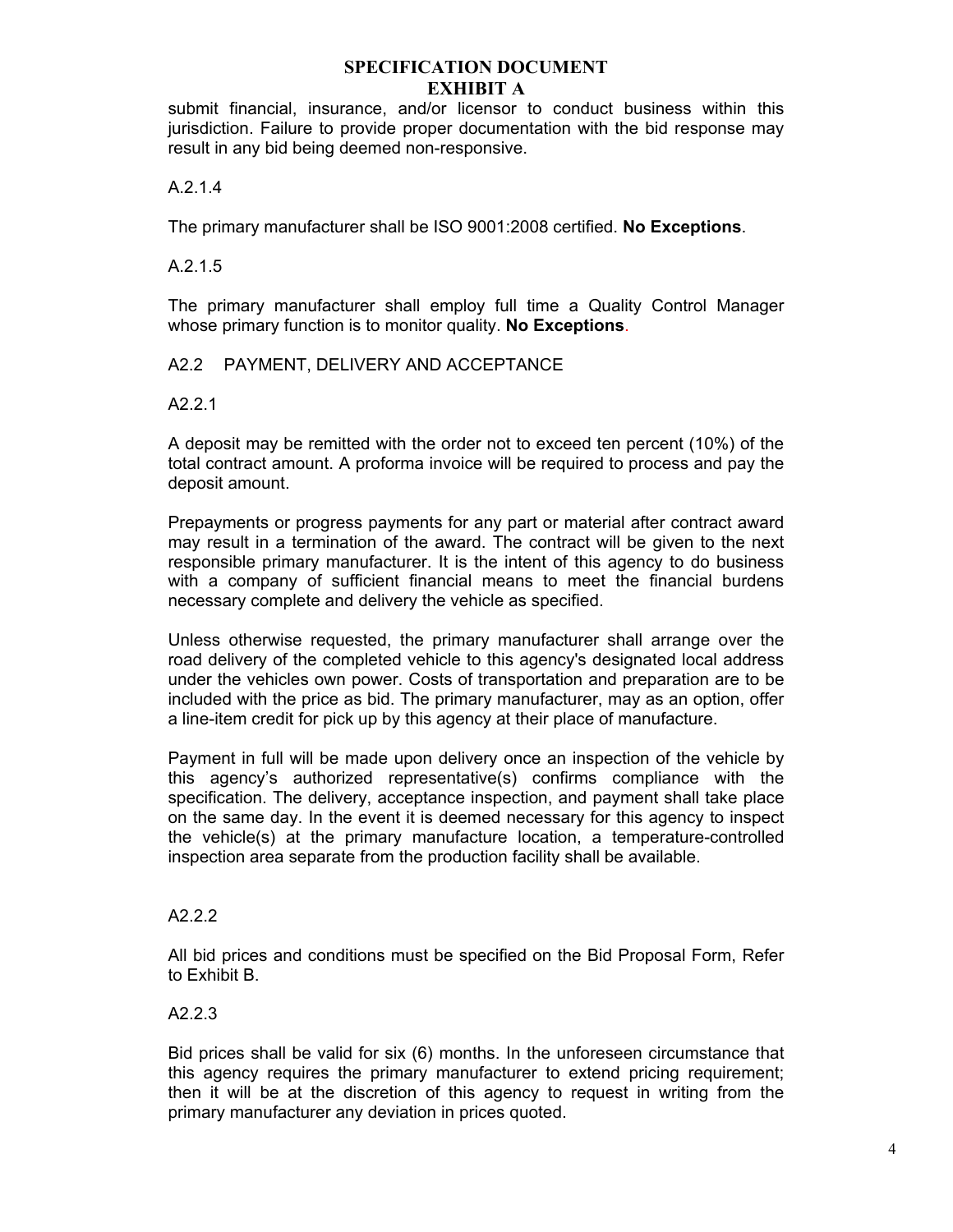# A2.3 PROPOSAL EVALUATION

Proposals received shall be evaluated by the Purchaser. This evaluation will be based on the following:

Completeness of the proposal Manufacturing and Delivery schedule Primary manufacturer's demonstrated capabilities and qualifications Primary manufacturer's past performance on similar Bid Proposals Primary manufacturer's maintainability and recommendations Primary manufacturer's logistical and service support

# A2.3.1

Bid proposals taking total exception to these specifications will not be accepted.

# A2.3.2

Bid proposals that do not comply with the prescribed method to take exceptions listed in paragraph A1.1.2 will be rejected without further consideration.

# A2.3.3

This agency seeks the highest level of value for the cost. To assure this agency is receiving such value the primary manufacturer must submit evidence of compliance with KKK-A1822-F testing parameters. The testing is to be performed by an independent testing facility and verified by person(s) with the standing of Professional Engineer. If further testing is required by any lawful agency of the Federal or State Government, then it shall be incumbent upon the primary manufacturer to provide this agency with certification required.

# A2.3.4

This agency also recognizes Ford Motor Company's Qualified Vehicle Modifiers (QVM) accreditation. Therefore, regardless of chassis specifications the primary manufacturer must include with this proposal their current QVM certification.

#### A2.3.5

Internal testing performed and certified for a primary manufacturer will not be considered by this agency.

#### A2.3.6

The primary manufacturer may submit certification of all "member in good standing" of any public or private association that may have bearing on this specification i.e., AMD, NTEA.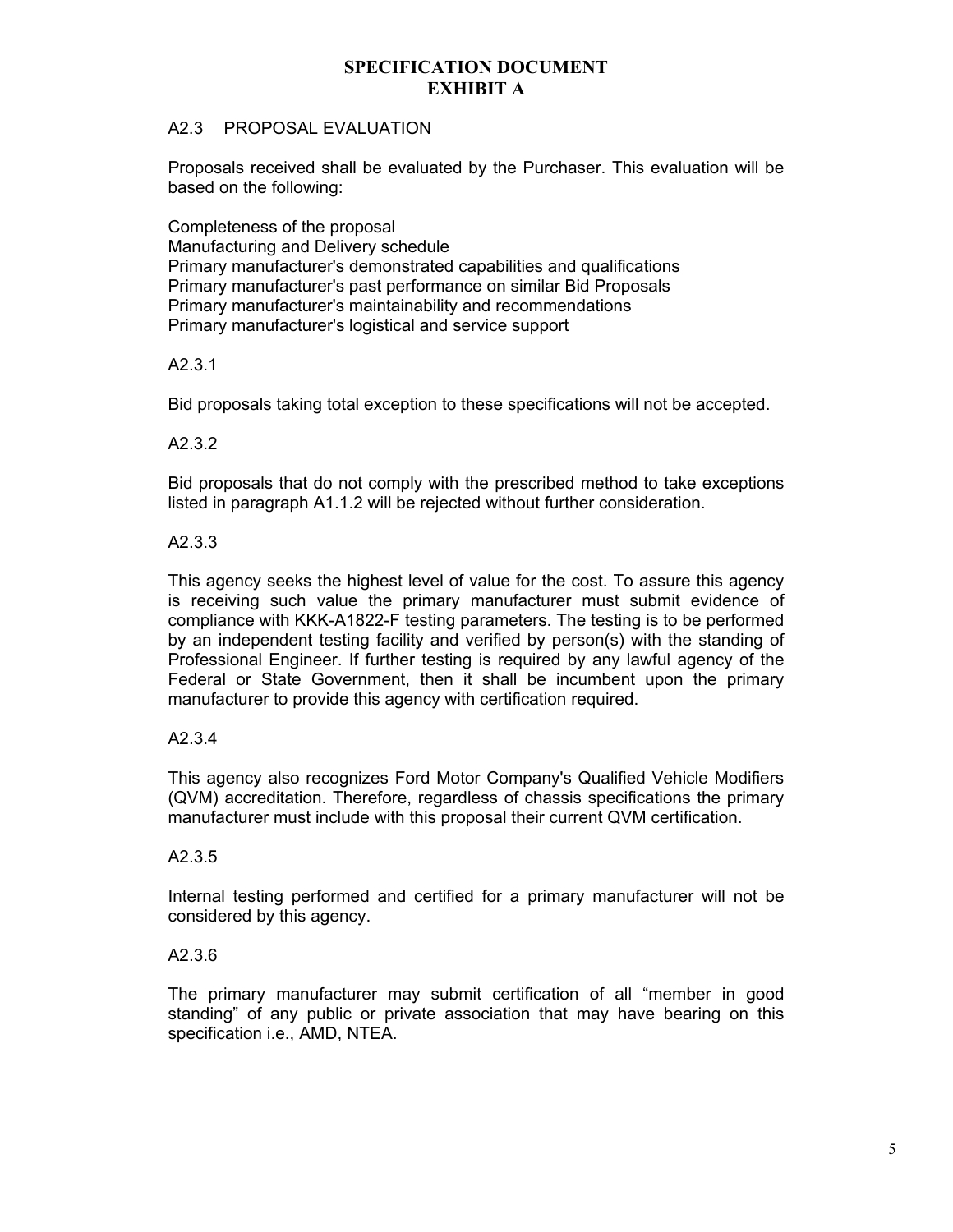# A2.3.7

To ensure that this contract is awarded to a primary manufacturer who has the resources to meet the performance and warranty criteria specified herein, the primary manufacturer shall state in the bid proposal if it is a public or private company. If the primary manufacturer is privately held then it shall include the most current financial statement by a Certified Public Accountant not more than twelve (12) months old, or current financial statement of the parent company. If the primary manufacturer is a publicly held company or wholly owned by a publicly held company then it shall state what stock exchange and under what symbol it is traded under. **Bids not meeting this requirement cannot be accepted.**

Note: In performing the evaluation, only information contained within the primary manufacturer's written proposal will be considered.

# A2.4 CONTRACT AWARD

The Purchaser reserves the right to increase the number of vehicles or equipment specified under this contract. If awarded, the primary manufacturer agrees that additional agencies may purchase under the same terms and prices afforded by any contract arising from the bid award, unless prohibited by law, within a six (6) month period from the date the contract has been awarded.

#### A2.4.1

The purchaser has the right to waive any informalities, irregularities, and technicalities in procedure.

# A2.5 WARRANTY

This agency is concerned with the ability of the primary manufacturer to warrant the conversion after delivery. This agency expects a minimum of eight (8) year modular construction warranty and twelve (12) months or thirty thousand (30,000) mile full warranty on the conversion. In addition, each manufacturer shall submit their various warranties and warranty options, if applicable, with the proposal for evaluation. Also, each primary manufacturer will supply the name and phone number of a contact person in the event this agency requires clarification of the submitted warranty documents.

The primary manufacturer will provide the location of the closest approved warranty center. Indicate to this agency, in writing, to be included with this proposal; the process to initiate and file a warranty claim.

#### A2.6 DELIVERY

The primary manufacturer will provide in writing to accompany this document a proposed delivery time. The delivery time proposal will include the transit time of the finished vehicle.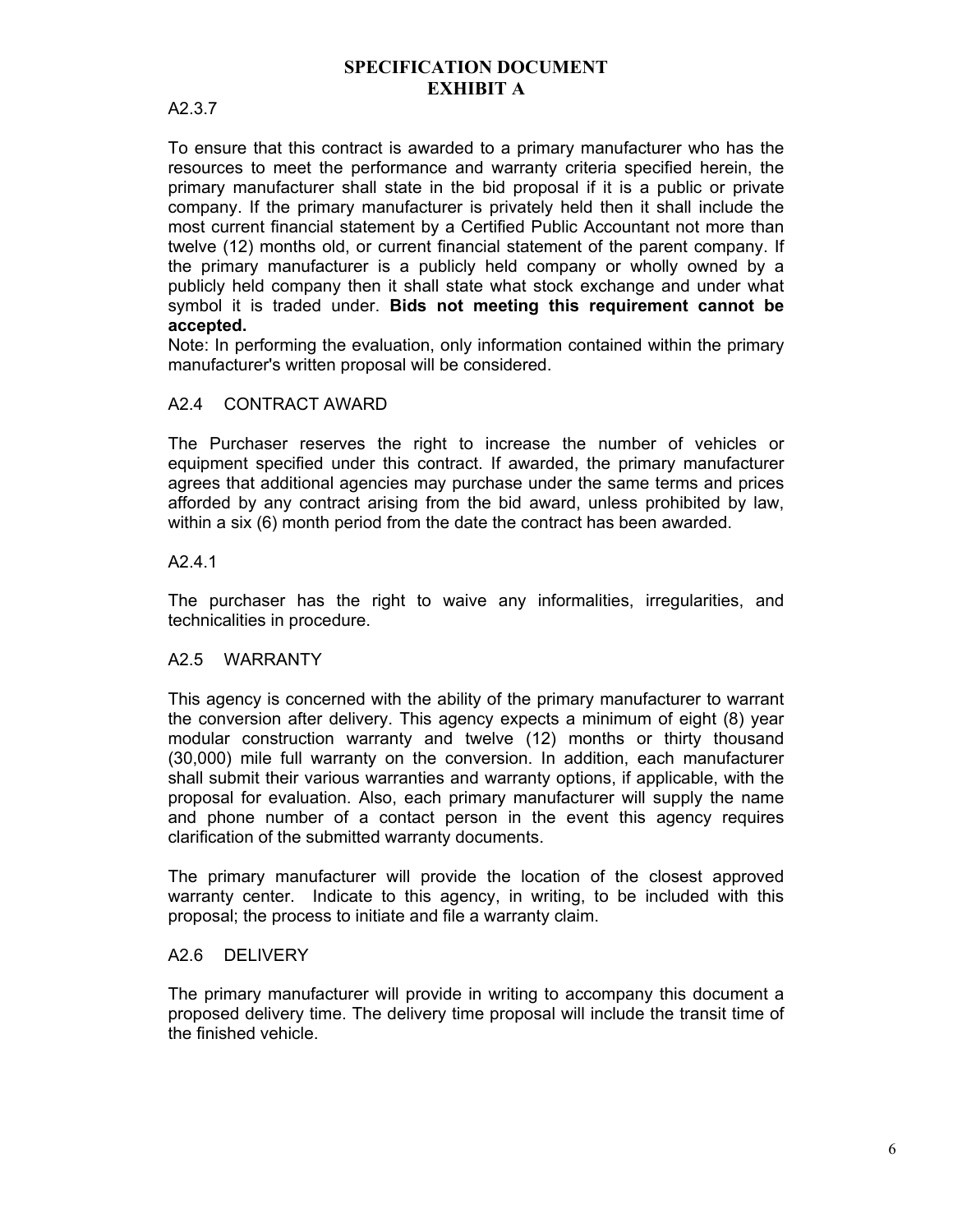#### A<sub>2.7</sub> BID SECURITY

Bid proposals shall be accompanied by a Surety Bond in the amount of 5 percent (5%) of the total price of the bid proposal. The Bid Surety shall be made payable to this agency and conditioned upon the primary manufacturer acceptance of award. In the event of failure or refusal to comply, the Bid Surety may be forfeited as liquidated damages because of such failure of default.

# A2.8 PAYMENT AND PERFORMANCE BOND

This agency reserves the right to seek a one hundred percent (100%) payment and performance bond as a condition of award. Refer to Section

# A2.9 INDEMNIFICATION AND INSURANCE

Refer to Section V. of the RFP document (page 5) for the Ogden City's insurance requirements.

# A2.10 FAMILIARITY WITH LAWS

The primary manufacturer will be familiar with all Federal, State and Local laws, ordinance, code rules and regulations that may in any way effect the work. Ignorance on the part of the primary manufacturer is not acceptable.

#### A2.11 PRE-CONSTRUCTION CONFERENCE

The successful primary manufacturer shall be required to hold a pre-construction conference with representatives of this agency to finalize construction details. In the event it is deemed necessary by both parties that the conference be held at a location other than at this agency; the following shall occur. The primary manufacturer will provide adequate transportation, lodging, and meals for two (2) designated personnel from this agency. Further, if the location is in an excess of three hundred (300) miles from this agency's location, the transportation shall be by a commercial air carrier. Private or corporate aircraft may not be used.

#### A2.12 DRAWINGS

The primary manufacturer shall provide a set of drawings that accurately depict the vehicle as specified. The drawings will show all exterior and interior planes with dimensions. Failure to comply will be deemed non-responsive.

# A2.13 EMPLOYEE STATEMENT

It is mandated by the United States Government that all employees currently and to be employed during the duration of this contract are not discriminated against because of their race, creed, color, sex, nationality origin and disability. Further, this agency must be satisfied that the primary manufacturer's labor pool is treated in a fair and equitable manner. Therefore, it will be the responsibility of the primary manufacturer to include a human resource statement outlining employment status, working conditions, and benefits.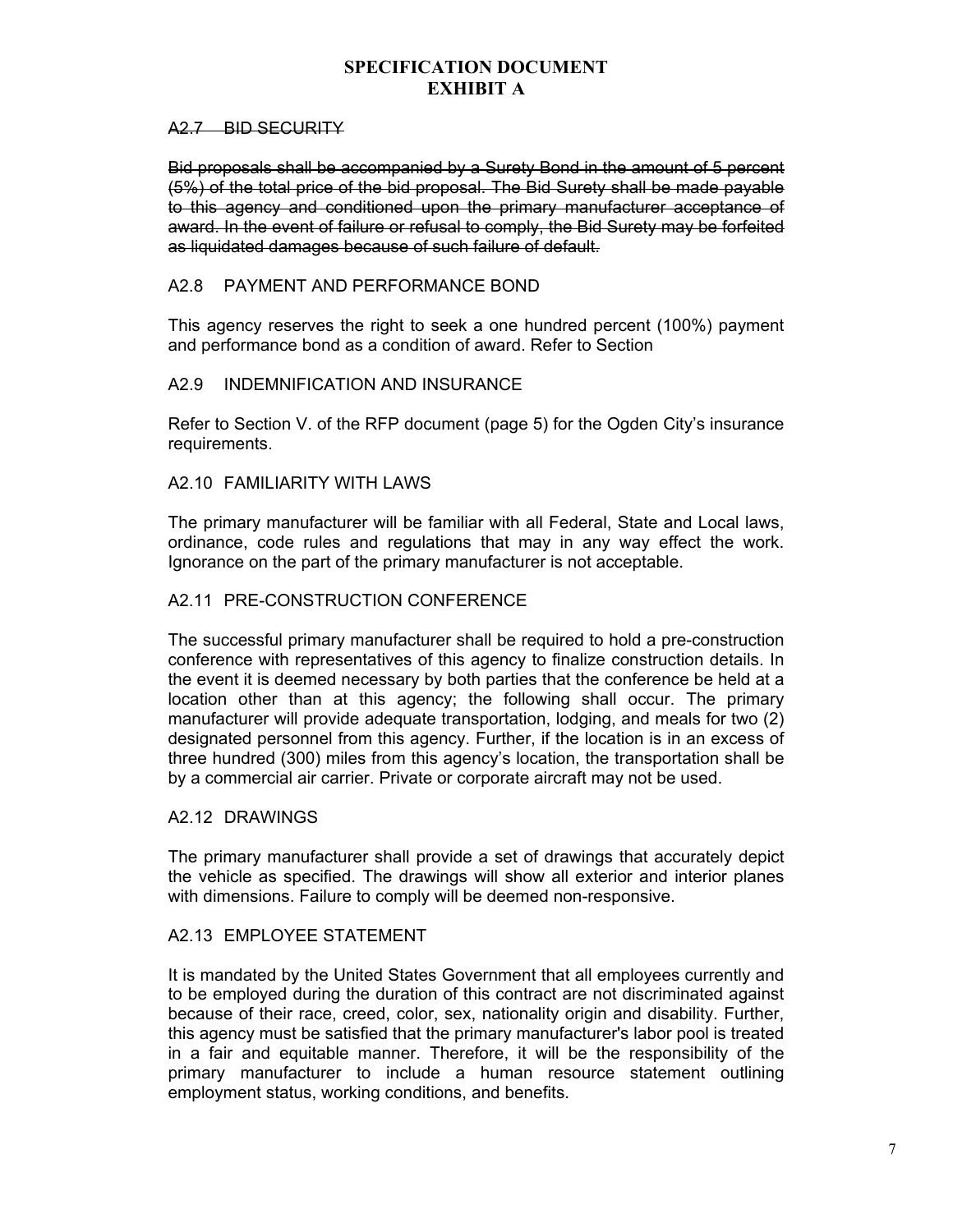# A2.14 ANTI-COLLUSION STATEMENT

By signing this bid, the primary manufacturer agrees that this bid is made without any understanding, agreement or connection with any other person, firm or corporation making a bid for the same purpose and this bid is in all respects fair and without collusion or fraud.

One (1)  $Y_N$  N

3.0 TECHNICAL REQUIREMENTS CAB - CHASSIS

# 3.1 GENERAL VEHICULAR DESIGN, TYPES, AND FLOOR PLAN

The ambulance and the allied equipment furnished under this specification shall be the primary manufacturer's current commercial vehicle of the type and class specified. The ambulance shall be complete with the operating accessories as specified herein. It shall be furnished with such modifications and attachments as necessary and specified to enable the vehicle to function reliably and efficiently in sustained operation. The design of the vehicle and the specified equipment shall permit accessibility for servicing, replacement and adjustment of component parts and accessories with minimum disturbance to other components and systems.

#### 3.1.2

00-10-4037

The ambulance shall be a Type I, Class I, and shall be a chassis furnished with a two (2) door conventional cab. The chassis shall be suitable for subsequent mounting of a modular (containerized), transferable equipped ambulance body conforming to the requirements herein.

#### 3.1.3

The design of the vehicle shall utilize a floor plan loading arrangement of patients into the patient compartment. All litters shall be loaded into position with the heads of the patients forward in the vehicle.

#### 3.2 VEHICLE COMPONENTS, EQUIPMENT, AND ACCESSORIES.

The emergency medical care vehicle, chassis ambulance body, equipment, devices medical accessories and electronic equipment to be delivered under this contract shall be standard commercial products, tested and certified, to meet this specification. The vehicle shall comply with all Federal Motor Vehicle Safety Standards (FMVSS) and United States regulations applicable or specified for the year of manufacture. The primary manufacturer shall procure the chassis, components, equipment and accessories as specified and be the current technical data and materials of all suppliers.

#### 3.3 MATERIALS

Materials used in the construction shall be new and meet the quality conforming to this specification. Materials shall be free of defects.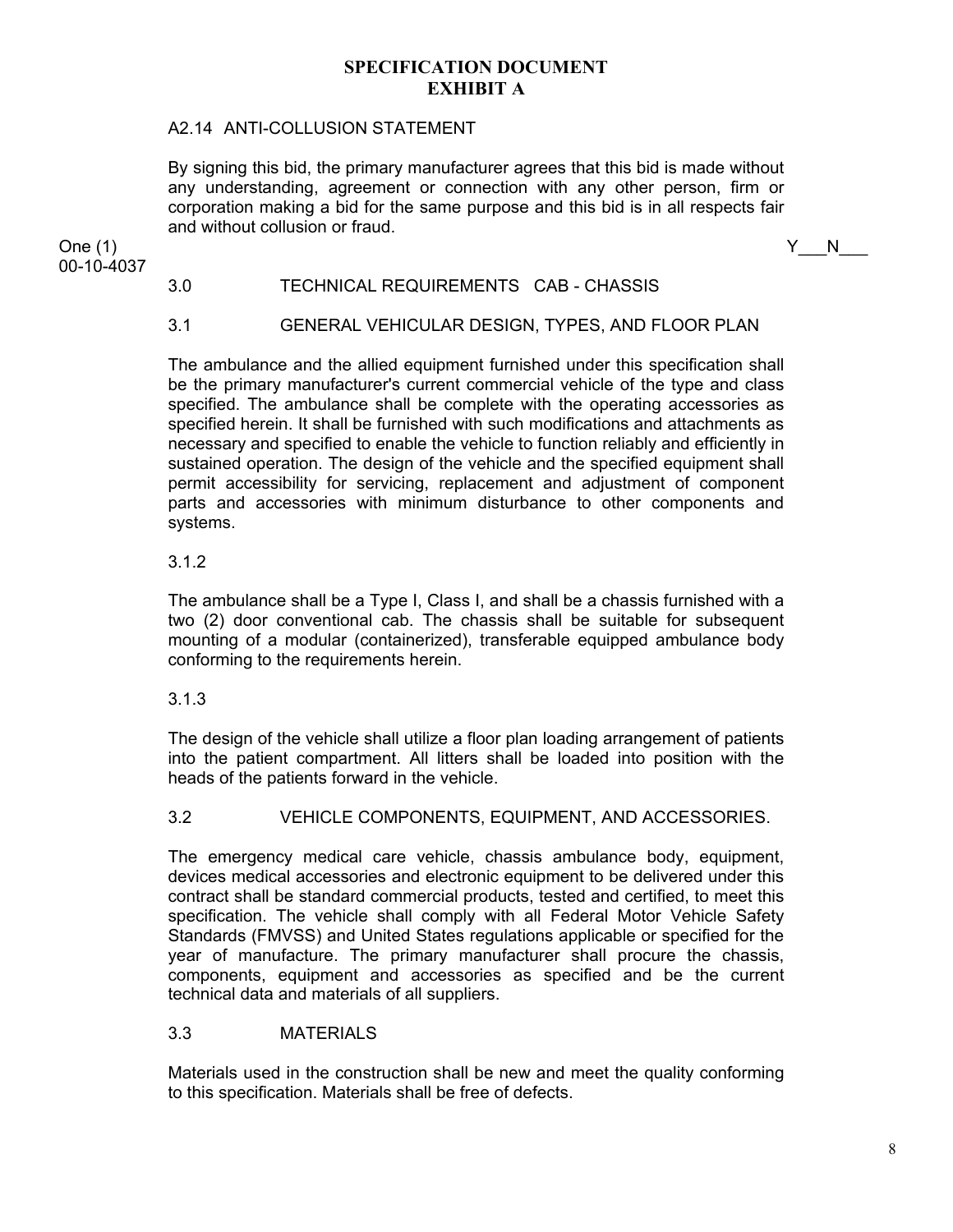3.4 VEHICLE OPERATION, PERFORMANCE, AND PHYSICAL CHARACTERISTICS

The following is a description of the cab and chassis that will meet the requirements of this specification. In addition, the chassis will comply with paragraphs 3.4.1 through 3.6.14 of Federal Specification KKK-A-1822F.

Decals will match our current Ambulance fleet. Reference pictures upon request.

3.5 CHASSIS MANUFACTURER AND MODEL YEAR

The chassis shall the requirements of this specifications a 2022 Ford.

| 3.6                         | <b>MODEL PHYSICAL CHARACTERISTICS</b> |                                          |  |  |      |            |                                                  |  |
|-----------------------------|---------------------------------------|------------------------------------------|--|--|------|------------|--------------------------------------------------|--|
| Vehicle:                    |                                       | <b>Ford Chassis Cab</b>                  |  |  |      |            |                                                  |  |
| Body Style:<br>(D4)         |                                       |                                          |  |  |      |            | Super Duty F-450 Dual Rear Wheel Rapid Red       |  |
| Drive Train:                |                                       | <b>Four Wheel Drive</b>                  |  |  |      |            |                                                  |  |
|                             |                                       | 213 Electronic Shift on the Fly          |  |  |      |            |                                                  |  |
| Model Number body code:     |                                       | F4H Regular Cab 193" wheel base XLT      |  |  |      |            |                                                  |  |
| Gross Axle Weight:          |                                       | Front<br>7,000 lb.                       |  |  | Rear | 12,880 lb. |                                                  |  |
| <b>Gross Vehicle Weight</b> |                                       | Rating<br>16,500 lb.                     |  |  |      |            |                                                  |  |
| Engine Type:                |                                       | 99T 6.7L Diesel V8 with 98R Manual Regen |  |  |      |            |                                                  |  |
| Displacement                |                                       | 6.7 liters                               |  |  |      |            |                                                  |  |
| <b>Fuel System</b>          |                                       | Diesel Turbo charged DI                  |  |  |      |            |                                                  |  |
| SAE net HP                  |                                       | 330 @ 2600 RPM                           |  |  |      |            |                                                  |  |
| <b>SAE net Torque</b>       |                                       | 750 foot pounds @ 2000 RPM               |  |  |      |            |                                                  |  |
| Wheelbase:                  |                                       | 193 inches                               |  |  |      |            |                                                  |  |
| Transmission:               |                                       |                                          |  |  |      |            | 10 - speed Automatic, Electronic, w/Overdrive    |  |
| Rear Axle Ratio:            |                                       | 4:10 Ltd Slip                            |  |  |      |            |                                                  |  |
| Tire Size:                  |                                       |                                          |  |  |      |            | LT225/70Rx19.5F, BSW All Season, 2 front, 4 rear |  |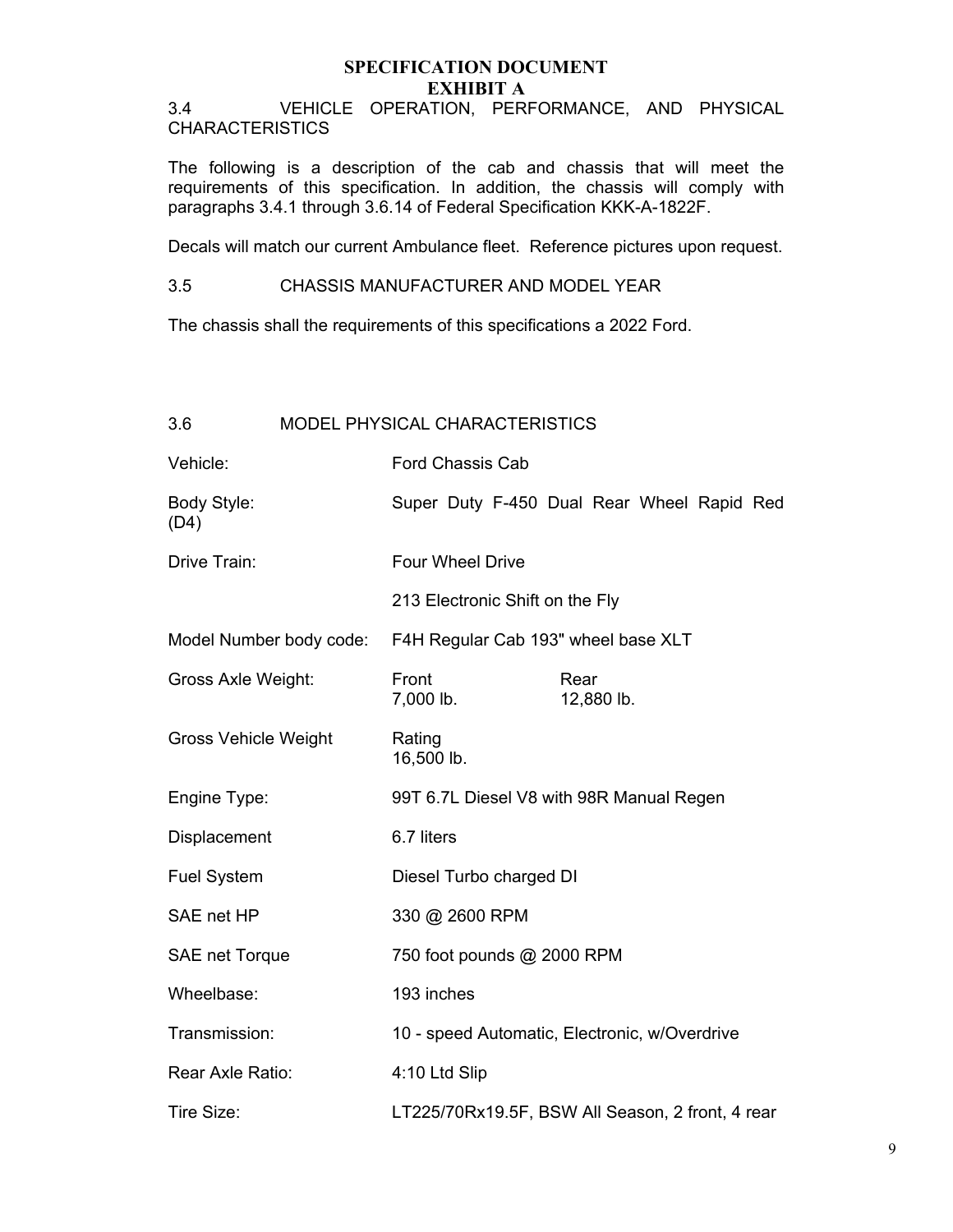| Spare Tire Size:                |                                         |   | LT225/70Rx19.5F, BSW All Season    |               |     |  |  |
|---------------------------------|-----------------------------------------|---|------------------------------------|---------------|-----|--|--|
| Wheels                          | All including spare, steel 19.5.0 x 6.0 |   |                                    |               |     |  |  |
| Brakes:                         |                                         |   | 4-Wheel ABS System                 |               |     |  |  |
| Engine Block Heater:            | Code 41H                                |   |                                    |               |     |  |  |
| Alternators:                    |                                         |   | Dual HD Alternators, Code 67B      |               |     |  |  |
| <b>Batteries:</b>               |                                         |   | Dual, 78-AH 750 CCA                |               |     |  |  |
| Fuel Tank:                      |                                         |   | Single 40 Gallon, aft of rear axle |               |     |  |  |
| Cab Seating:                    |                                         |   | Code 3S-40/20/40 cloth             |               |     |  |  |
| Ambulance Prep. Package:        | Code 47L                                |   |                                    |               |     |  |  |
| Steering:                       | Power                                   |   |                                    |               |     |  |  |
| Stereo<br>entertainment system\ | Sync                                    | 3 | touchscreen                        | communication | and |  |  |

# 4.5 ELECTRICAL GENERATING SYSTEM

The vehicle shall be equipped with the OEM supplied dual HD OEM alternators.

# 4.6 ENGINE AUTOMATIC HIGH IDLE SPEED CONTROL

The Engine high idle shall be regulated by the OEM supplied high idle speed control. The control shall be mounted in the cab console.

# 4.7 DRIVER'S COMPARTMENT

The driver's compartment shall be as required by paragraphs 3.9.1, 3.9.2, and 3.9.4 of Federal specification KKK-A-1822-F as well as section 3.0 of this document. The cab shall be equipped with the chassis manufacturer's high back seats. The safety restraint system for the driver and passenger shall be installed by the chassis manufacturer. Modifications or substitutions of the chassis manufacturer's cab seats or restraint system will not be acceptable.

# 4.8 OUTSIDE REAR VIEW MIRRORS

The vehicle mirrors should be firmly secured, vibration less rear-view mirrors totaling at least one hundred and twenty-five square inches. The mirrors shall be OEM, manually telescoping trailer tow, power/heated glass, integrated clearance lights and turn signals, and a two-way fold.

One (1)  $Y_N$  N 00-91-0000

Domestic Chassis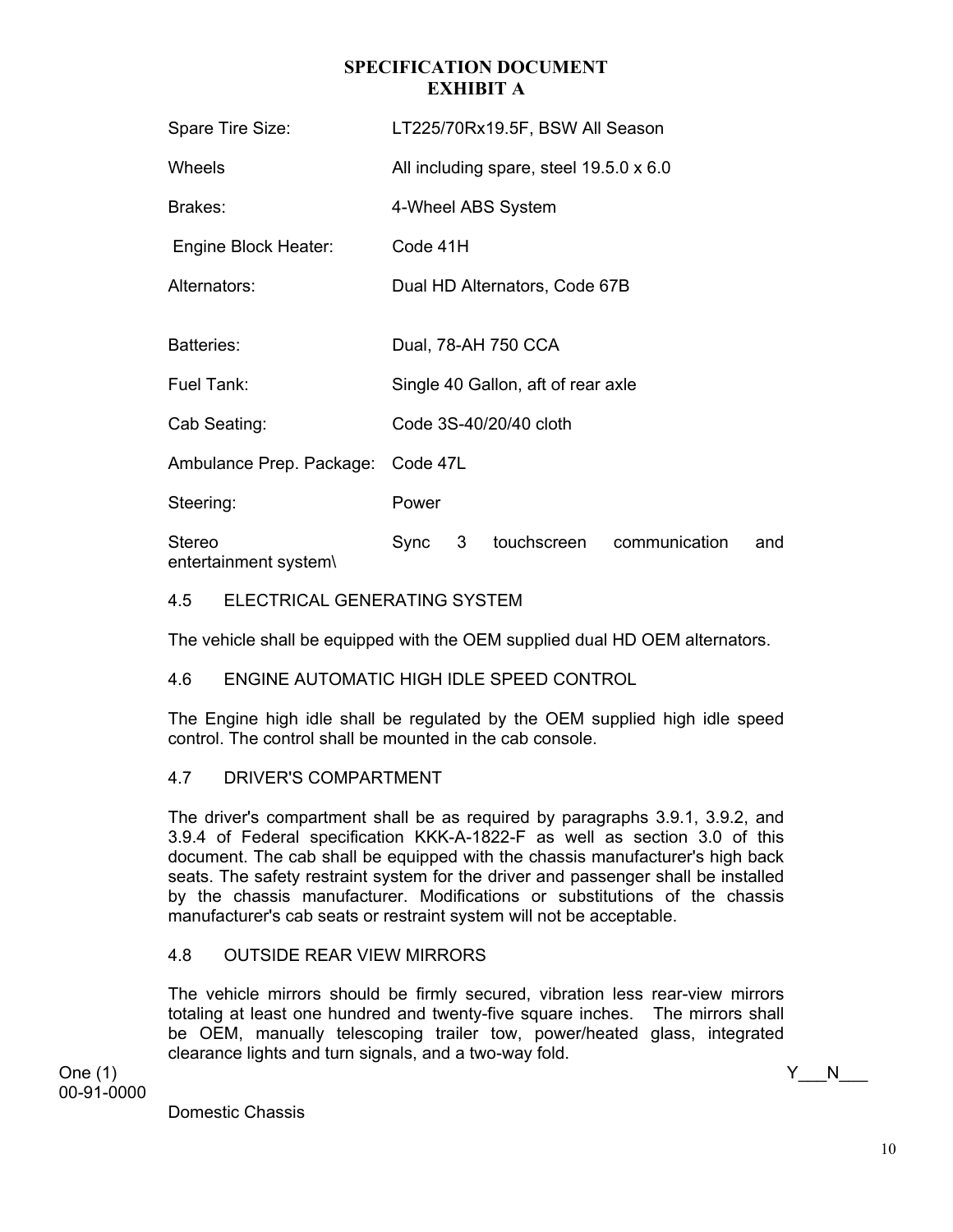One (1)  $Y_N$  N 05-00-0000

**CONVERSION** 

One (1)  $Y_N$  N 05-00-0200

Conversion, BOM, Type 1, 170 Module, F450 4x4 20-1

One (1)  $Y_N$  N 10-10-1001

# CAB PATIENT COMPARTMENT

The modular body shall be attached to the cab chassis by means of a rubber bellows with one hundred and fifty square inches of open viewing area. The back window of the chassis cab shall be replaced with a painted aluminum insert adhered to the to the back of the chassis cab with an industrial grade adhesive. This procedure must be in strict compliance with chassis builders' guidelines. The entire structure shall be caulked and painted with the process identical as described for the module. The center section of the insert shall incorporate and integral, flange designed to provide a secure installation platform for an expandable rubber boot attaching the cab to the module.

One (1)  $Y_N$  N 1A-10-0050

#### **REAR SUSPENSION**

This unit shall have a "Liquid Spring" rear suspension installed by the manufacturer. It shall include electronic controls, automatic height control, kneeler, and OEM sway bar. The dump and fill function shall be operated by opening or closing the left rear door entrance door. It shall have both an enable switch and a dump indicator light in the cab console and shall only operate when the vehicle is in park.

**CLASS**®, or **C**ompressible **L**iquid **A**daptive **S**uspension **S**ystem, is the next generation vehicle suspension system. Utilizing a strut, with a compressible fluid as the spring/damping medium, and its sophisticated on-board microprocessor, **CLASS**® adapts the entire vehicle's response to road variations and the driver. Unlike current steel and air sprung suspension systems, **CLASS**® is the only commercial suspension system that can automatically and instantaneously change the spring stiffness and damping at each wheel over a very broad range with minimal power consumption while the vehicle is being driven and without driver intervention.

Changing the spring stiffness and damping at each wheel independently provides the ability to reduce ride harshness while increasing roll and pitch control. The traditional compromises of balancing ride and handling performance in steel and air sprung suspension designs are eliminated. **CLASS**® employs an optimized 5 link suspension configuration that enhances ride and handling versus conventional suspensions. **CLASS**® substantially reduces the impact loading into the vehicle frame and body thereby lowering maintenance costs and extending the vehicle's life.

Aside from operational benefits of improved ride and handling, vehicle manufacturers may also realize benefits. While **CLASS**® is tuned to specific chassis platforms, its software can be tuned to specific applications while using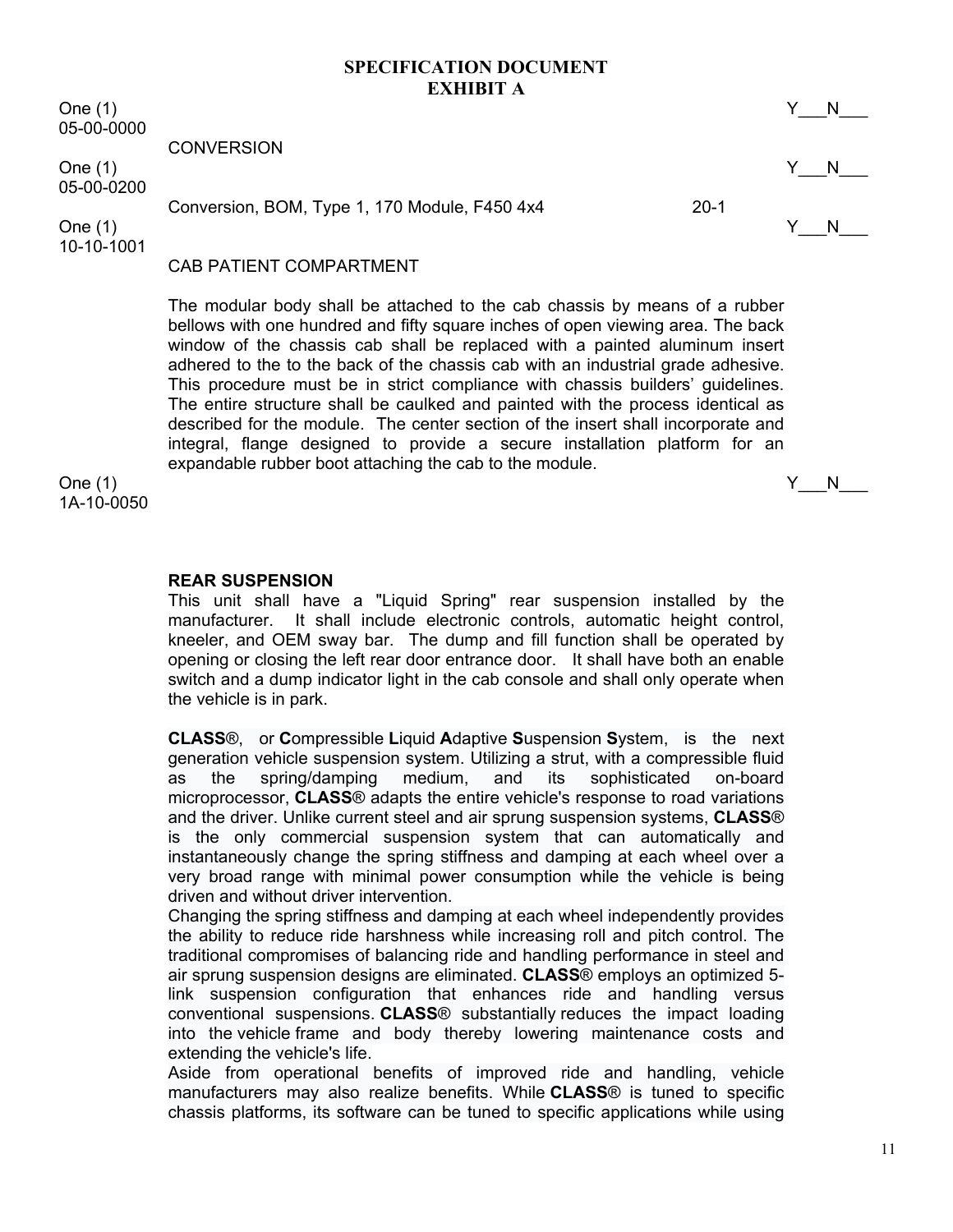the same common suspension hardware for the chassis platform, thus providing greater utilization of a chassis for a variety of body configurations with each one tuned accordingly. A user-friendly driver interface provides a means for minor adjustment of the suspension response to fit operator preferences for certain road conditions.

Compared to typical air systems, **CLASS** ® is a closed hydraulic system which eliminates the need for extra add-on components such as air dryers and heaters. Additional standard functional features such as loadleveling, suspension "kneeling", and diagnostics are built-in.

One (1)  $Y_N$  N 2F-71-7103

### CAB FLOORING MATERIAL

The OEM cab carpet shall be replaced with an OEM purchased black rubber flooring.

One (1)  $Y_N$  N 5U-12-5000

HEATER HOSES

Nomex heater hoses shall be installed.

One (1)  $Y_N$  N 5U-70-0107

ENVIRONMENTAL SYSTEMS

The ambulance shall be equipped with heating, ventilating, and air conditioning systems that operate using re-circulated air and ambient air and shall be capable of maintaining interior temperature within the established comfort zone of 68 degrees Fahrenheit to 78 degrees Fahrenheit while operating between 0 degrees and 95 degrees Fahrenheit ambient. Environmental system components shall be readily accessible for servicing at the installed location. The airflow selector switch shall provide a high, medium, and low setting. The switch shall be a common switch for both the heater and air conditioner. These environmental control switches shall be immediately accessible to the attendant while seated in the primary attendant seat located at the head of the primary patient. An external air conditioner is preferred.

Primary manufacturers shall submit testing documentation from an independent laboratory for compliance with Federal Specification KKK-A-1822F with this proposal.

One (1)  $Y_N$  N 5U-81-1005

#### BATTERY SYSTEM

The vehicle shall be supplied with a dual 12-volt battery system. Two OEM batteries. The battery system shall be wired in accordance with KKK-A-1822-F. The system must meet SAE J541 for starter circuit voltage drop. The batteries shall be activated through the OEM ignition switch. The ignition switch shall only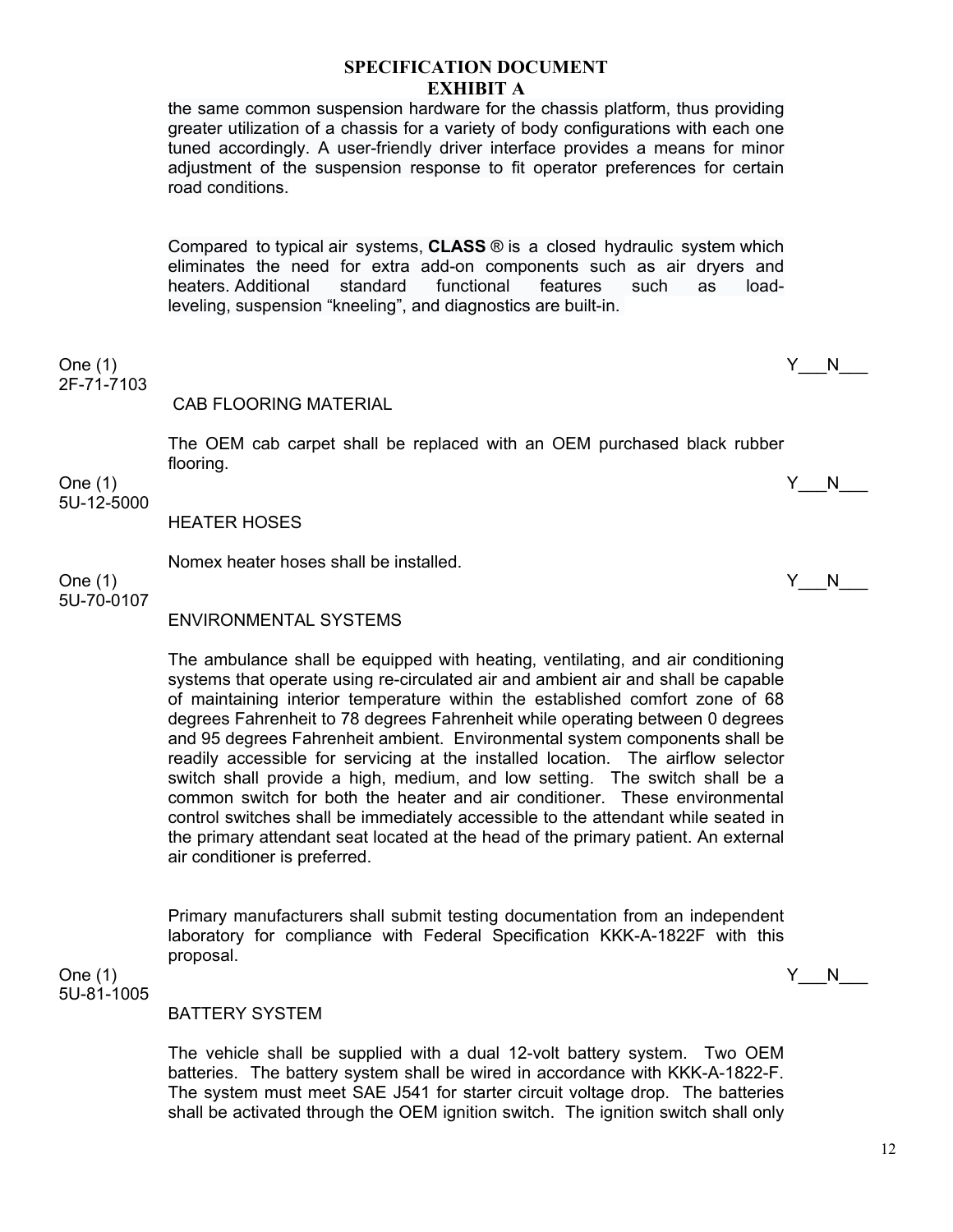turn off power to the module and not to the chassis circuits. When the ignition is shut off a five-minute timer keeps the module powered up for unloading patients. A momentary rocker switch shall be installed which will disable the timer. It shall be labeled TIMER BYPASS. It shall be located on the side of the center console.

One (1)  $Y_N$  N

7U-10-41SR Aluminum Front Console - Linex Black One (1)  $Y_N$  N 7U-10-7000 ACTION AREA CONSOLE There shall be a console in the action area of the rear patient compartment house the switches. The console shall be manufactured out of 3/4" Laminated marine grade Plywood and be angled so that the switches will be easily accessible for an EMT in the attendant seat or a CPR seat. Does your bid comply with this requirement? Yes ( ) No ( ) One (1)  $Y_N$ TF-50-0600 Bulkhead,Unigrip,Pass Thru,153/170x72 One (1)  $Y_N$  N X5-10-3901 WHEEL COVERS There shall be Phoenix Wheel Covers installed prior to delivery. They shall be model NF19 and shall include the extender kit for the rear wheels, model #AP4, or equivalent. Does your bid comply with this requirement?  $Yes()$  No ( ) One (1)  $Y_N$  N  $==$  Type 1 Ford - 170" Module -  $==$ One (1)  $Y_N$  N 00-05-0100 This unit shall be built to the KKK-A-1822F specifications including the Change Notice 10 changes dated July 1,2017. As evidence that the modular ambulance body meets the above criteria, the FSAM's shall furnish a certification that the modular ambulance body meets the testing requirements of SAE J3057. Installed Oxygen cylinder, suction, cardiac monitor, and fire extinguisher. mounting devices shall meet the performance requirements of SAE J3043.

1) All interior enclosed stowage devices shall be tested to their rated weight capacity in accordance with the requirements of SAE J3058. 2) Stowage devices shall not come open in transit.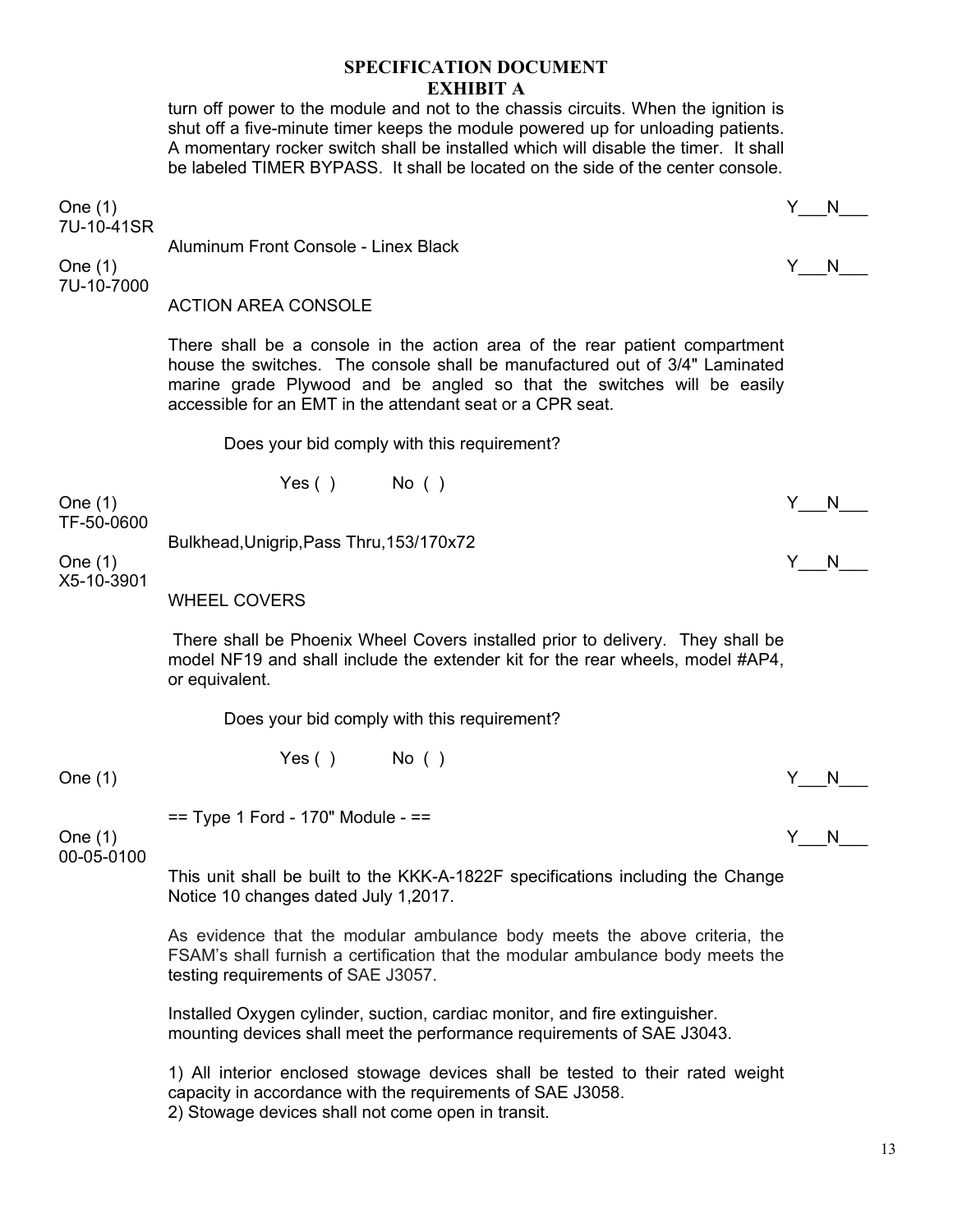3) Storage for the main oxygen cylinder shall be accessible for replacement from an outside position.

4) The oxygen compartment shall be provided with at least a 9 sq. in. of open vent to dissipate/vent leaking oxygen to the outside of the ambulance.

5) Oxygen cylinder compartment shall not be utilized for storage of any other equipment.

6) All interior enclosed stowage devices shall be labeled with their rated weight capacity.

The installed litter fastener device for wheeled cots shall meet the performance requirements of SAE J3027. The litter fastener device shall be installed according to the litter fastener manufacturer's instructions. The ambulance floor and substructure shall be tested in accordance with the dynamic requirements of SAE J3102.

The ambulance shall have a piped medical oxygen system capable of storing and supplying the minimum requirements in liters of medical oxygen as specified by the purchaser. The installed medical oxygen piping shall be leak tested to 80 PSI. After the successful completion of piping test, the system shall be completely assembled, and the flow rate of the outlets tested with the system pressurized at normal working pressure. The system shall be capped then tagged with date and signature of person and firm performing the tests.

One (1)  $Y_N$  N 35-05-0055

VEHICLE BODY AND PATIENT AREA

### BODY ACCOMMODATIONS

The ambulance body and patient compartment shall be sufficient in size to meet the requirements of paragraph 3.10.1 of Federal Specification KKK-A-1822-F. The interior layout shall be such that a technician can administer life support treatments to at least one person during transport. The modular body shall be (153") one hundred fifty-three inches in length and (95") ninety-five inches wide.

# PATIENT COMPARTMENT INTERIOR DIMENSIONS

Length: As measured from the bulkhead to the inside edge of the rear doors at the floor shall be at least one hundred and forty-three inches. There shall be at least (25") twenty-five inches but not more than (30") thirty inches of clear space at the head of the primary patient, measured from the face of the backrest of the attendants to the forward edge of the style one cot.

Width: Shall be measured after the installation of the street side cabinets will be (44 3/4") forty-four- and three-quarter inches between the cabinet wall and the face of the squad bench.

Height: The patient compartment shall provide at least (66") sixty-six inches of height over the primary patient area from the floor to the ceiling.

One (1)  $Y_N$  N 35-05-0060

#### GENERAL BODY CONSTRUCTION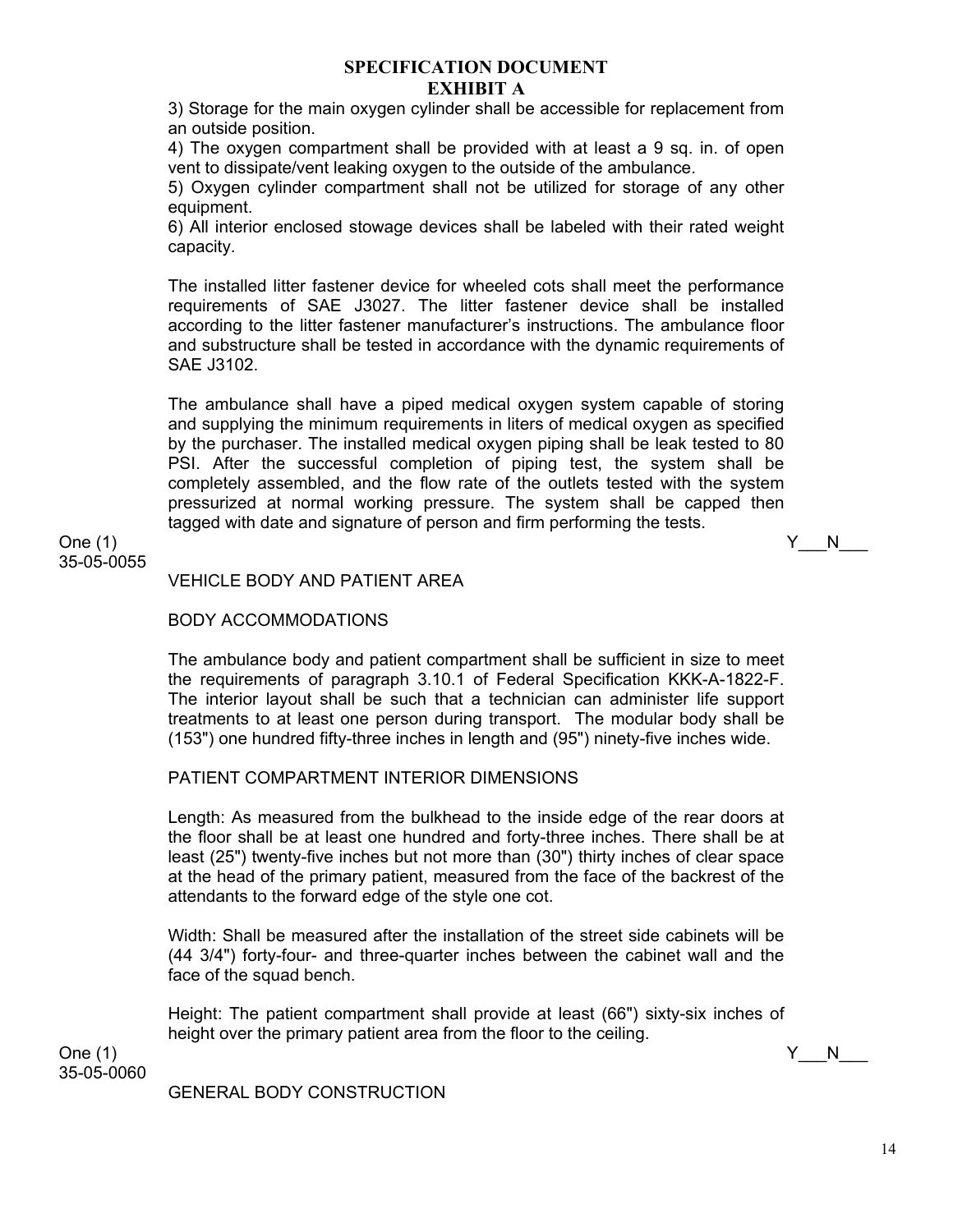It is the intention of this agency to specify a modular body that is constructed solely of aluminum including side skins, roof skin, all structural box tubing, corner, and roof extrusions, tapping plates, gusset plates, retention plates, doors, door extrusions, sub structure moisture barrier and drip rails. The modular shall be engineered, built, and warranted by the primary manufacturer. This agency will not accept a proposal from a primary manufacturer, as defined within this document, that supplies a modular from an agency, builder, supplier, other than the primary manufacturer. This section shall be the construction parameters this agency has deemed as fair value. Primary manufacturers that deviate from these specifications may take exception as set forth in section A1.1.2.

The exterior of the body shall be constructed utilizing a full six-sided box framework with a combination of high strength 6061-T1 and 6063-T6 alloy aluminum and having an outer surface of aluminum sheet with a temper and alloy of 5052-H32 for strength, weld integrity and corrosion resistance. The front, sides, and rear of the modular shall be configured from a single sheet of .090 aluminum. The one-piece sheets shall be used to maximize integrity against dust, toxic fumes, cracking, and moisture penetration. The openings for doors, warning lights and exterior compartments shall be cut on the horizontal plane with a computer-controlled plasma cutter for accuracy and integrity of temper. The roof and side skins shall be installed utilizing a very high bond adhesive to allow absorption of vibration and to eliminate "panning". The skins shall be welded to the interlocking extrusion framework at the outer perimeter of the sheets by a programmable robotic welder using a MIG welding tip and Argon gas or by a certified welder.

The roof shall be a single .090 sheet of 5052-H32 alloy aluminum. The roof sheet shall be completely welded to the extruded roof assembly. The use of multisection roofs shall not be acceptable due to the possibility of cracks causing environmental intrusion.

The roof substructure assembly shall consist of four perimeter roof rail extrusions, lateral roof bows and interconnecting corner caps. The roof rail extrusions shall be engineered and designed by the primary manufacturer and shall be double hollow of 6063-T6 .125 aluminum, an integrated roof recess shall be incorporated to create a smooth transition from the one piece roof sheet to the perimeter drip rail. The perimeter drip rail shall be extruded as a design feature of the roof rail extrusion. The roof rail extrusion shall overlay the side skin by one half inch. The roof sheet shall be seam welded to the perimeter roof extrusion. The lateral roof bows shall be two inches by two inches by .125 square extrusions of 6061-T6 alloy aluminum. The structural members shall be located to support the roof skin on fourteen inches between roof bows. The roof bows shall interconnect with the roof rails and be continuously welded at all contact points. The finished roof shall incorporate a machine rolled crown of not less than one and half inches in height to provide additional strength and allow water runoff. A one inch by two inches by .125 6063-T6 extrusion shall be secured to the top of the vertical extrusions. The perimeter extrusion shall be welded to the vertical structures with a minimum of six inches of weld. An industrial adhesive shall be applied around the perimeter before the roof assembly is mated to the sill. The roof structure shall be attached to the sill and welded. To ensure a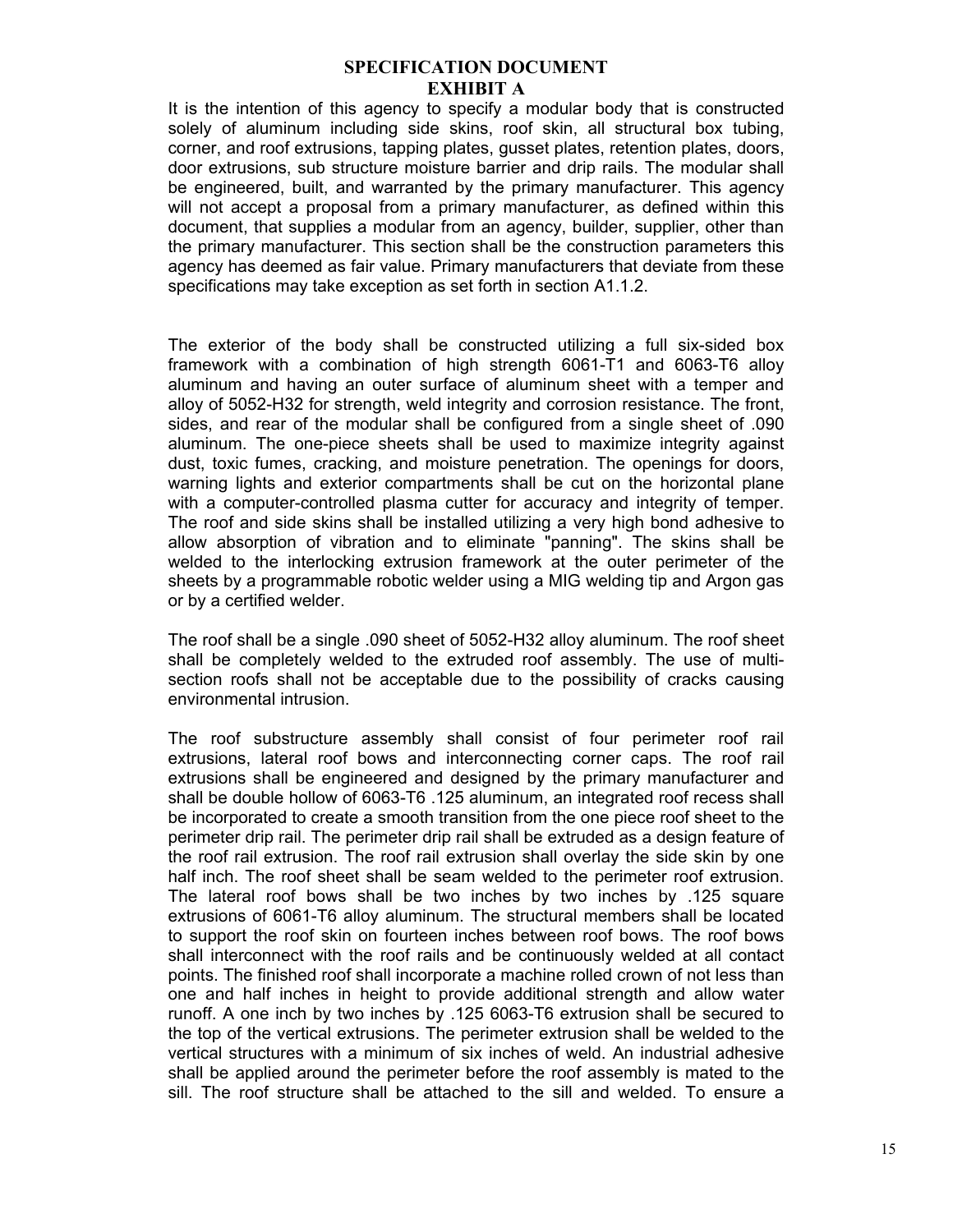complete contact with the industrial adhesive mechanical fasteners shall be employed to cinch the roof structure to the sill.

The corner caps shall be designed to interlock with the roof perimeter, vertical corner extrusions and roof sheet. The corner caps shall be cast aluminum made from matched metal dies to insure a smooth and pleasing appearance. The caps shall act as a stress relief device to absorb energy and disperse the force along the roof extrusions in the event of a collision. The outer edge DOT lights shall be installed as described in section 5.1.

The corners of the modular body shall be designed and engineered by the primary manufacturer and constructed of 6063-T6 alloy aluminum. The corner extrusion shall be double hollow with a minimum thickness of .125 and .250 at the outer corner. The extrusion is designed with a unique forty-five-degree angled appearance while maintaining very high strength and impact energy absorption. A polyurethane sealer shall be applied to seal the crevice between the corner extrusions and the side assemblies.

The side assemblies shall be reinforced utilizing 6061-T6 alloy aluminum two by two box tubing. The side structures shall frame a perimeter around all door openings and shall be a minimum or .125 in thickness. Intermediate skin stiffeners shall be located to preclude skin deformation. Additional gusset plates shall be .250-inch aluminum and shall be welded at all contact points between the corner assembly and the roof perimeter.

This agency is extremely concerned with purchasing a vehicle from a primary manufacturer who can provide the necessary service after sale. Therefore, as previously stated the modular shall have an eight-year warranty and be engineered, designed and built by the primary manufacturer.

This agency is extremely concerned that the modular body be designed and built with the highest level of integrity and quality. Documentation and certification that the modular body being proposed meets Static Load Test Code for Ambulance Body Structure AMD Standard 001 must be included with this proposal.

#### **Quality and Safety Documentation.**

The ambulance manufacturer responding to this vehicle specification shall demonstrate to this Agency that the ambulance being proposed offers the highest possible quality and safety standards.

To meet this Agency's requirements for quality the Bidder shall provide documentation that the ambulance manufacturer has in place a quality management system that meets the requirements of the International Organization for Standardization (ISO). A copy of the ISO Registration Certificate shall be included in the bid response.

To meet this Agency's requirements for safety standards the Bidder shall provide documentation that the ambulance manufacturer has conducted "dynamic" testing to validate the design, manufacturing processes, materials and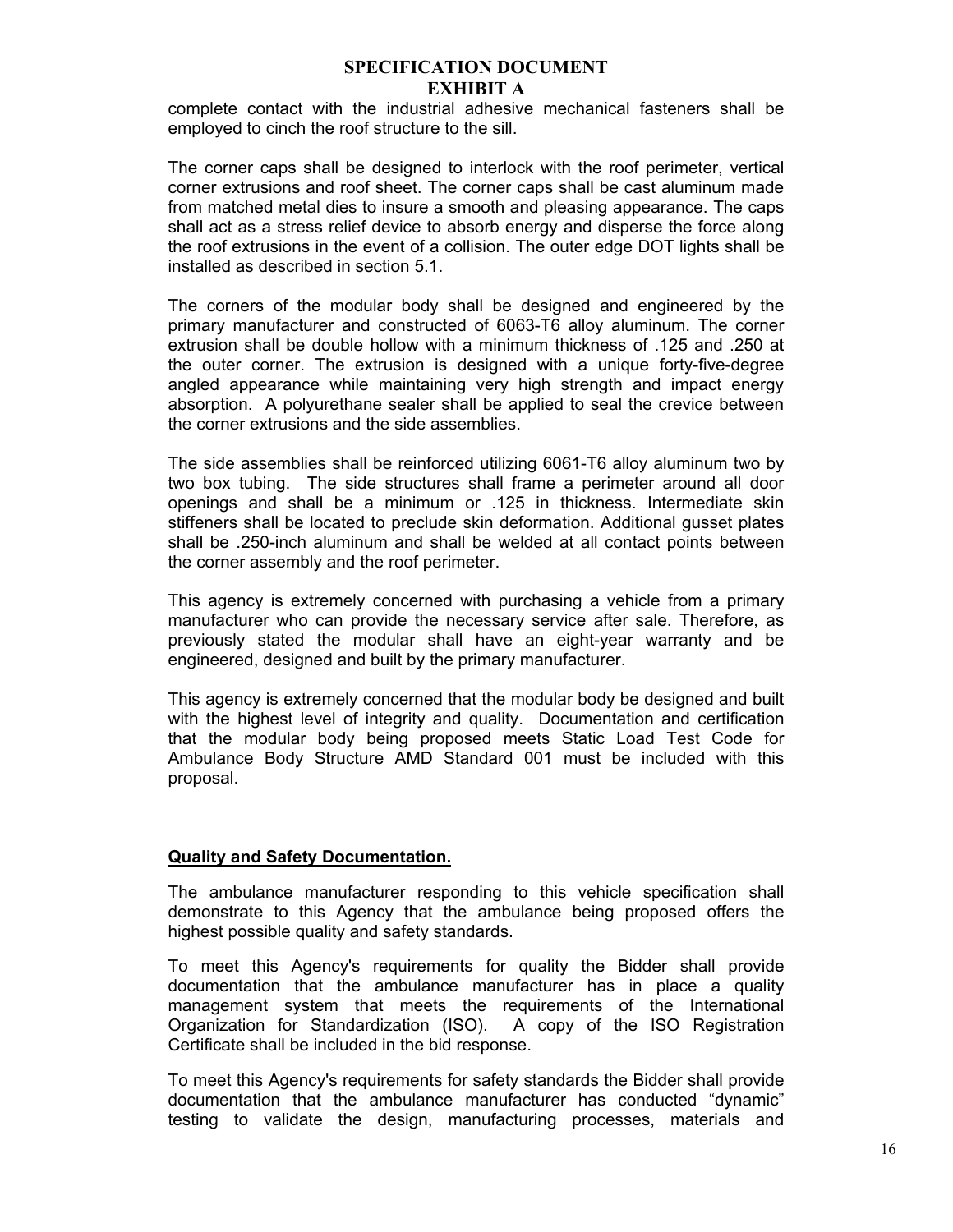workmanship used in the production of the ambulance proposed in response to this specification.

To validate the materials, manufacturing processes, quality management system and workmanship utilized in the installation of seats, seat belts, secondary restraining devices, cabinet construction, oxygen cylinder retention and module to chassis attachment a sled test shall be performed. This test shall simulate a frontal impact to the ambulance module at a minimal impact force of 20 g. A test report from a third-party testing agency independent of the ambulance manufacturer shall be submitted with the bid response proving compliance to this requirement.

To validate the materials, manufacturing processes, quality management system and workmanship utilized in the construction of the modular body the Bidder shall provide documentation that the ambulance manufacturer has conducted a side impact crash test. The Institute for Highway Safety (IIHS) Crash Test Protocol Version 5 shall be used as a guideline for this testing requirement.

The "target" vehicle (Ambulance) shall be struck by the "bullet" (SUV / Pickup Truck) vehicle at the fore and aft center of gravity of the target vehicle. To comply with the requirements of this specification the bullet vehicle shall be a SUV or pickup truck with a minimum gross vehicle weight (GVW) of at least 4,000 lbs. To provide this Agency accurate data in a "real world" environment the use of a Moving Deformable Barrier (MDB) and cart as the "bullet" vehicle is not permissible.

The "target" vehicle (Ambulance) shall contain instrumented Anthropomorphic Test Devices (crash test dummy) meeting the following requirements and seating locations.

 1. Squad Bench Hybrid 3 ATD instrumented with head, chest, and pelvic accelerometers, upper neck load cell, chest potentiometer, and femur load cells.

2. Ambulance Cot - Hybrid 3 ATD instrumented with head, chest, and pelvic accelerometers, upper neck load cell, chest potentiometer, and femur load cells. 3. Street Side CPR Seat - Hybrid 3 ATD instrumented with head, chest, and pelvic accelerometers, upper neck load cell, chest potentiometer, lumbar load cell, and femur load cells.

4. Attendant Seat EuroSID 2 ATD instrumented with head accelerometers, upper neck, abdomen, and pubic load cells, and rib potentiometers.

For the purpose of determining **PASS FAIL** results the Injury Assessment Reference Values (IARVs) from FMVSS 208, FMVSS 214 and the Insurance Institute for Highway Safety (IIHS) shall be used. A test report from a third-party testing agency independent of the ambulance manufacturer shall be submitted with the bid response proving compliance to this requirement.

The above requirements are in addition to the current minimum requirements for testing as outlined in KKK-A-1822.

Additionally, all welders employed by the primary manufacturer shall be certified to the American Welding Society Standard AWSD12, and certification documents must be provided if requested.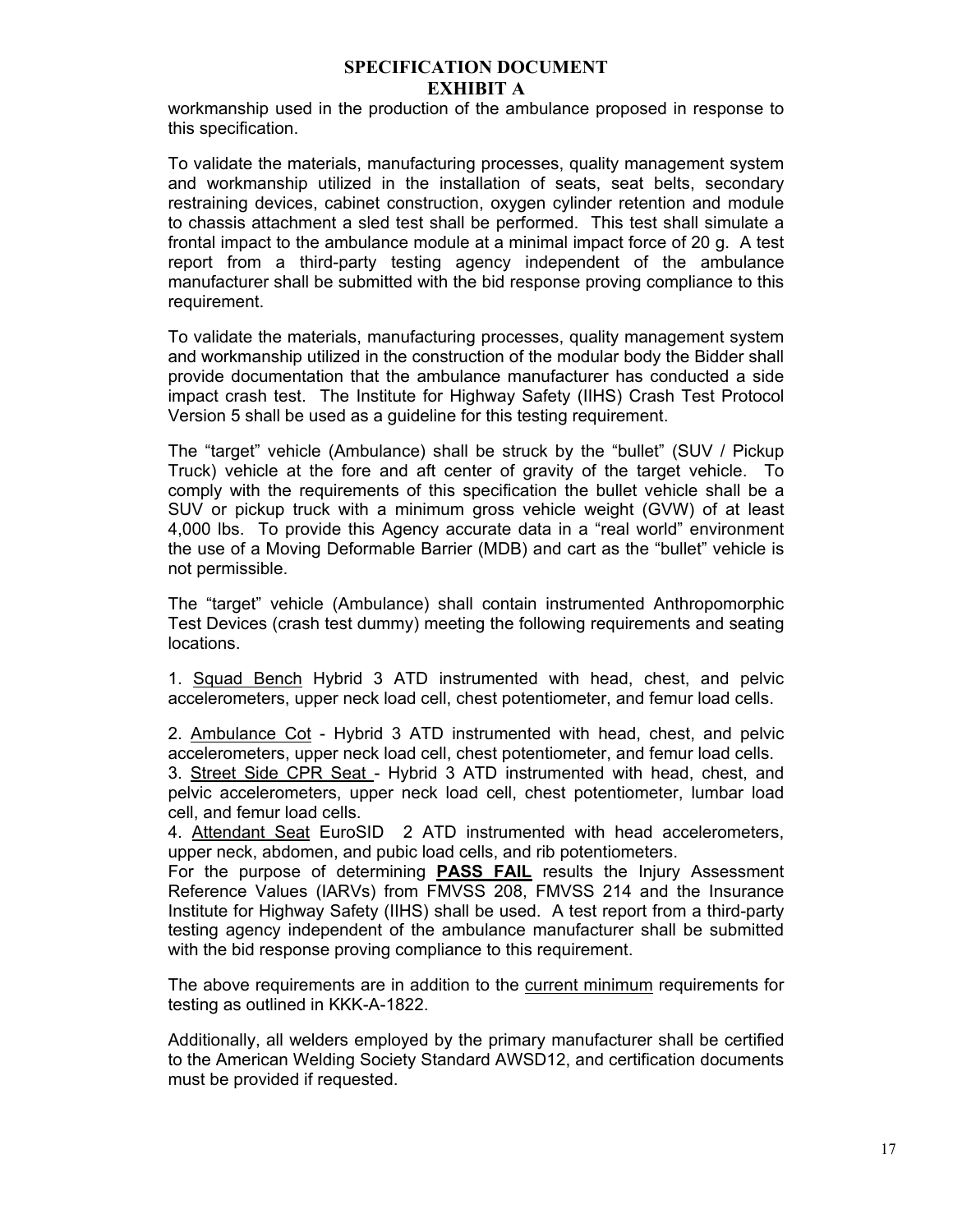All body welds shall not only be inspected by the primary manufacturer but shall also be inspected by an outside engineering firm and said firm shall conduct another visual inspection and a dye penetration test designed to reveal any flaws or imperfections in the welds. Documentation on this process must be provided if requested.

One (1)  $Y_N$  N 35-05-0065

# VEHICLE BODY STRUCTURE

All parts of the ambulance body, as specified in paragraph 3.10.6 of Federal Specification KKK-A-1822-F, shall, where applicable, be of welded construction. Where fasteners are used in such areas as hinge attachment, hardware attachment, etc., the fasteners shall be ceramic coated aluminum and stainless steel. Any hole drilled into the modular body painted surface shall be coated with an ECK corrosion inhibitor prior to installation of the part.

Tapping plates of 6061-T6 alloy aluminum varying in widths of one quarter to one half inch shall be welded to the framing to secure the installation of equipment such as; cabinets, benches, partitions, cylinders, cot fasteners, etc. The body and panel joints shall be watertight and all openings between the chassis and modular shall be sealed. In addition, a drip rail shall be supplied over each exterior compartment. The drip rail attached in such a manner as to provide for quick and easy replacement. Drips rails attached by mechanical fasteners shall not be used.

# BODY MOUNTING

The mounting system shall not cause any chassis frame deformation. There shall be ten mounting points, five on each frame rail. The modular body shall have full perimeter welded sill rails of one-half inch by two inch of 6061-T6 alloy aluminum and be attached to the vehicle utilizing one inch by three inch sill plates of 6061- T6 alloy aluminum. The modular body shall be welded to the sill plates at every exposed seam. At all outrigger mounting locations a double compression, neoprene rubber isolator mounts shall be used to minimize chassis vibration transfer to the modular body. The modular body and sill plates shall be attached to the frame rails using three quarter inch grade eight bolts. Any method contrary to QVM which may void the chassis warranty shall not be accepted.

# FLOOR

The floor shall be at lowest level permitted by clearances, but not more than thirty-three inches from the ground. The floor structure shall consist of two by two by .125 structural box section with 6061-T6 alloy aluminum. The floor structure shall be welded with eight inches of weld at every joint. The openings created for the placement of exterior compartments shall have six inches of weld to ensure a smooth surface to fit the compartment in the structure. Tapping plates of one quarter inch and one-half inch of 6061-T6 aluminum shall be completely welded both sides to the floor assembly. The finished floor assembly shall be securely welded to the wall structures with eight inches of weld and skipped welded every four inches to the exterior compartments. All critical load points shall be reinforced with one quarter inch by three inches by four-inch gusset plates. Above the floor channels there shall be an aluminum moisture shield .050 inches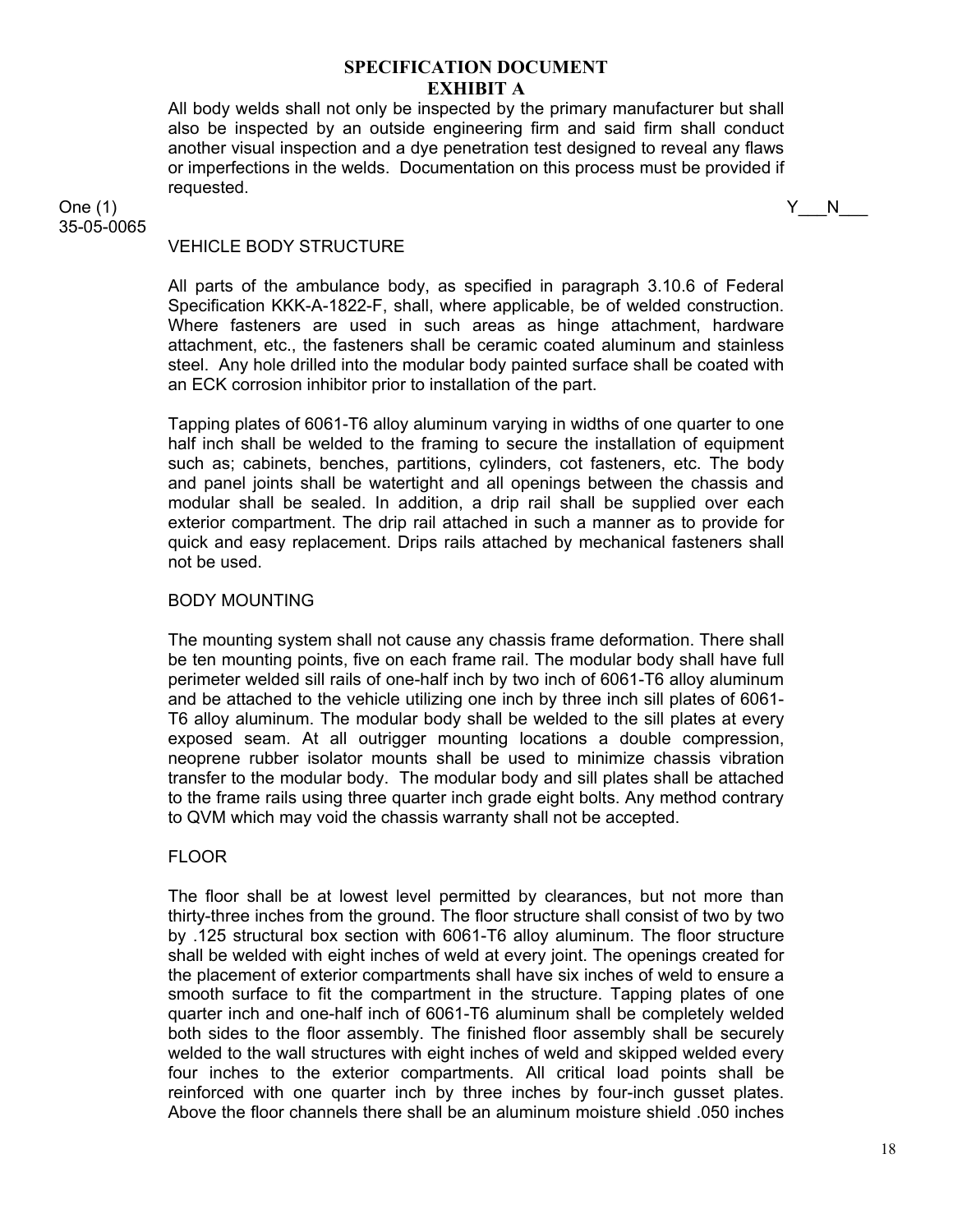thick. The entire underside of the modular shall be sealed with a waterproof sealant. All hollow structural shapes or cavities shall be sealed utilizing an approved expandable foam.

The rear patient access shall be equipped with an exterior aluminum threshold mount to the lower door jamb. This threshold will protect the bottom door jamb, in addition the rear patient floor shall have a fourteen-gauge stainless steel cot protector.

# EXTERIOR STORAGE ACCOMMODATIONS

The exterior compartments shall be constructed of .090 aluminum and shall be formed by a computer-controlled brake and shear to decrease the amount of welding to fully enclose the compartment. The compartment, therefore, shall be watertight. The compartment shall be welded in place to the side and floor structure with an additional bracket welded to a bracket connecting the exterior wall two with the floor structure. The floor of the exterior compartments shall be at least two inches below the lower door frame lip to help prevent equipment from falling out should a door not be closed. The compartment floor shall be supported from beneath with one by two by .125 6061 T-6 rectangular tubing welded to the underside and the floor structure. All exterior compartments shall be vented above the floor line with machine stamp louvers. The exterior compartment shall be lockable with one key fitting all doors. The compartments shall be equipped with handle and door locks. Each exterior compartment shall be provided with a sealed light to be illuminated upon the door opening. The light shall be activated by a magnetic switch. A door open indicator light shall be visible on the driver's console. The compartment configuration shall be as described. All exterior doors must lock with one control button such as a key fob or door lock switch.

# PATIENT COMPARTMENT SOUND LEVEL

Shall meet the requirements of paragraph 3.13.8 of Federal Specification KKK-A-1822-F.

One (1)  $Y_N$  N

35-05-2000

#### INTERIOR SURFACES

All vertical edges of cabinets shall be of an aluminum extrusion with a  $\frac{3}{4}$  inch radius designed to free the interior of the patient's compartment of all sharp edges or projections. The face and inside of the cabinets shall be covered by a commercial grade laminate, adhered to the cabinet face by a high-quality poly vinyl adhesive using a thermal press application. The wood, adhesive and laminate shall be pressed together at 200 degrees for four minutes in a thermal platen press. There shall be no voids of the adhesive between the laminate and the cabinet surfaces.

# CABINET CONSTRUCTION

The interior cabinets, squad bench assembly, shelves and doors shall be constructed of Marine Grade Featherply plywood; due to the product's ability to be customized to fulfill the needs of this agency, the additional acoustical and thermal insulation properties, repair ability, and the safety factor of not producing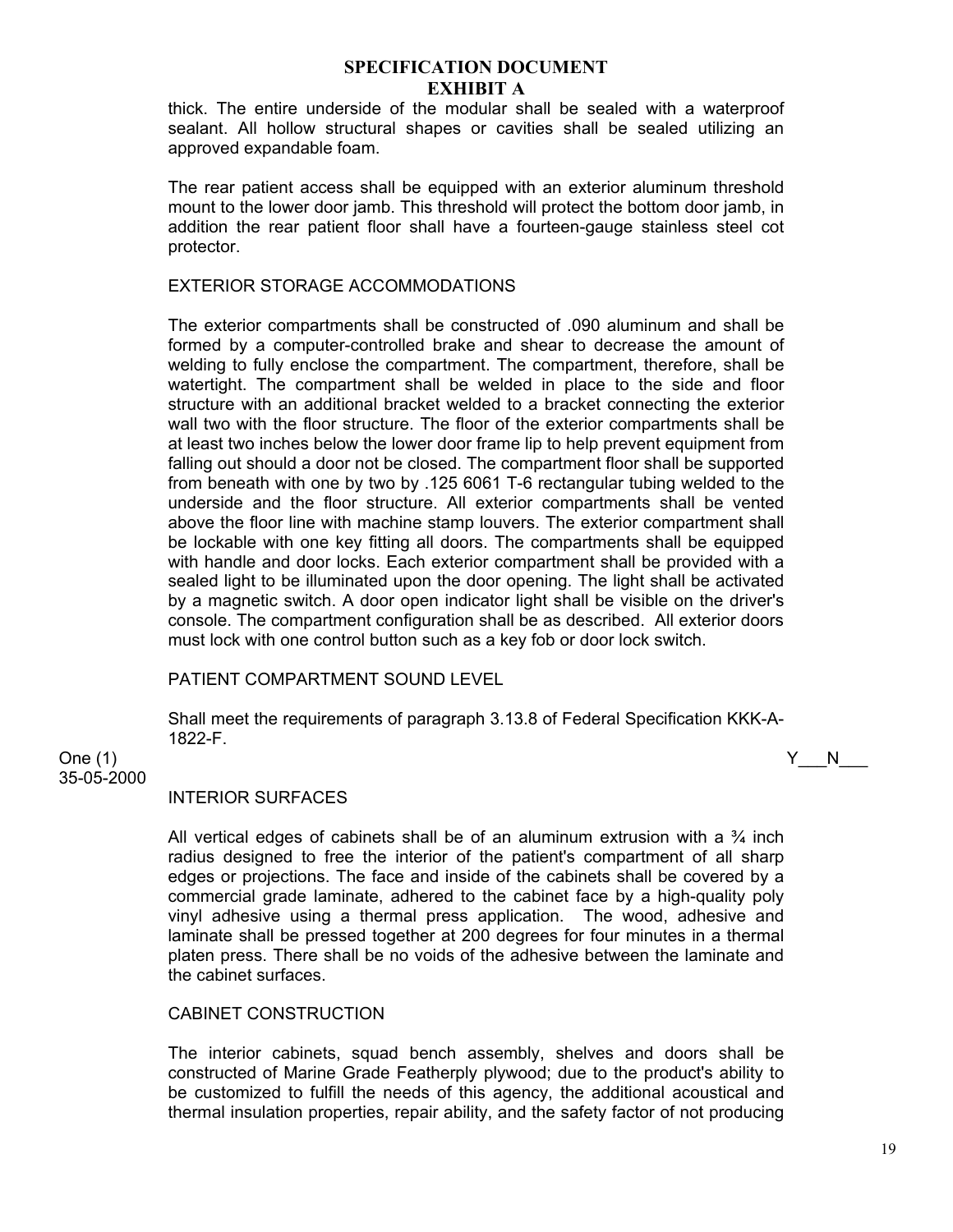sharp fragments or shards in the event of a serious collision. The thickness of the finished panels used to construct the cabinets, shelves and doors shall be 3/4 inches including mica and adhesive. Any construction materials that provide anything less than 3/4-inch panels in cabinet construction is not acceptable to this agency.

The squad bench lid shall be attached to the squad bench assembly via a stainless-steel hinge(s) the entire length of the bench. The squad bench shall be equipped with a locking device to automatically secure the lid upon closing. The patient compartment wall panel (behind the squad bench) and the cab compartment wall panel shall be constructed of 1/4-inch plywood and covered with color coordinating high pressure laminate.

The cabinets shall be constructed using 8 mm dowels placed no farther than 32 mm apart. The dowels shall be a hardwood and pre-glued. There shall also be .063 Aluminum corner gussets and fishplates installed in key points along the cabinet seams for additional strength.

The wood doors on the cabinets shall be flush mounted using continuous stainless-steel hinge(s) and a 3 mm edge banding. All doors and cabinet openings shall be covered with a 3 mm edge banding with radius edges.

# INTERIOR STOWAGE ACCOMMODATIONS

dropped 4 inches.

The interior of the patient compartment shall provide but not be limited to a minimum volume of thirty cubic feet of enclosed cabinets. Each cabinet shall be labeled as to its rated weight capacity. Interior cabinet, shelf and compartment space shall be conveniently located for medical supplies, devices, or other equipment. All interior cabinets shall be fully lined inside with high-pressure plastic laminate. The equipment and supplies necessary for airway management shall be within easy reach of the medic at the head of the stretcher. Interior cabinet dimensions are as described.

One (1) Y\_\_\_N\_\_\_ 35-10-0320 MODULE BODY SKINS The module skins shall all be 0.125 inches thick. One (1)  $Y_N$  N 35-10-0502 INTERIOR HEADROOM The interior headroom shall be a minimum of 72 inches. One (1)  $Y_N$  N 35-10-0990 There shall be a dogleg in the compartment "E" to allow the suction container on the interior to be recessed into the face of the action area. One (1)  $Y_N$  N 35-11-0200 DROP SKIRT The skirt line forward of the rear wheels on both sides of the module shall be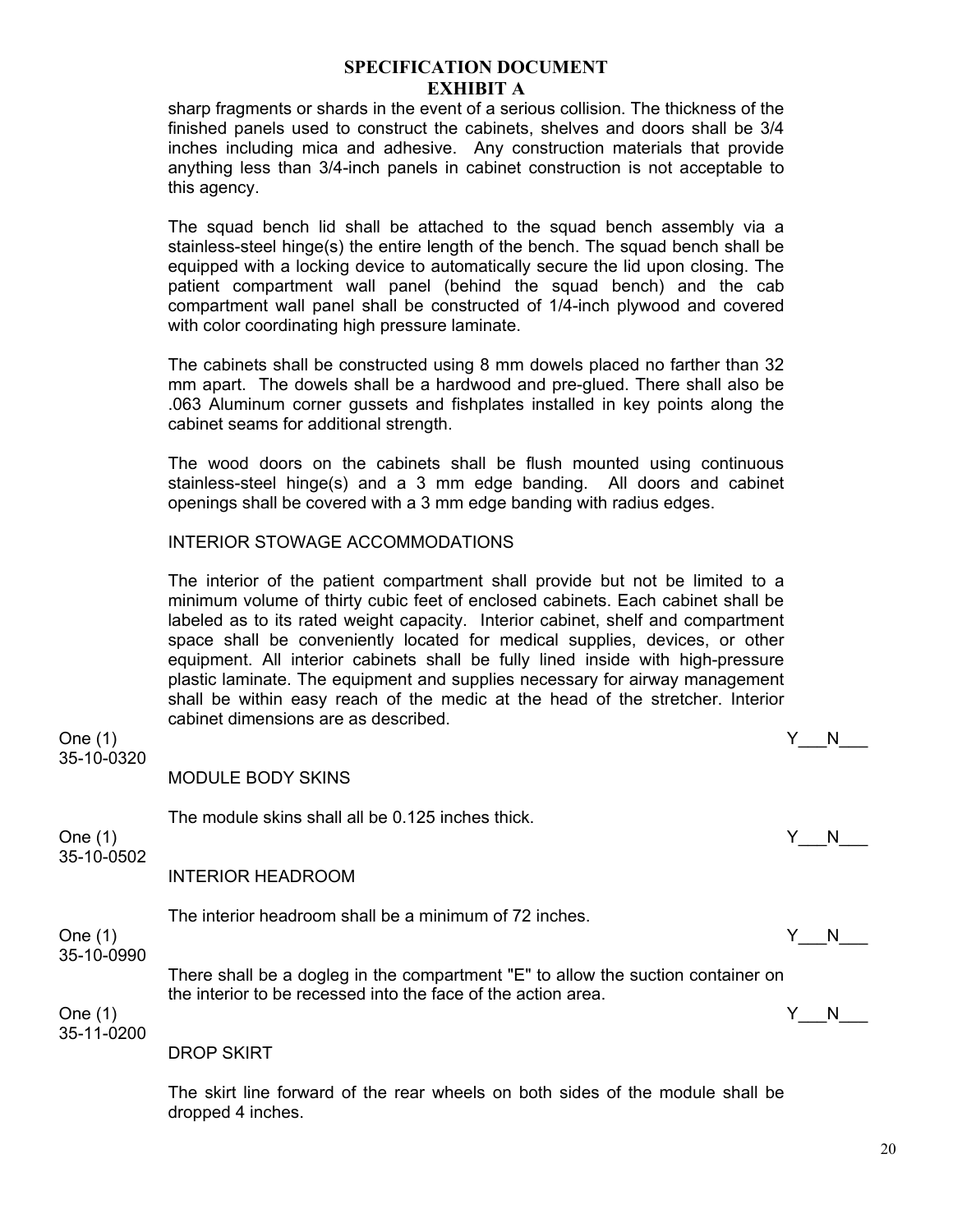$\text{Six } (6)$  Y\_\_\_N\_\_\_ 37-00-0350

#### RUBBER COATING

The interior of the compartments shall be sprayed with a Polyurethane rubber coating in a gray color. The product has high tensile strength, excellent abrasion resistance, superior elongation, high non-skid rating, and excellent UV stability and weathering characteristics.

# 37-00-0360

#### RUBBER COATING

The rear bumper supports shall be sprayed with a Polyurethane rubber coating in a black color. The product has high tensile strength, excellent abrasion resistance, superior elongation, high non-skid rating, and excellent UV stability and weathering characteristics.

Four (4)  $\begin{array}{ccccc} \text{Four (4)} & & \text{Y} & \text{N} \end{array}$ 37-00-0500

#### EXTERIOR COMPARTMENTS

The bottom of compartments B1, B2, D and E shall drop down 3 inches from the door opening for maximum storage space in the compartment. This will also help prevent items stored in the compartment from falling out if on uneven surface.

Two (2)  $\begin{array}{ccccc} \text{Two (2)} & & \text{if} & \text{No} \end{array}$ 37-00-0600

# EXTERIOR COMPARTMENTS

The bottom of compartments C-1 and S-1 shall be flush with the door opening to provide for a sweep out design. Sweep out on compartment F shall allow for ease of loading the oxygen bottle.

One (1)  $Y_N$  N 37-00-0710

#### **Doors**

All door frames to be cut to size using a programmable double miter saw to assure accuracy and repeatability of components. All latch, door pins, switch and tapped hinge holes are to be added to door frame and jamb by means of a programmable milling operation to maintain consistency of all hardware cutout positions.

The outer face of door shall be formed from one sheet of 5052-H32 aluminum. The door shall be flush with the body side. The outer skin shall be bonded to the door frame with structural adhesive that meets ASTM D 412 tensile strength, elongation, and elastic modulus. Adhesive to utilizes micro spheres to maintain a constant bond thickness around the inside skin edge to seal entire skin to frame. The door frame shall meet exterior skin with a smooth seamless transition. There shall be no seams or crevices on the door or door frame which allows the possibility of corrosion.

Both patient compartment and exterior compartment doors shall be provided with extruded rubber seal system consisting of a hollow cell bulb gasket. The gasket shall insert into an appropriately designed groove in the inner door extrusion. This will provide the best seal possible. Glued on seals or seals that are mounted

One (1)  $Y_N$  N

21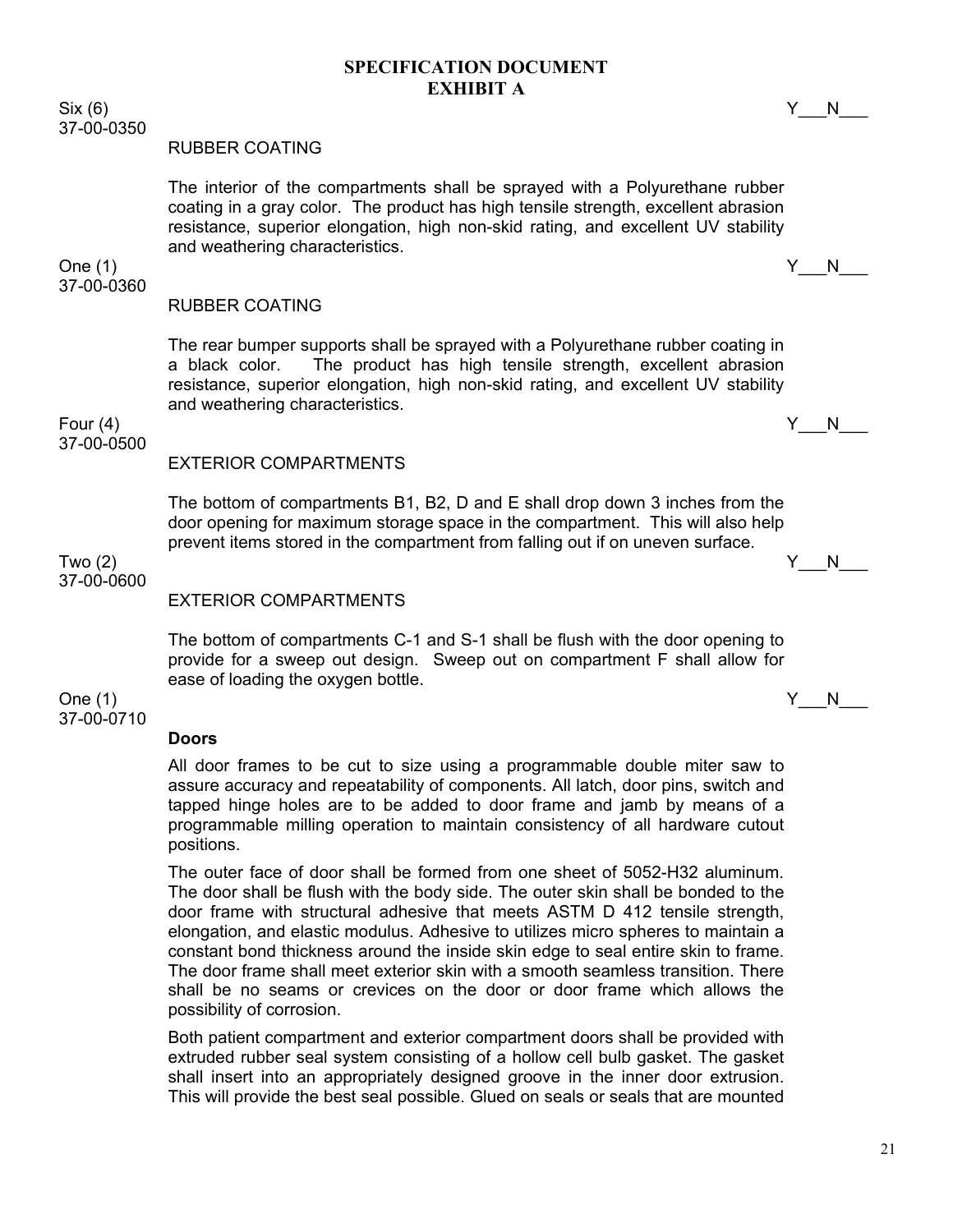to the compartment openings are unacceptable as they will easily be torn by loading of equipment stored in the compartments.

All doors shall be attached using minimum  $\frac{1}{4}$ -20 stainless steel hex bolts with stainless steel piano hinge with a pin size of at least 0.250 inch in diameter. The hinge must be punched with 0.265 diameter holes for exact fit of door to jamb with  $\frac{1}{4}$ - 20 hex bolts. Maintaining the close tolerances allows a replacement door to be fabricated that will match the old door bolt pattern that can be mounted in exactly the same place with the close tolerances.

All compartment doors shall be constructed the same as the entry doors to ensure continued door alignment and matched latching capabilities. All access doors must be encased by a door jamb that is separate from the body skin and bonded in place with the same structural adhesive as described in paragraph two on page one. After jamb is bonded to skin both skin and jamb are to be routed with the same radios as the door skin. After bonding to skin, the jamb is also welded to the  $2$ "  $X$   $2$ " tubular body frame members. The door jamb shall be a 0.125"/0.380 thick 6063-T6 aluminum extrusion.

The interior surface of the patient compartment doors (rear and curb side) shall be finished in a safe and attractive manner that harmonizes with the interior finish. The door panels shall be designed to allow removal without disturbing the door latching hardware. The door panels shall be attached using automotive speed clips in conjunction with foam pads to enhance sound deadening. Door panels must be flush fitting, not overlay. Doors using pliable materials such as upholstery are prohibited due to greater risk of contamination by blood borne pathogens through stitching or when cut or torn.

The three (3) patient compartment doors shall be fitted with stainless steel, flush fit, "paddle latch" hardware on the interior and an "automotive style" handles on the exterior. The patient compartment doors shall be provided with a keyed lock and the rear doors and side door shall be lockable from the inside without a key per FVMSS. All patient compartment doors shall have emergency release handles to activate rotary latches in the event of door component failure.

All entry and compartment doors shall be insulated with 2-1/2" thick closed cell block foam insulation.

When the doors are opened, the hinges, latches and door checks shall not protrude into the access area. All patient compartment doors shall employ the same type locking hardware. All door latches shall comply with requirements of FVMSS 206.

The locking devices shall be two-stage rotary latches and shall be FMVSS 206 certified. Where applicable there shall be two door latches, one at the top and one at the bottom, controlled by a single locking handle. The Latches shall into an adjustable "Nader "type pin located in the door frame. The Nader pin will utilize a captive nut to provide adjustment and replacement without loss of nut plate. The locking system shall be activated from the locking handle by metal push rods.

The outside door handles shall be a rugged "automotive style" that are near flush with door skin. These handles shall provide adequate clearance for the use of gloves. The hand/ glove clearance area of the handle shall be a minimum of .812" deep and 4.125 long. On the curb side and rear doors, the inside handle shall be a "paddle style" type constructed from stainless steel and shall be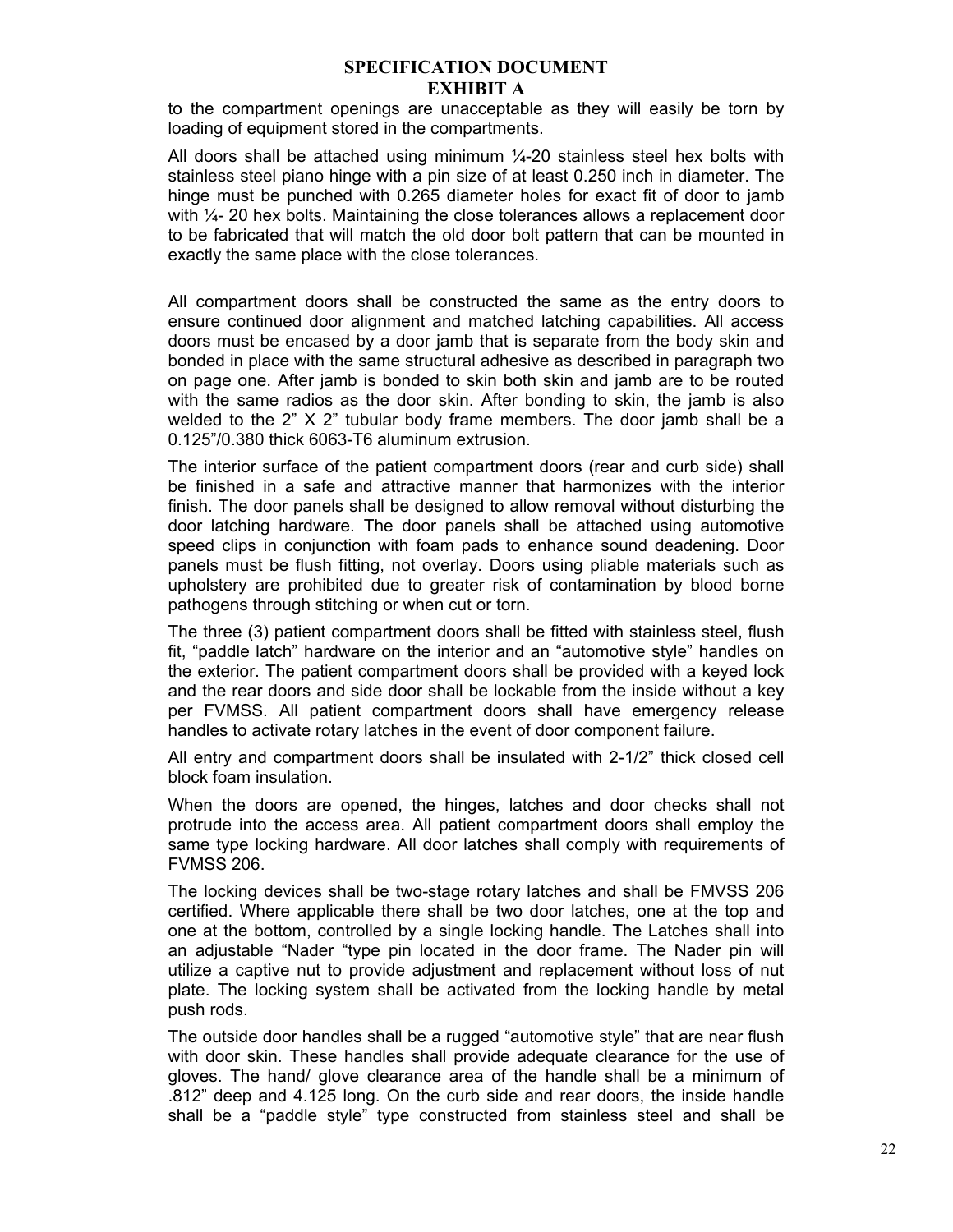equipped with an inside door lock. All exterior storage compartments and module entry doors shall be lockable with the same key.

The compartment and entry doors shall be painted separately from the body. The doors shall then be installed on the painted module jamb. A Corrosion inhibitor shall be applied to both the door frame and jamb side of the hinge leaf's. Additional corrosion inhibitor to be applied in all screw holes in both door frame and jamb.

One (1)  $Y_N$ 39-A0-0377

# COMPARTMENT A

Compartment A is the passenger side forward compartment. The door opening dimensions shall be a minimum of 65.5 inches high and 16 inches wide.

One (1)  $Y_N$  N 39-B1-0155

COMPARTMENT B1

Compartment B1 is on the passenger side just behind the rear wheel. The door opening dimensions shall be a minimum of 19.25 inches high and 15 inches wide. The interior dimensions shall be approximately 22.5 inches high and 16.5 inches wide and 18.75 inches deep.

# 39-B2-0177

COMPARTMENT B2

Compartment B2 is the passenger side rear compartment. The door opening dimensions shall be a minimum of 81.75 inches high and 22 inches wide. The interior dimensions shall be approximately 85.0 inches high and 24.75 inches wide and 18.5 inches deep.

One (1)  $Y_N$  N 39-D0-0355

# COMPARTMENT D

Compartment D is the driver side rear compartment. The door opening dimensions shall be a minimum of 58.5 inches high and 32.25 inches wide. The interior dimensions shall be approximately 62 inches high and 36.5 inches wide and 18.5 inches deep.

One (1)  $Y_N$  N 39-E0-0105

# COMPARTMENT E

Compartment E is on the driver side just forward of the rear wheel. The door opening dimensions shall be a minimum of 36 inches high and 39 inches wide. The interior dimensions shall be approximately 38.75 inches high and 40.5 inches wide and 18.5 inches deep. The compartment shall have double doors.

One (1)  $Y_N$  N 39-F0-0305

#### COMPARTMENT F

Compartment F is the driver side forward compartment. The door opening dimensions shall be a minimum of 80.5 inches high and 18.25 inches wide. The

One (1)  $Y_N$  N

23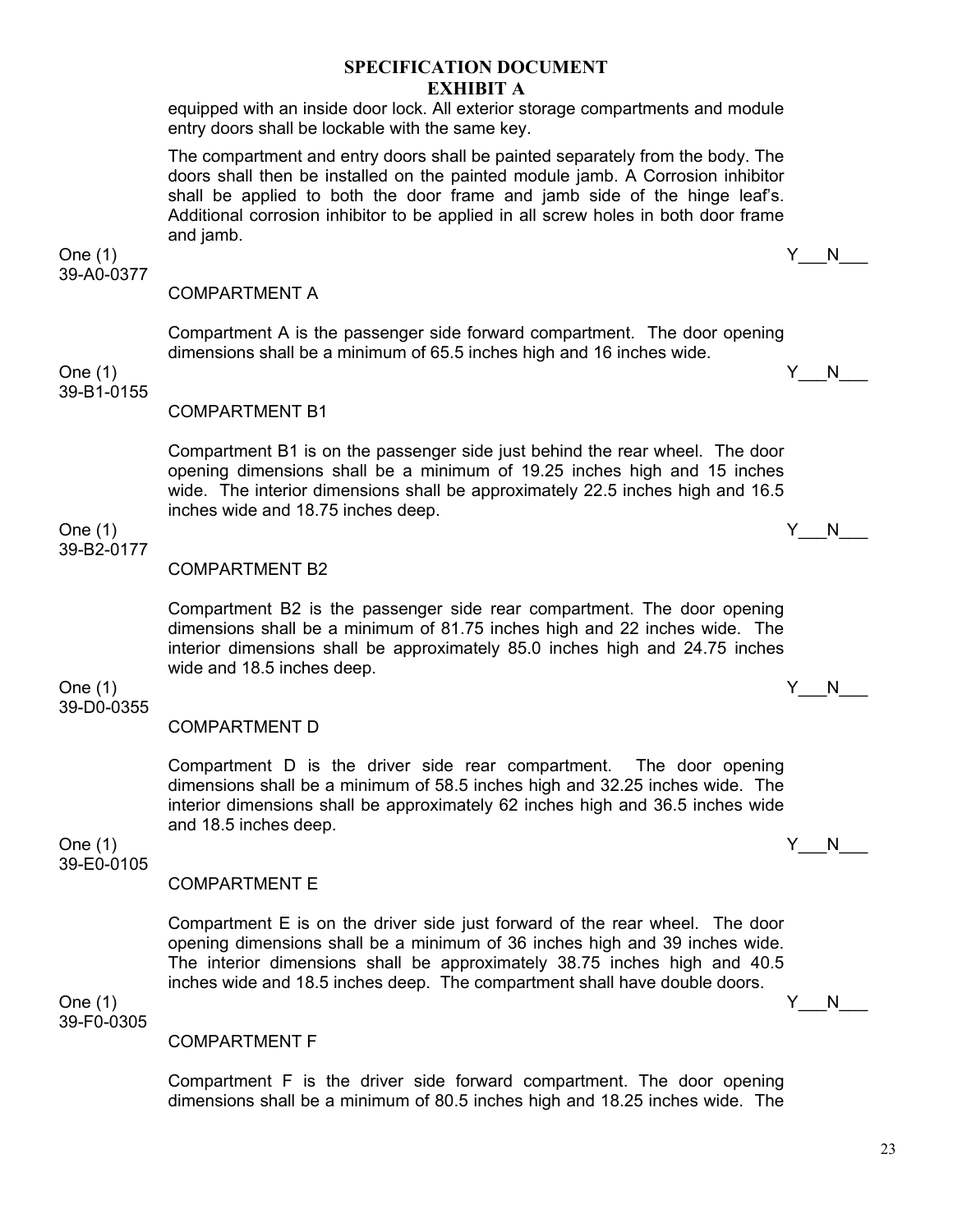interior dimensions shall be approximately 81.5 inches high and 18.5 inches wide and 18.5 inches deep. One (1) Y\_\_\_N\_\_\_ 39-F0-0610 Without Dogleg for Stairchair in Compt "F" One (1)  $Y_N$  N 3A-10-1000 FUEL FILL HOUSING A cast aluminum fuel fill housing shall be installed according to the chassis manufacturer's instructions. One (1)  $Y_N$  N 3F-10-1101 EXTERIOR VERTICAL DIVIDERS One (1) vertical divider(s) shall be located in compartment B2. They shall be manufactured of 3/16-inch-thick aluminum and be painted with scratch resistant gray rubber coating. The divider shall be approximately 11 inches wide and extend from the top of the compartment to the bottom. One (1)  $Y_N$  N 3F-20-1000 EXTERIOR COMPARTMENT SHELF The exterior compartment shelves shall be manufactured from 0.125-inch aluminum. Each shelf shall have a 0.125-inch-thick ribbed rubber mat. The shelf track shall be a heavy-duty extruded aluminum. There shall be a shelf in the RF Compartment/Cabinet. One (1)  $Y_N$  N 3F-50-0200

# EXTERIOR ELECTRICAL SHELF

A fixed exterior shelf shall be located in the left center compartment "E" near the top of the compartment. It shall serve the sole purpose of holding electrical equipment.

One (1)  $Y_N$  N 3P-10-5201

#### STEP WELL AND WINDOWS

The curb side doorstep well shall have a light recessed into wall one of the step well. It shall be automatically lit when the side and rear doors are opened. The light shall be activated by a switch. The step well shall be finished with a polished aluminum diamond plate. There shall be a window in each of the three patient access doors. The window frame shall be of an extruded aluminum design with a protective anodized finish. The curbside entry door window shall include a sliding window to allow for fresh air when needed. The two rear door windows shall have fixed glass. The glass shall have a privacy tint.

The curbside window shall have the following dimensions: 26 1/2 inches high and 19 1/2 inches wide. The rear windows shall be 22 1/2 inches high and 13 1/2 inches wide.

One (1)  $Y_N$  N 3U-30-8000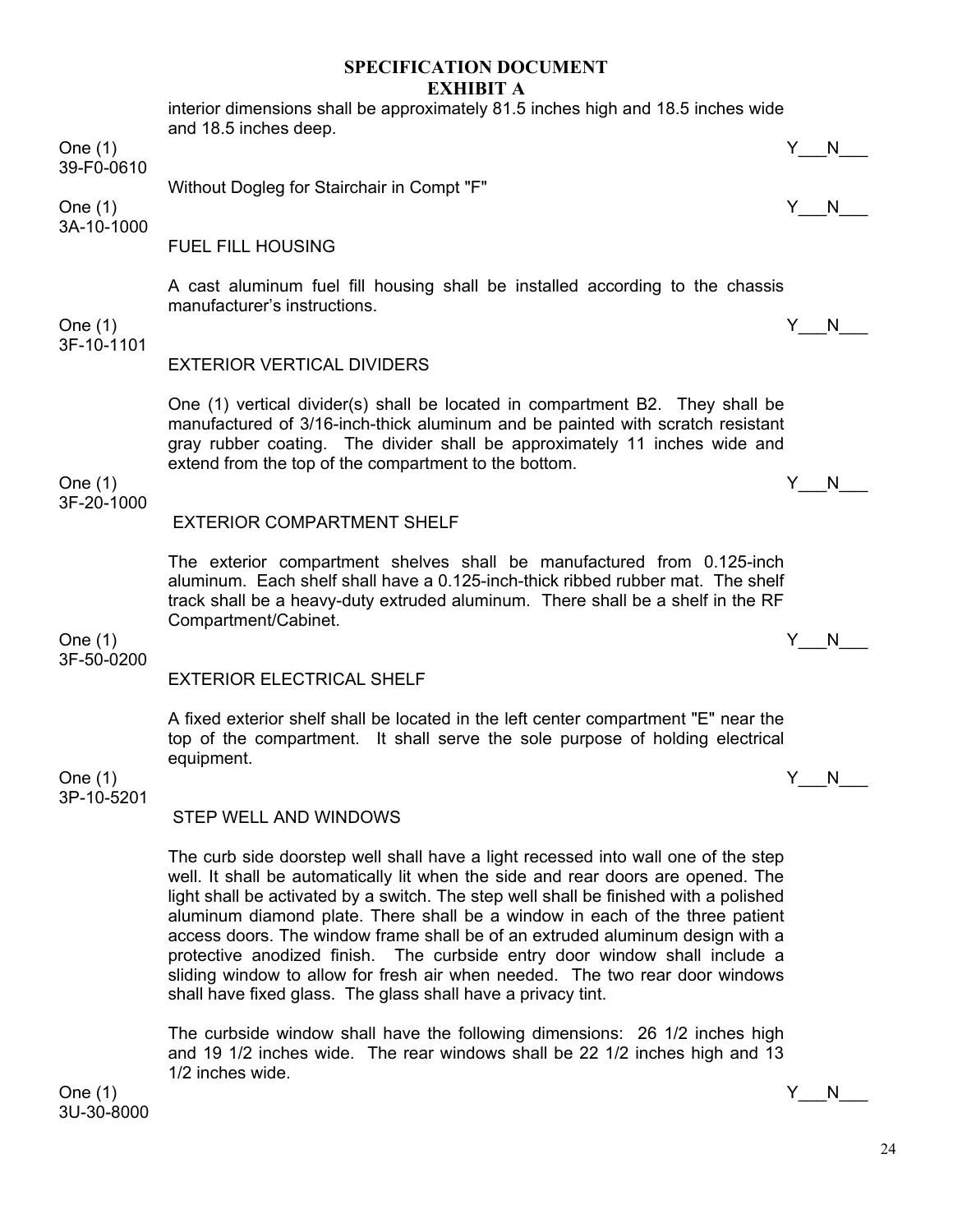# PATIENT ENTRY DOOR LATCHES, HINGES AND HARDWARE

When the doors are opened, the hinges, latches and door checks shall not protrude into the patient compartment. All patient doors shall employ the same type of locking hardware. All door latches shall comply with FMVSS 206. The locking devices shall be two stage rotary latches and shall be in accordance with FMVSS. There shall be two door latches, one at the top and one at the bottom, controlled by a single locking handle. The latches shall lock into an adjustable Nader type pin located in the door frame. The Nader will utilize a captive nut to provide adjustment and replacement without loss of the nut plate. The door latching mechanism shall have an upper and lower patented "Emergency Release Latch" to allow egress from the vehicle if a system failure should occur.

The door handles shall be Trimark OEM style handle with a large enough space for gloved hands to operate the handle. The door handles shall be free floating with 1008 cold rolled steel mechanical components with Nitrotec treated wear components. The locks shall be a KeyOne Plus lock cylinder with a reversible key. The KeyOne Plus system allows the lock core to be removed with a special key and allows it to be rekeyed for additional security and keying fleets the same. The rear trailing door shall have a patented side release paddle handle that removes the necessity of reaching inside the patient compartment door. The door entry system shall have been tested to 100,000 cycles.

The locking system shall be from the locking handle by aluminum push rods. The patient compartment doors will be equipped with an inside door lock. All entry doors shall have horizontal aluminum reinforcements welded to the door frame and the entry doors shall have closed cell block foam insulation.

 $\text{Six } (6)$  Y\_\_\_N\_\_\_ 3U-40-0510

# COMPARTMENT DOOR LATCHES, HINGES AND HARDWARE

When the doors are opened, the hinges, latches and door checks shall not protrude into the patient compartment. All compartment doors shall employ the same type of locking hardware. All door latches shall comply with FMVSS 206. The locking devices shall be two stage rotary latches and shall be in accordance with FMVSS. There shall be two door latches, one at the top and one at the bottom, controlled by a single locking handle. The latches shall lock into an adjustable Nader type pin located in the door frame. The Nader will utilize a captive nut to provide adjustment and replacement without loss of the nut plate.

The compartment door handles shall be Trimark OEM style handle with a large enough space for gloved hands to operate the handle. The door handles shall be free floating with 1008 cold rolled steel mechanical components with Nitrotec treated wear components. The locks shall be a KeyOne Plus lock cylinder with a reversible key. The KeyOne Plus system allows the lock core to be removed with a special key and allows it to be rekeyed for additional security and keying fleets the same. The compartment door entry system shall have been tested to 50,000 cycles. The door handle shall be mounted to the exterior door panel using mechanical fasteners and rubber gaskets that will eliminate the possibility of electrolysis. All doors shall have closed cell block foam insulation.

Two (2)  $\begin{array}{ccccc} \text{Two (2)} & & \text{if} & \text{No} \end{array}$ 3U-60-1390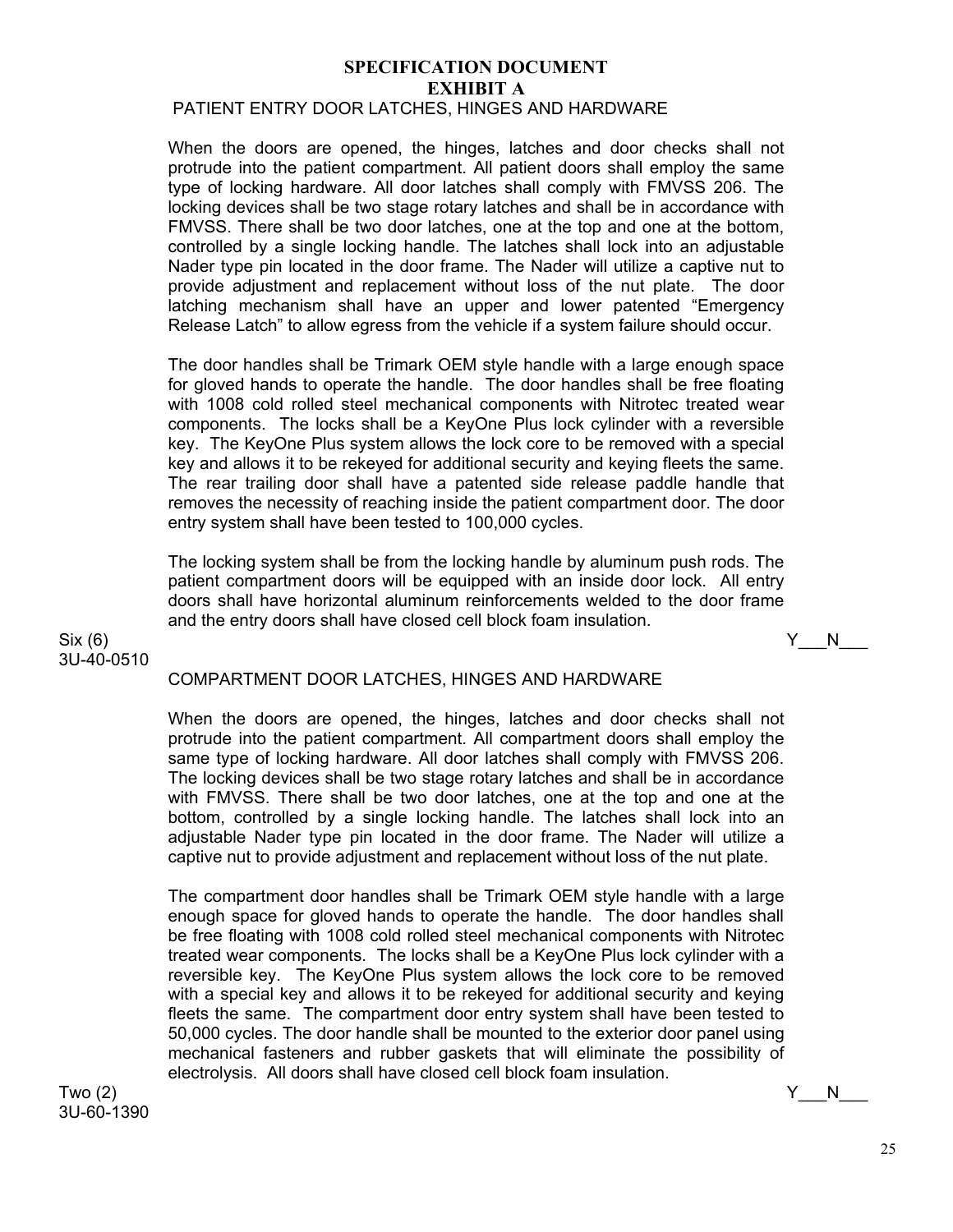POWER DOOR LOCKS

|                         | The module entry doors shall include power door locks that enable remote<br>activation.                                                                                                                                                                                                   |     |                                                                                                                                                                                                                                |  |  |  |
|-------------------------|-------------------------------------------------------------------------------------------------------------------------------------------------------------------------------------------------------------------------------------------------------------------------------------------|-----|--------------------------------------------------------------------------------------------------------------------------------------------------------------------------------------------------------------------------------|--|--|--|
| Six (6)                 |                                                                                                                                                                                                                                                                                           |     | Y N                                                                                                                                                                                                                            |  |  |  |
| 3U-60-1400              | POWER DOOR LOCKS                                                                                                                                                                                                                                                                          |     |                                                                                                                                                                                                                                |  |  |  |
|                         | The six (6) compartment doors shall include power door locks that enable remote<br>activation.                                                                                                                                                                                            |     |                                                                                                                                                                                                                                |  |  |  |
| One $(1)$<br>3U-60-1500 |                                                                                                                                                                                                                                                                                           |     | Y N                                                                                                                                                                                                                            |  |  |  |
| One $(1)$               | A momentary rocker switch shall be located as determined by this Agency and<br>enable the power door locks for the compartment and entry doors.                                                                                                                                           | Y . | N and the set of the set of the set of the set of the set of the set of the set of the set of the set of the set of the set of the set of the set of the set of the set of the set of the set of the set of the set of the set |  |  |  |
| 3U-60-2500              | A stealth switch shall be located in the grille area unless otherwise specified by                                                                                                                                                                                                        |     |                                                                                                                                                                                                                                |  |  |  |
| One $(1)$<br>40-10-1611 | this Agency and enable the power door locks for the compartment, entry, and<br>cab doors. The switch must be weather resistant.                                                                                                                                                           |     |                                                                                                                                                                                                                                |  |  |  |
|                         | <b>REAR DOOR HOLD OPENS</b>                                                                                                                                                                                                                                                               |     | Y N                                                                                                                                                                                                                            |  |  |  |
|                         | The rear doors shall be held open by (2) 5.5-inch Cast Grabber. The U-shaped<br>piece shall be attached to the door. It shall enter into a rubber insert when the<br>door is in the open position. A corrosion inhibitor shall be applied to the<br>mounting holes prior to installation. |     |                                                                                                                                                                                                                                |  |  |  |
| Six (6)                 |                                                                                                                                                                                                                                                                                           |     | N                                                                                                                                                                                                                              |  |  |  |
| 40-10-7200              | COMPARTMENT DOOR HOLD OPEN                                                                                                                                                                                                                                                                |     |                                                                                                                                                                                                                                |  |  |  |
|                         | Six (6) Compartments shall have a 30-pound gas strut in lieu of a spring loaded<br>hold open.                                                                                                                                                                                             |     |                                                                                                                                                                                                                                |  |  |  |
| One $(1)$<br>40-10-7205 |                                                                                                                                                                                                                                                                                           | Y.  | N.                                                                                                                                                                                                                             |  |  |  |
|                         | COMPARTMENT DOOR HOLD OPEN                                                                                                                                                                                                                                                                |     |                                                                                                                                                                                                                                |  |  |  |
| open.                   | The right front compartment shall have a 30-pound gas strut in lieu of a spring loaded hold                                                                                                                                                                                               |     |                                                                                                                                                                                                                                |  |  |  |
| One $(1)$<br>40-10-7750 |                                                                                                                                                                                                                                                                                           | Y N |                                                                                                                                                                                                                                |  |  |  |
|                         | <b>CURBSIDE ACCESS DOOR HOLD OPEN</b>                                                                                                                                                                                                                                                     |     |                                                                                                                                                                                                                                |  |  |  |
| One $(1)$<br>45-10-4520 | The curbside access door shall have a gas strut hold open to hold the door at<br>approximately 90 degrees.                                                                                                                                                                                | Y.  | N.                                                                                                                                                                                                                             |  |  |  |
|                         | <b>DOOR PANELS</b>                                                                                                                                                                                                                                                                        |     |                                                                                                                                                                                                                                |  |  |  |
|                         | The upper and lower portion of the curbside and rear access door panels shall be<br>brushed stainless steel.<br>The center shall be reflective chevron covered                                                                                                                            |     |                                                                                                                                                                                                                                |  |  |  |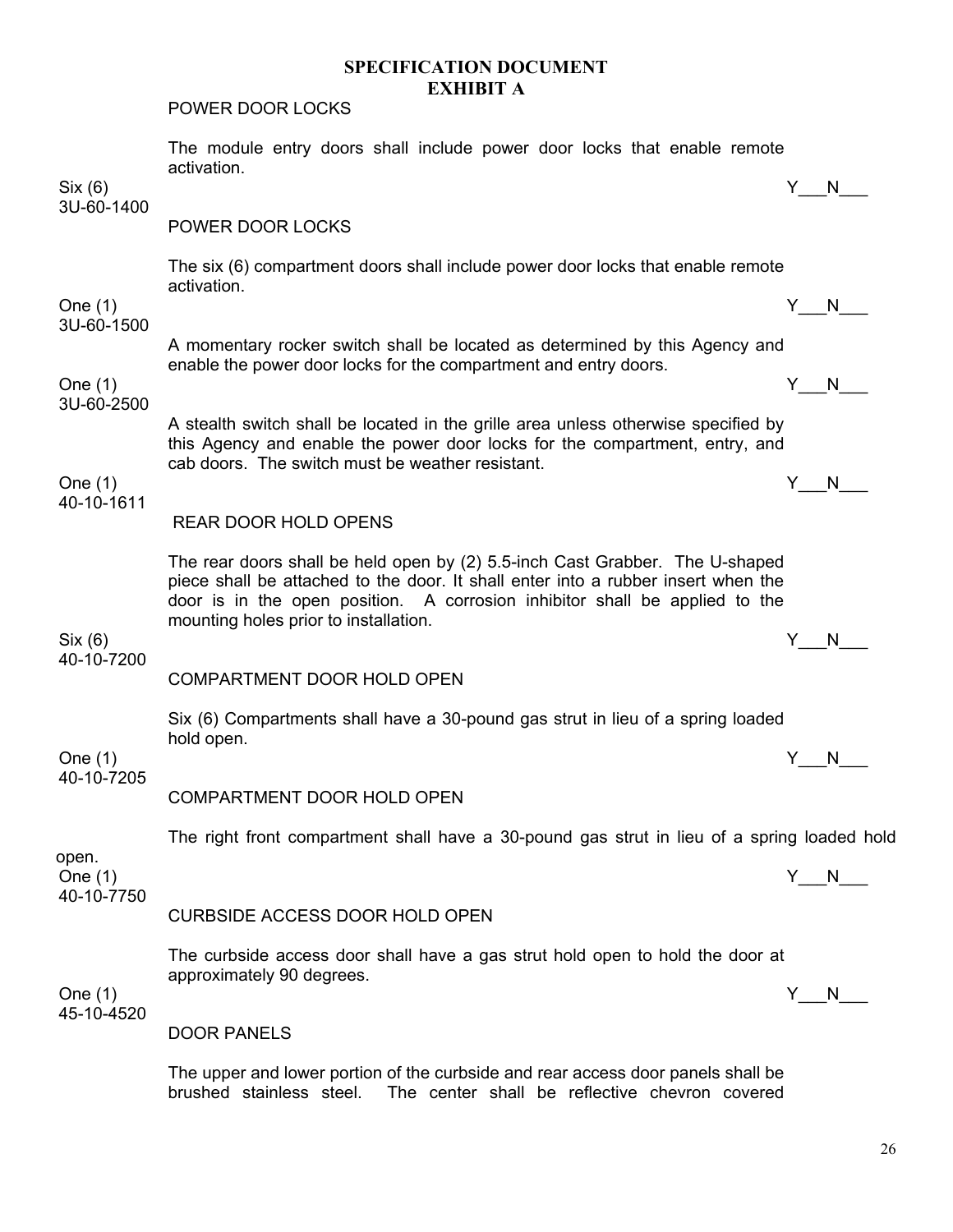aluminum. The lower panel shall have the Brand logo cut out of the panel and an insert with reflective 3M material installed behind the panel.

One (1) Y\_\_\_N\_\_\_

4A-10-3001

#### REAR FENDERS

Bright finish aluminum fender flares shall be provided around the rear wheel well openings to provide protection from wheel wash. A corrosion inhibitor shall be applied to the mounting holes prior to installation.

One (1)  $Y_N$  N 4F-10-1101

#### BUMPERS AND STEP

The chassis manufacturer shall supply the vehicle's front bumper. The rear bumper and step assembly shall be a single unit constructed of ten-gauge steel "C" formed channel and .100-inch-thick aluminum tread plate as measured at the thinnest point of the tread plate. The center step of the bumper assembly shall be designed to allow it to flip up and out of the way to facilitate patient loading. The flip up section of the of the rear bumper shall be diamond plate to meet the requirements of KKK-A-1822-F specification. The diamond plate flip up step shall be punched with three rows of raised star-shaped holes to create additional non-skid surface. A 1.5" x 2" x 0.125" aluminum box tube shall be welded inside the step full width on the side farthest from the rear of the vehicle. A stainlesssteel hinge with a center pin of .250 inch shall be used to attach the flip up section of the rear step to the main rear bumper assembly. There shall be eye beam constructed skid plates with tow eyes mounted as part of the frame of the bumper. This assembly shall be bolted to the frame of the chassis with 5/8-inch Grade 8 bolts. There shall be a one-half inch clearance between the bumper assembly and the rear of the modular body to allow water drainage and inhibit water collection. There shall be a two-inch red LED marker light on the street side and curb side of the bumper assembly. These lights shall be a sealed unit and the connectors protected with an adhesive heat shrink. The lights shall illuminate with the vehicle head light control.

#### One (1)  $Y_N$  N 4K-10-2112

#### RUNNING BOARDS

Diamond plate running boards shall be installed just under the cab doors for both the driver and passenger. The diamond plate step shall be punched with rows of raised star-shaped holes to create additional non-skid surface. The boards shall allow for easy entry into the cab.

One (1)  $Y_N$  N 4U-10-9250

#### SKIRT RAILS

Skirt rub rails will be installed to protect the lower body and will extend the entire length of the body on the curb and street sides, exclusive of the wheel well area. They shall be made from custom 'C' channel that is cut at 45-degree angles on the ends. The rub rail shall be bolted to the lower side wall panel with  $\frac{1}{4}$ " nylon spacers. A corrosion inhibitor shall be applied to the mounting holes prior to installation.

One (1)  $Y_N$  N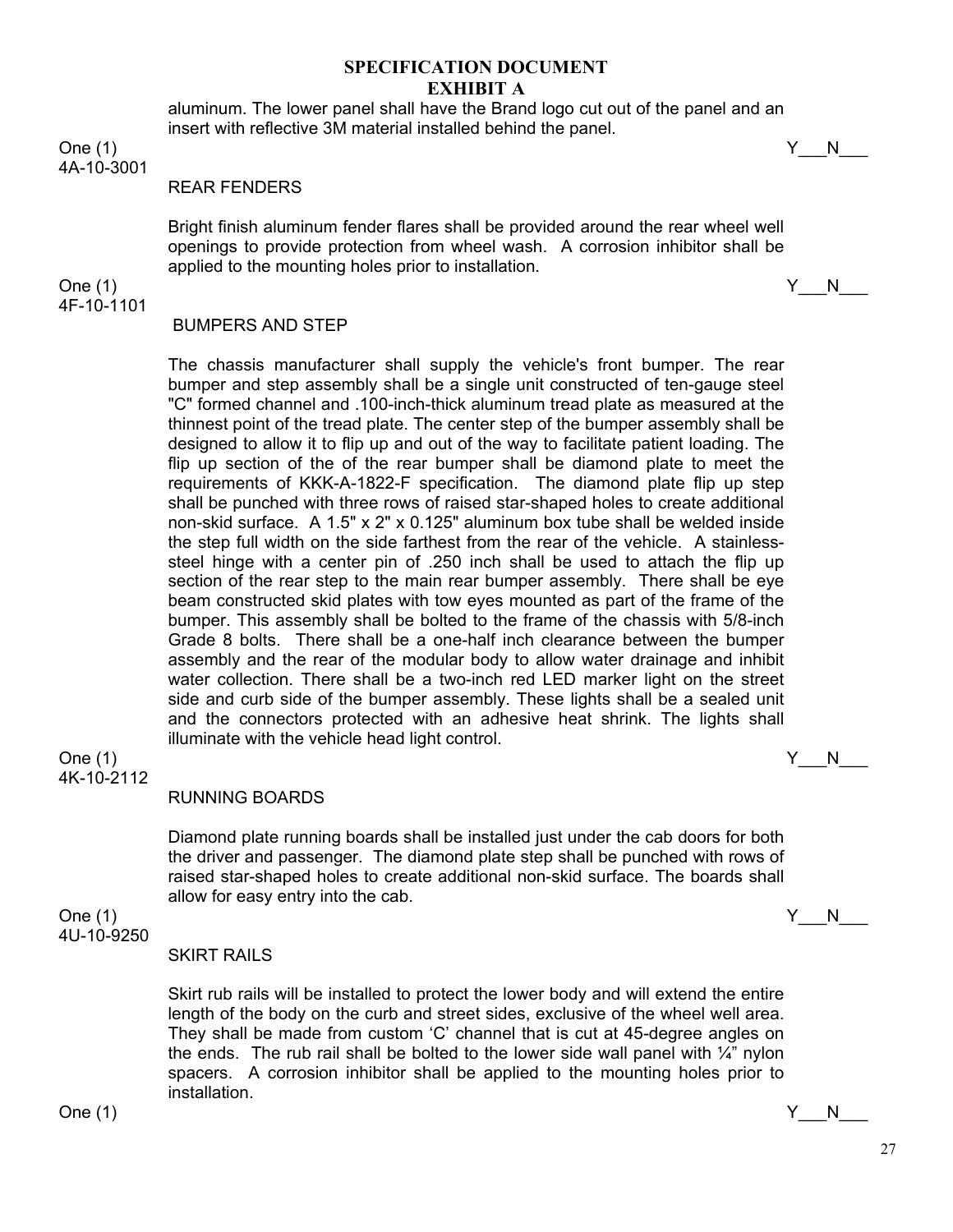4U-10-9500

#### SKIRT RAIL REFLECTIVE TAPE

Reflective tape shall be inserted into channel in extruded rubber skirt rail and secured with stainless steel screw at each end. Color shall be determined at a later time with attached pictures for approval.

One (1)  $Y_N$  N 4U-11-5000

# FRONT STONE GUARDS

The lower front corners of the patient compartment shall have stone guards attached to the corner extrusion. They shall be diamond plate aluminum and extend from the bottom edge of the corner extrusion up approximately 17 inches. A corrosion inhibitor shall be applied to the mounting holes prior to installation.

One (1)  $Y_N$  N 50-10-0A07

REAR KICK PLATE (Under-ride)

Above the rear bumper and below the rear doors, there shall be a full-length riser of aluminum diamond plate for a protective kick panel. The kick panel shall be securely fastened with ceramic coated stainless-steel screws to inhibit rust that could result from electrolysis and run the full rear width of the module. Pop rivets are not acceptable. This kick panel shall be above the rear bumper height to allow the bumper to ride under the module in case of a minor collision minimizing damage to the module. There shall be a 1/4-inch-thick rubber flap secured to the bottom of the kickplate and extending below the top of the bumper to prevent road debris from accumulating on top of the bumper pods.

One (1)  $Y_N$  N 55-10-3050

LICENSE PLATE HOLDER

A Cast Products license plate holder shall be installed in the rear kickplate.

55-30-4001

#### COMPARTMENT SILL PROTECTORS

All compartments shall have a stainless-steel sill protector. The sill protectors shall be manufactured from 20-gauge stainless steel and cover the bottom door frame protecting it from scratches.

One (1)  $Y_N$  N 55-90-6000

#### STEP WELL

The curbside entry stepwell shall be a double step due to the drop skirt making the initial step lower and therefore not ergonomic for entry into the vehicle. The steps shall be approximately equal in rise and run.

55-90-6100

**THRESHOLDS** 

The curbside and rear entry thresholds shall be stainless steel coated on the upper side with a black poly-urea coating to help prevent slipping. This coating

$$
f_{\rm{max}}
$$

One (1) Y\_\_\_N\_\_\_

One (1)  $Y_N$  N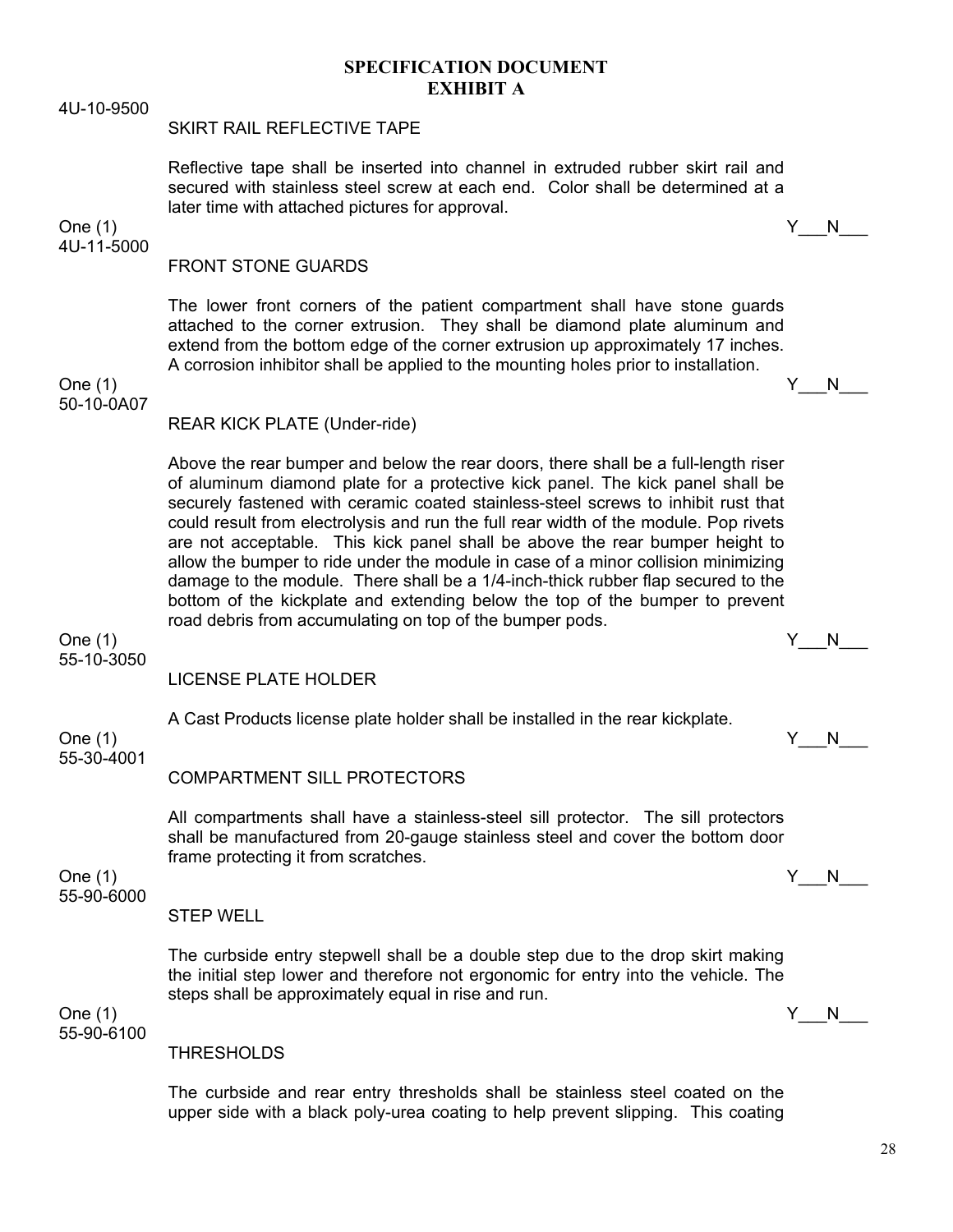shall be a permanent spray on coating not a grip tape adhered to the stainless steel.

One (1) Y\_\_\_N\_\_\_ 5A-10-1001

REAR MUD FLAPS

Mud flaps shall be installed just behind the rear tires.

One (1)  $Y_N$ 5F-10-0000

# **PREPARATION FOR PAINTING, COLOR AND MARKINGS**

10.1 Color, Paint and Finish. Ambulance body and all attached equipment exterior surfaces, except polished metal parts, shall be thoroughly cleaned, treated, and coated with a firm primer and preservative with rust inhibiting properties, and painted to match the OEM chassis. Ferrous metal interior surfaces shall be painted or, when not exposed for painting, shall be treated, or coated to resist corrosion.

The final stage manufacturer's painted components shall have a paint film not less than 1.25 mils. thick and a minimum total thickness of 4 mils., including primers. The final film of painted surfaces shall be smooth and uniform, free of grit, streaks, blushing, runs, sagging, blisters, "fish-eyes, "orange peel", pinholes, or other surface irregularities. Exterior finish paint shall not be required on the underbody and inside surface of the body skirting. The modular body shall be painted with an AkzoNobel (or equal) high quality automotive polyurethane acrylic paint.

10.1.1 All modular body doors shall be removed prior to paint and shall be painted separately from the modular body. After painting, the doors are to be re-installed. The doors shall be painted using the same method as the modular body.

10.2 Modular Body Preparation. The entire exterior of the modular body shall be cleaned and prepared for painting according to the following minimum requirements:

10.2.1 Substrate Preparation:

- The modular body shall be thoroughly degreased using an acetone degreaser and the wipe on – wipe off method.
- Any areas that require filling will be first be abraded with 80 grit sandpaper using a DA orbital sander. If any welds require grinding, 24 grit paper shall be used. Any plastic filler used shall be mixed and applied per Manufacturer's instructions. After filler application, the surface shall be prepared using 80 grit sandpaper followed by 120 grit paper using a DA orbital sander.
- A minimum of two (2) coats of Wash primer EMCF shall be applied to all plastic filler areas allowing to flash five (5) minutes between coats.
- The Wash primer shall be sanded with 320 grit sandpaper using a DM orbital sander.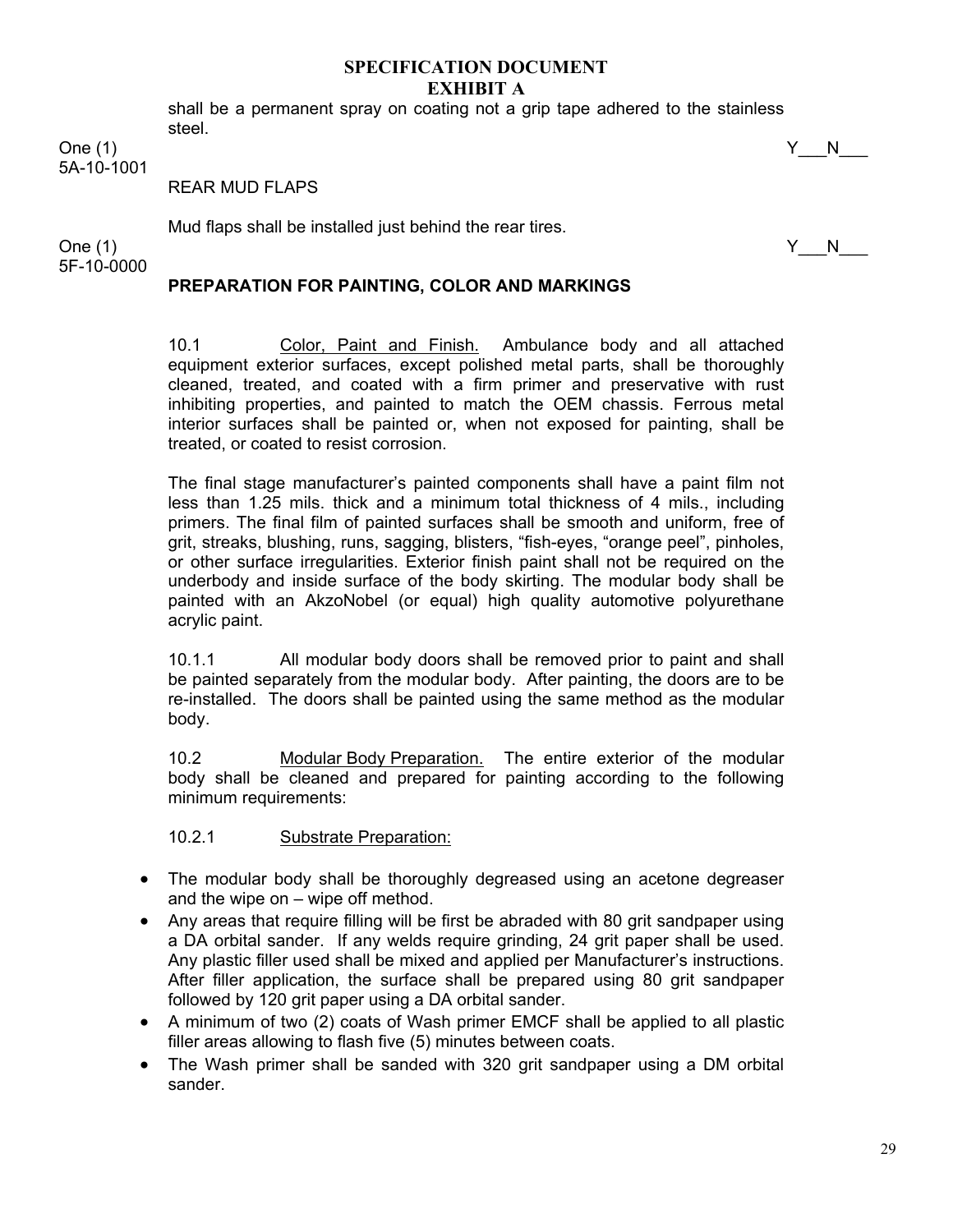- A fine textured glazing putty shall be used to fill any additional surface flaws, pinholes and/or scratch marks. After curing, the surface shall be sanded with 320 grit sandpaper using a DA orbital sander.
- The substrate shall be sanded with 180 grit sandpaper using a DA orbital sander to remove any final imperfections.
- The modular body shall again be thoroughly degreased using M-600 degreaser and the wipe on – wipe off method.
- All corner extrusions and the top drip rail to be caulked, as necessary.

10.2.2 Aluminum Pretreatment. The modular body shall be pretreated with a chromium free conversion coating that is specifically formulated for treating aluminum and its alloys. Prior to the pretreatment application, all diamond plate is to either be removed or properly masked to prevent staining. After application, the modular body shall again be thoroughly degreased using M-600 degreaser and the wipe on – wipe off method.

10.2.3 Wash Primer. The modular body shall be primed with a medium build, chromate-free, self-etching wash primer that offers excellent corrosion resistance without the use of metal preps and conditioners. There shall be a minimum of two (2) medium wet coats applied allowing a five (5) minute flash between each coat. The final coat shall be allowed to flash for 30 minutes. The primer shall be sanded with 320 grit sandpaper using a DA orbital sander or 400 grit dry sandpaper by hand. After sanding, the modular body shall again be thoroughly degreased using M-600 degreaser and the wipe on – wipe off method.

10.2.4 Sealer. To enhance the adhesion between the substrate and topcoat of paint, a transparent sealer/adhesion promoter shall be applied to the modular body. A minimum of two (2) wet coats of sealer shall be applied. The initial coat shall be allowed to flash 10 minutes before the application of the second coat. Once the sealer has cured, the body is the be sanded smooth with 320 grit sandpaper using a DA orbital sander.

10.2.5 Topcoat. The topcoat of paint shall be a high solid twocomponent polyurethane enamel, suitable for automotive refinishing, trucks and equipment. Paint shall provide an easy application with excellent flow along with superior gloss and durability in a two-coat application.

10.26 Final Sand and Buff The entire exterior surface of the module shall be sanded with a minimum 1200 to 1500 grit sandpaper and then followed by 3000 grit wet sandpaper. The exterior of the module will then be polished using the 3M 3000 buffing system with 3M Perfect-It III buffing compound to provide a smooth, high gloss final surface finish. This process shall provide a smooth, high gloss finish that is resistant to scratching and chipping. If proper vehicle care is taken.

10.3 Color Standards and Tolerances. Shall be as required by paragraph 3.16.2.1 of Federal Specification KKK-A-1822F.

10.4 Salt Spray Resistance. Shall meet the requirements of paragraph 3.16.3 of Federal Specification KKK-A-1822F.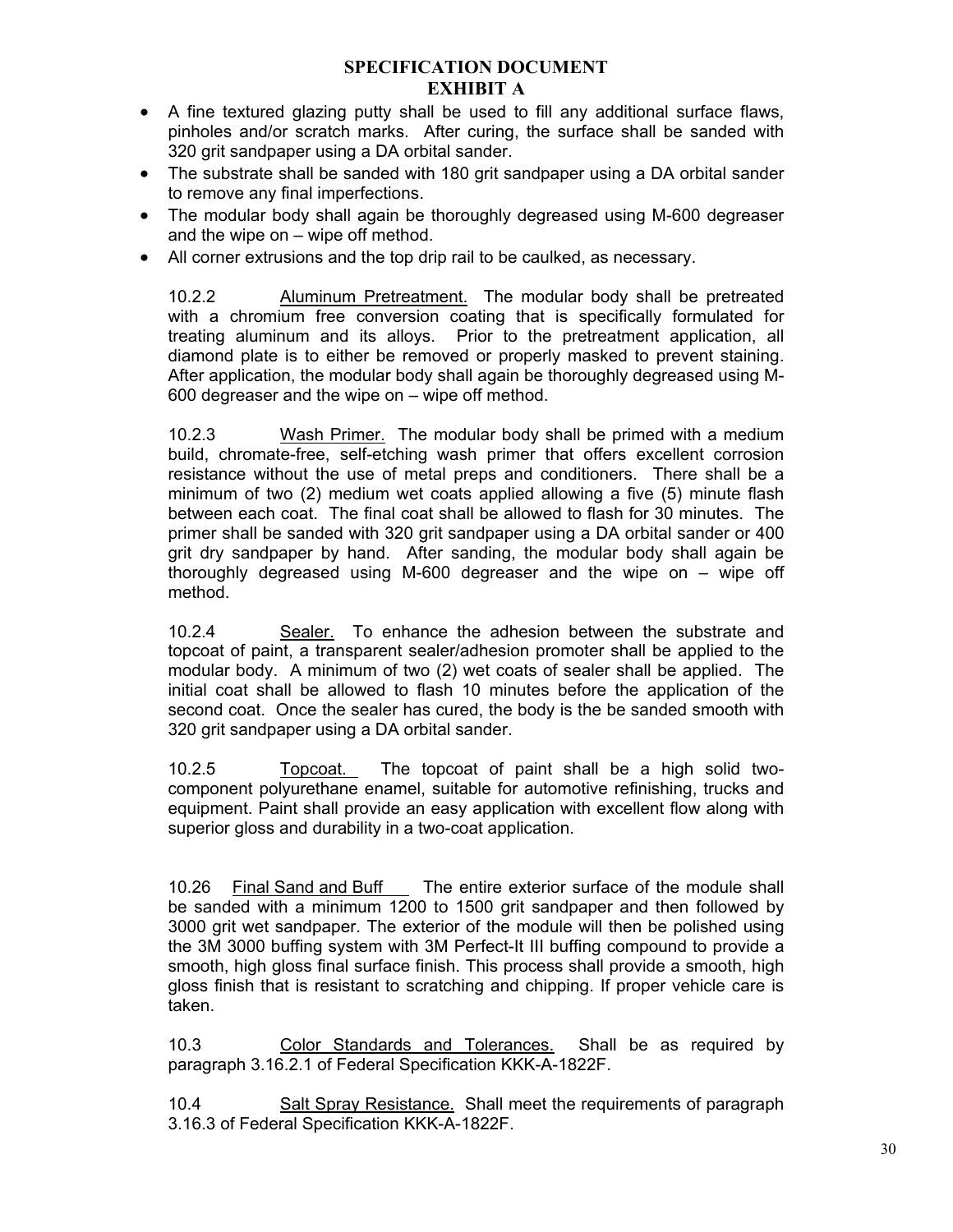One (1)  $Y_N$ 5F-10-0800

5V-10-0000

Paint to match OEM Codes

# ELECTRICAL SYSTEMS AND COMPONENTS

The emergency medical vehicle's electrical system must meet KKK-A-1822-F Section 3.7.1. This agency will specify systems, components, materials, and production methods within this section. However, a failure can occur whether the vehicle is under warranty or outside the warranty parameters. This agency operates the vehicle on a twenty-four hours a day, seven day a week (24/7) basis. Therefore, the primary manufacturer will provide a local service facility during regular business hours.

The driver and patient compartment control consoles shall be constructed in a way that the switches and any gauges are easily serviced. They shall be accessible through service panels. These panels will be secured in the closed position in a positive manner yet can be easily opened for service.

#### 5V-10-0050

The control console gauges shall be internally illuminated and controlled by the headlight switch rheostat. All lights and fixtures installed on the module exterior shall have a corrosion inhibitor applied to all mounting holes prior to installation.

#### 5V-10-0055

The driver and patient console shall incorporate full size "Euro-Style" rocker switches. The switch assembly shall be 1.97 inches tall by 1.064 inches wide with silver plated copper contacts and a .250-inch spade type terminal. The rocker switch shall incorporate a LED indicator lamp and rated at 15 Amps continuous service. The switch and rocker shall be of a thermo set molding material. The complete switch assembly shall be designed to withstand one thousand (1,000) volts RMS dielectric test. The switches shall have a positive "throw" feel and an audible click upon activation and deactivation.

#### 5V-10-0060

The rocker switches, as described in section 4.1.3, shall have integrated label lens area that is illuminated by two independent LED's. The LED brightness shall be controlled by the headlight rheostat. The label shall be white legends on black poly carbonate background.

#### 5V-10-0065

The OEM throttle monitor shall be mounted in the primary manufacturer's console. It shall be mounted to be easily accessible to the driver.

5V-10-0070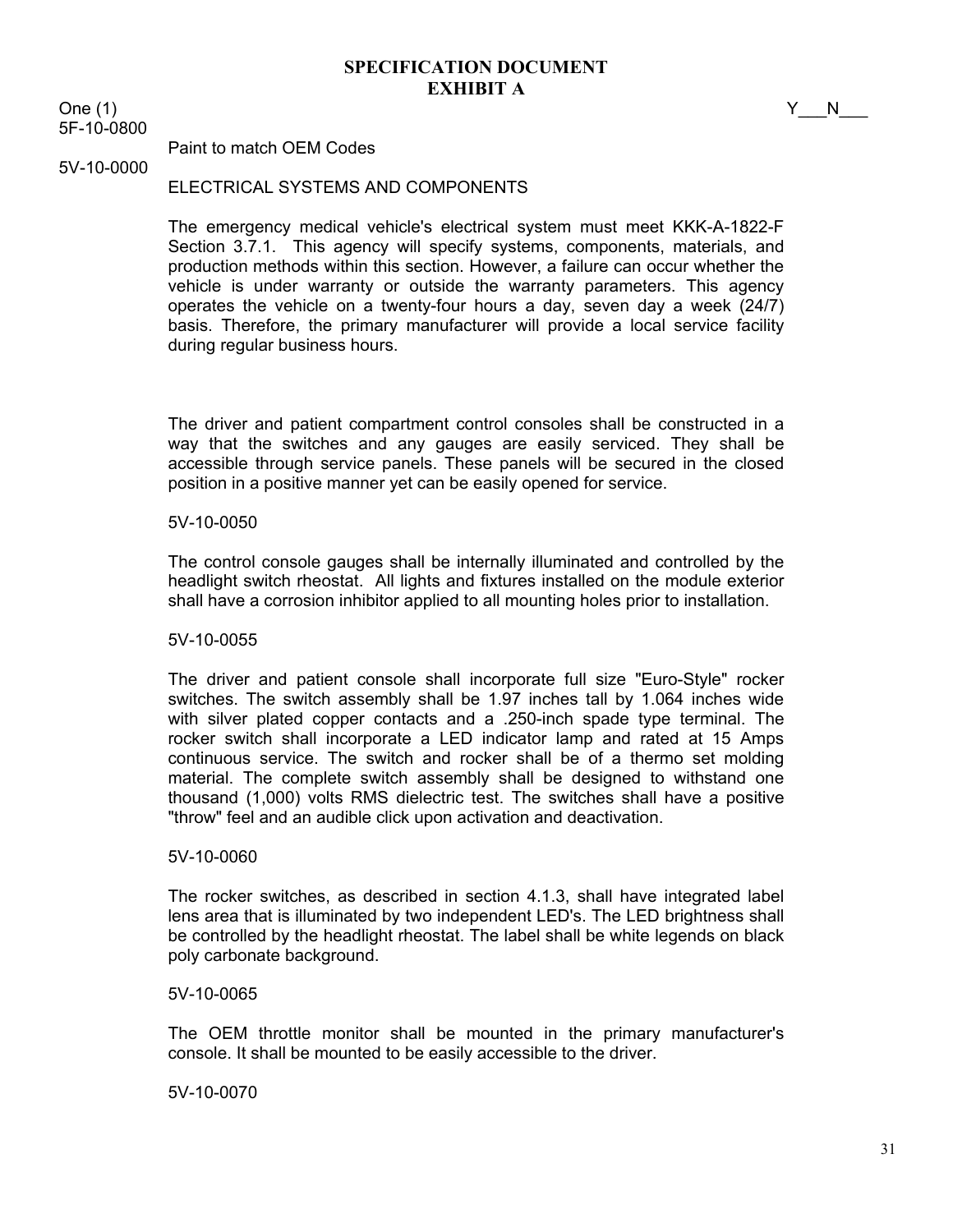#### WARNING INDICATORS

The electrical system shall incorporate a warning light panel in the driver's console. It shall provide indicator lights for showing when a patient compartment door(s), side, and rear, are open. This shall be a flashing red LED light. There shall be an exterior compartment "door open" warning light. This shall be a flashing red LED light of the same size.

#### 5V-10-0075

A battery indicator light shall be provided. It will be a green light located in the warning light panel. It shall illuminate when the battery switch is in the "ON" position. The light shall be steady burn to indicate the batteries have been selected.

#### 5V-10-0080

#### WIRING INSTALLATION

The ambulance body and accessory electrical equipment shall be served by circuit(s) separate and distinct from the vehicle chassis circuits. Wiring methods must conform to SAE J1292. All wiring provided by the primary manufacturer shall be copper and conform to all the SAE J1127 and SAE J1128 requirements. All low-tension primary cable shall have GXL or better insulation. All low-tension battery cable shall have SGX insulation. Documentation from the wiring manufacturer that the wire used by the primary manufacturer is in compliance with this requirement shall be submitted with the proposal. Bids not meeting this requirement will not be accepted.

#### 5V-10-0085

The wiring shall be permanently color coded to identify wire function. Wires shall be permanently heat ink embossed with both number and function codes. The function code shall be the descriptive name of the circuit served. The number code shall be the exact purpose of that circuit. This number code shall be completely referenced in a detailed wiring schematic provided with the vehicle. The function and number code shall be embossed at a minimum of four-inch intervals the entire length of the wire terminating into all switch and control panels. The use of multi-conductor cable must be function and color coded and shown on the wiring diagram.

#### 5V-10-0090

Wiring shall be routed in conduit or high temperature looms with a rating of 300 degrees Fahrenheit where necessary to protect it. All added wiring shall be located in accessible, enclosed, and protected locations and kept at least six inches from the exhaust system components. Electrical wiring and components shall not terminate or be routed in the oxygen storage compartment except for the oxygen-controlled solenoid, compartment light, and switch. All conduits, looms, and wiring shall be secured to the body or frame with insulated metal cable straps in order to prevent sagging and movement which results in chafing, pinching, snagging or any other damage. All apertures on the vehicle shall be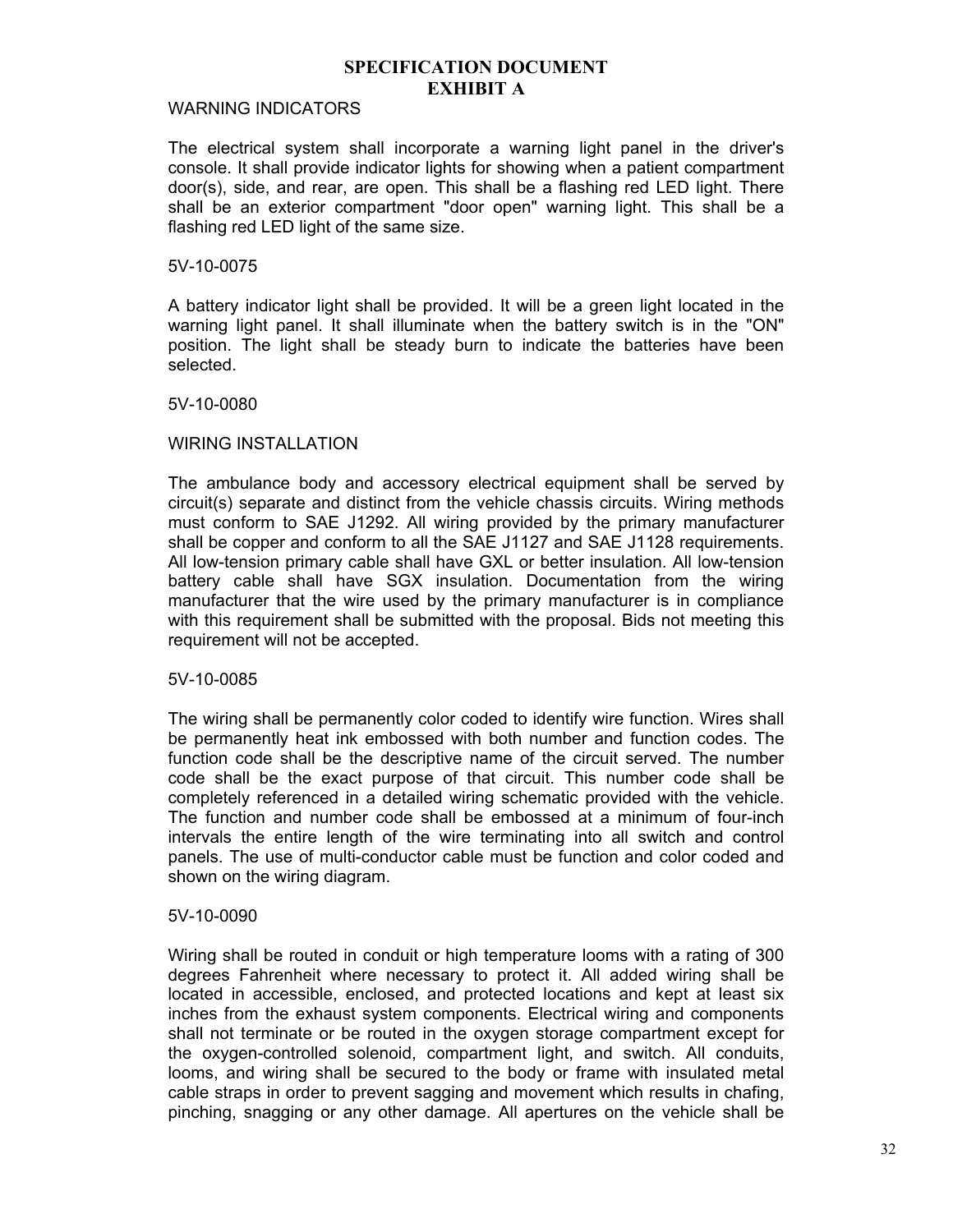properly placed in a grommet and sealed for passing wiring and conform to SAE 1292. All items used for protecting or securing the wiring shall be appropriate for the specific application and be standard automotive, aircraft marine, or electronic hardware.

### 5V-10-0095

Circuit connections shall be made on barrier style terminal blocks utilizing binding post screws for positive mechanical connections. minimize the potential for wiring shorts and voltage drops all wiring terminals shall be brass, tin plated, annealed, ETP copper with nylon high heat insulation. Serration's, inside the barrel, provide maximum contact and tensile strength after crimping. Connection shall be machine crimped, to UL standards, with a high-quality crimping tool that produces crimps for a given size wire and terminal that are precisely alike in appearance and performance. Crimping pressure must be controlled by a ratchet device on the hand tool or a corresponding pre-calibration in the crimping jaws of an automated machine. Crimping pressure can neither over-stress nor under stress the terminal-barrel-machined dies.

# 5V-10-0100

No splices shall be permitted except for connection of "pig-tail" devices. Butt splices are permitted for connection of "pig-tail" devices. The use of IDC (**I**nsulation **D**isplacement **C**onnector) connectors, i.e.: "3M Scotchlok" type fasteners, is not acceptable.

#### 5V-10-0105

The various wiring installations as supplied with this vehicle shall be of the automotive "harness" design. For ease of identification and future replacement these harnesses shall be engineered and manufactured in the following sections.

- 1. Engine compartment harness.
- 2. Driver's control console harness.
- 3. Main module harness.
- 4. Chassis rear lighting harness.

This agency is extremely concerned the primary manufacturer has the ability to control, warranty and replace the harnesses. To that end, the primary manufacturer shall not subcontract the construction of these harnesses.

#### 5V-10-0110

#### WIRING CRITERIA AND CIRCUIT BOARD

All wiring devices, switches, outlets, etc., except circuit breakers, shall be rated carry a minimum of one hundred and twenty-five percent (125%) of the maximum ampere load for which the circuit is protected. All wires carrying a load of more than 5 amperes shall be a minimum of 16 AWG. There shall be a master electrical component panel located in the vehicle. It is preferred that the master panel be mounted on or near the bulkhead of the patient compartment. Standard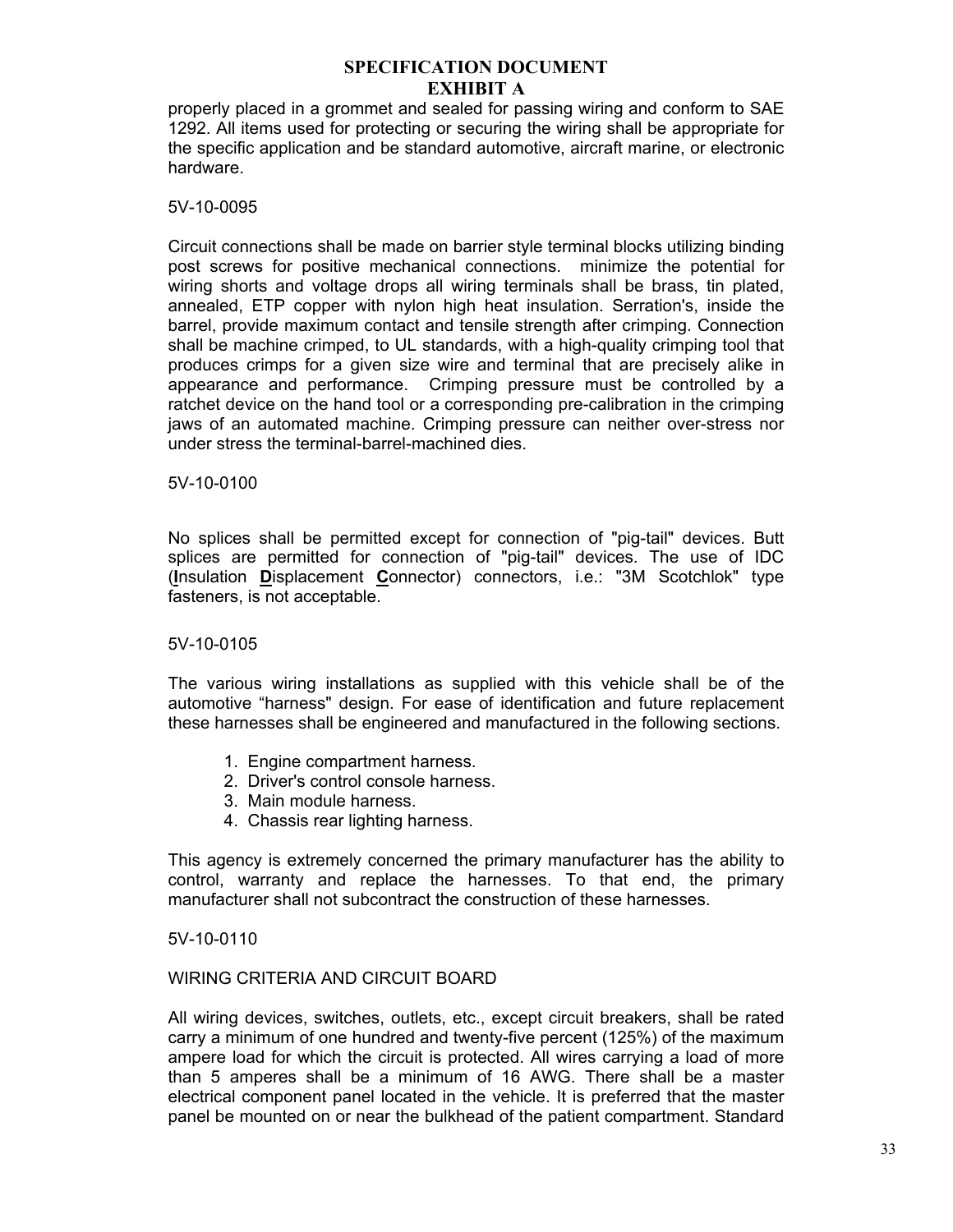circuit breakers, relays, and diodes shall be mounted on a printed circuit board that is easily accessible. All components on the circuit board are to be permanently labeled as to their function.

#### 5V-10-0115

The printed circuit board shall be designed and manufactured as follows: A screen printed board with all circuits fully numbered and labeled. The circuit board shall be a double-sided copper trace printed circuit with a double-sided laminated isolator. The board shall be non-photo image able solder mask over bare copper with hot air leveled solder over non masked copper. Fuse capacity is the beginning factor in calculating trace width to ensure proper current carrying capability. The circuits shall then be oversized as much as space permits for maximum cooling of the board. All holes shall be plated through. The terminal strips shall be mounted on the board for connection of the above-mentioned wiring harness. Automotive transient suppressers must be incorporated into circuit board at the point of cable entry to the board. All relays must include built in noise suppression. The suppression must be accomplished with a IN4001 parallel with the coil. The relay must have a 40-ampere continuous contact rating with one form C contact arrangement. Normally open contact must have a maximum initial voltage drop of 200 millivolts at 40 ampere contact load. The relays must withstand 24 VDC for five minutes conducting rated contact current in case of accidental 24 volt jump start condition. Circuit board options must be programmable via jumpers to facilitate addition of options. The color of wire and circuit number must be screened printed at the terminal block connections on the board for rapid identification and relation to schematics.

Documentation that the above requirements are met must be included with the bid document.

#### 5V-10-0120

The printed circuit board shall incorporate red LED indicators for on board diagnostics for input, output, and switching circuits for troubleshooting at a glance.

5V-10-0125

# CIRCUIT BOARD CERTIFICATION

The printed circuit board must meet the following specifications:

1. Packaging and Interconnecting Acceptability Standard number IPC

600

#### 2. UL-796

- 3. Solder mask, IPC number SM-840
- 4. Solder in conformance with MIL SPEC QS-571
- 5. Laminate in conformance with IPC number 4101

Certification must be included with this bid.

5V-10-0130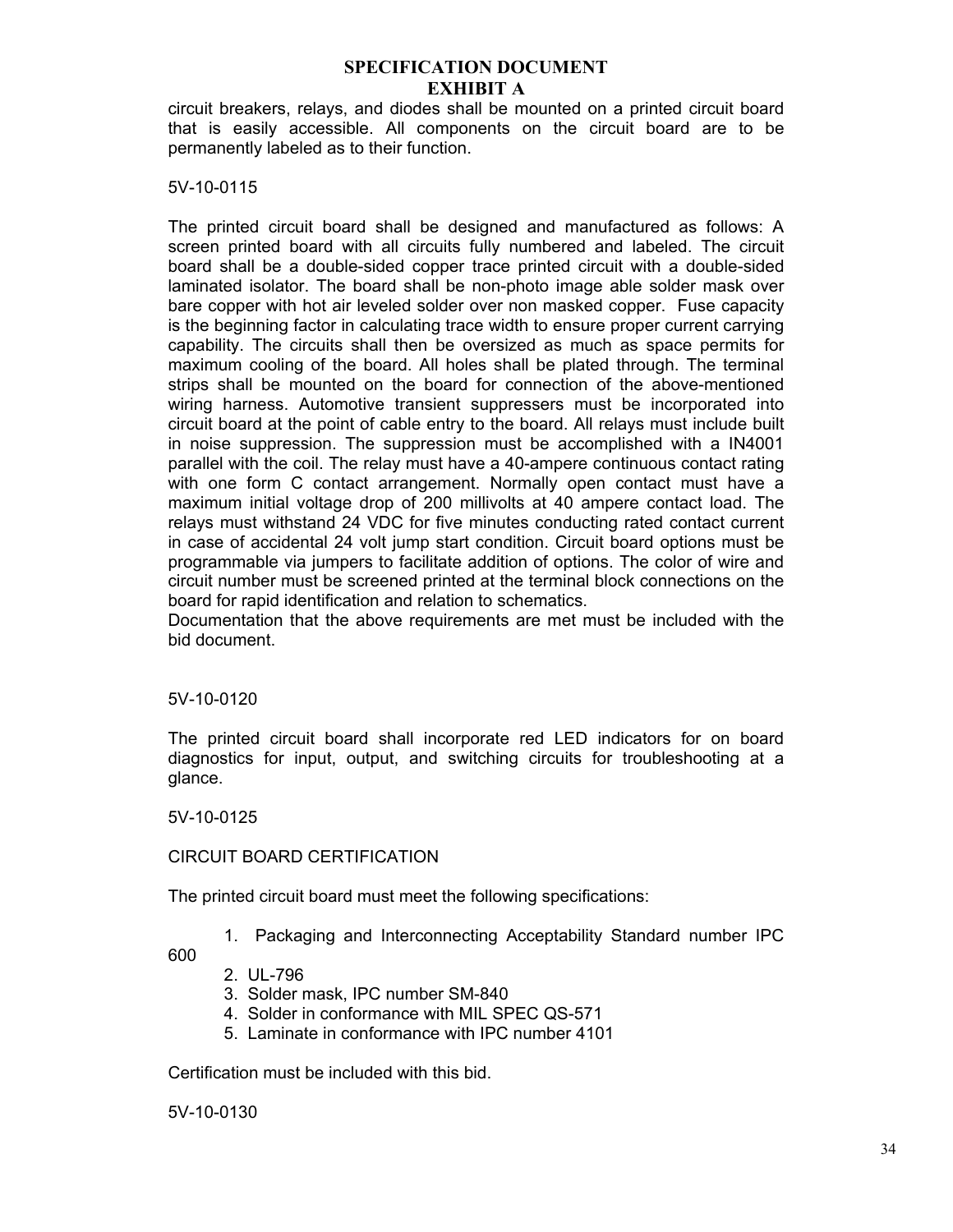A service loop of wire or harness, per KKK-A1822-F specification, shall be provided at all electrical components, terminals, and connection points. All relays shall be mounted for ease of serviceability. All high current diodes greater than 5 amperes shall be heat sink mounted. provide the optimum circuit "overload" protection, the electrical system's main circuit board shall allow for the use of stud type automatic reset pole breakers. One spare 15 ampere circuit breaker shall be provided for future use. A solid-state electronic flasher shall be heat sink mounted to the panel for control of the flashing warning light system. All wiring between the cab and module shall be connected to a terminal strip(s) or block(s) or use multi pin connectors on the electrical component panel and shall provide for future module replacement. All connectors and terminals provided shall comply with SAE J163, J561, or J928 as applicable.

5V-10-0135

# MASTER MODULE DISCONNECT SWITCH OR DEVICE

This device shall be located on the driver's compartment console and shall be permanently labeled and back lighted with a LED light and the brightness controlled by the head light rheostat. The "MASTER" disconnect switch shall be considerably different in size and feel from the other console switches.

5V-10-0140

# PATIENT COMPARTMENT CONTROLS

All switches and controls for the patient compartment shall be located on a service panel in the Action Area angled slightly toward the rear of the vehicle. The switches and controls shall be identical as referenced in section 4.1.3 of this document. These switches shall not function until the "MASTER" switch in the driver's console is in the "ON" position. The patient compartment switches shall be permanently marked and back lighted by a LED light.

5V-10-0145

#### ELECTROMAGNETIC RADIATION AND SUPPRESSION

Must meet KKK-A-1822-F specification. Documentation from an independent testing laboratory must be included with the bid.

One (1)  $Y_N$  N 5V-10-0250 ELECTRICAL MOUNTING PANELS The emergency medical vehicle's electrical system will use brushed stainlesssteel panels for the Outlet panels, switch panels and other faceplates. One (1)  $Y_N$  N 5V-10-02SR Stainless Steel HVAC Cover One (1)  $Y_N$  N 65-10-3001 Coax Cable, RG58/U, (1), Additional, Std Model only One (1)  $Y_N$  N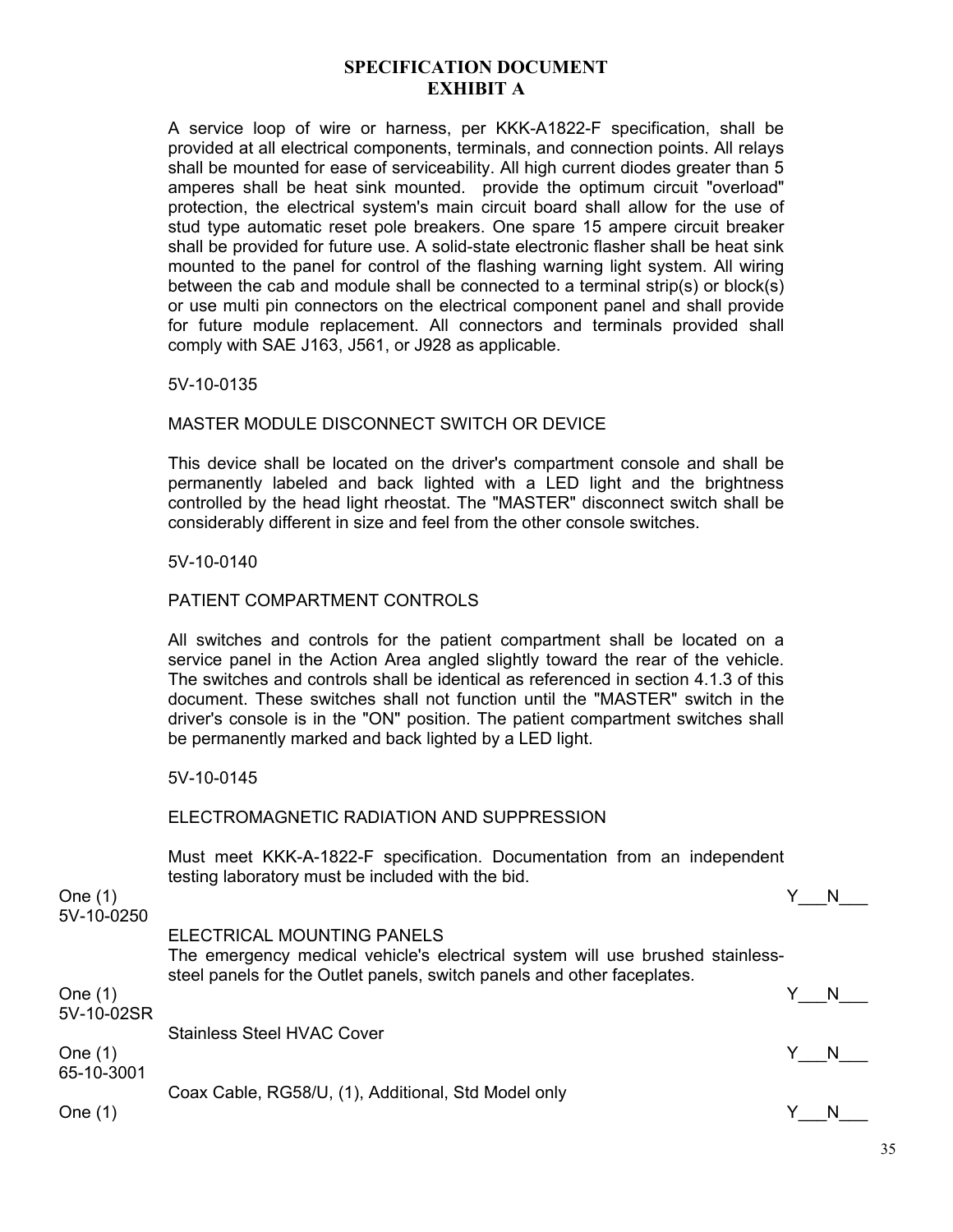65-30-1000 ANTENNA CABLE INSTALLATION Shall meet the requirements of paragraph 3.14.3 of Federal Specification KKK-A-1822-F. One (1)  $Y_N$  N 6A-22-200E INTERNAL 12 VOLT DC POWER The patient compartment shall be furnished with a 12-volt DC, 20 ampere capacity, separately protected circuit, with two outlets. The outlets shall be Cigar Lighters and shall be located in the Action Area. One (1)  $Y_N$ 6A-22-5200 PORT 5 VOLT DC POWER USB STYLE The Cab console switch panel shall be furnished with a 5-volt DC, 3 ampere capacity, separately protected circuit, with a Dual USB outlet. One (1)  $Y_N$  N 6A-22-5200 10 PORT 5 VOLT DC POWER USB STYLE The Cab console switch panel shall be furnished with a 5-volt DC, 3 ampere capacity, separately protected circuit, with a Dual USB outlet. One (1)  $Y_N$  N 6A-23-0910 POWER SOURCE A 12VDC power source shall power customer supplied portable battery charging devices. It shall be 20 amp and ignition/shoreline switch hot. The power source shall be split into two locations tagged and identified (1) behind driver's seat and (1) behind action area in module. One (1)  $Y_N$  N 6A-23-1201 POWER SOURCE A 12VDC, 15-amp power source power shall be installed in a location as determined by this Agency. One (1)  $Y_N$  N 6A-23-3001 POWER SOURCE A 12VDC, 30-amp power source power shall be installed in a location as determined by this Agency. One (1)  $Y_N$  N 6F-90-4101 SHORELINE INLET

> A 20-amp Super Auto Eject shoreline inlet with a GFI, and interrupter shall be installed and located above compartment E.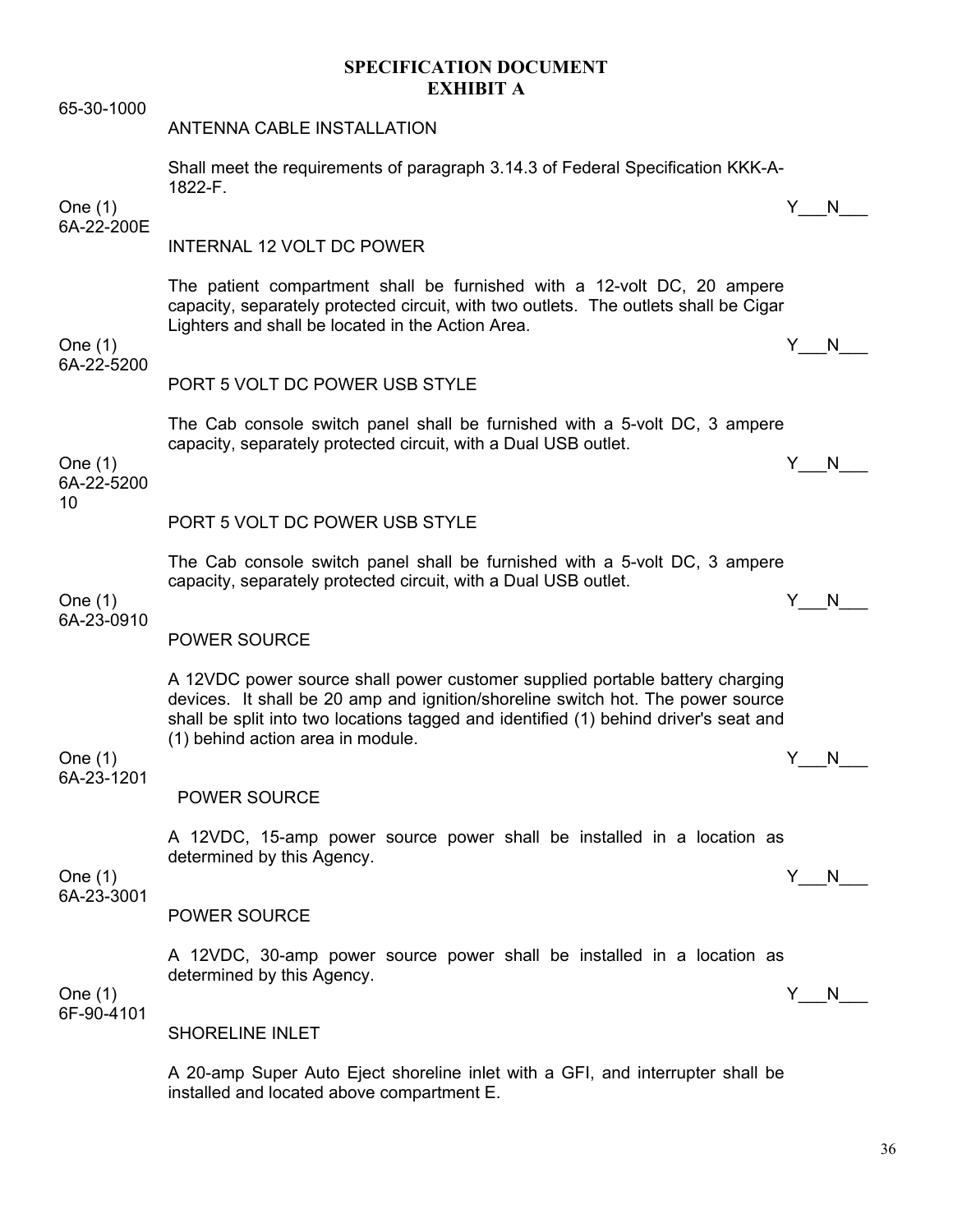Does your bid comply with this requirement?

 $Yes()$  No ( )

One (1)  $Y_N$  N 6K-10-0000

#### 125 VOLT AC UTILITY POWER

125-volt AC utility power must meet KKK - A1822 - E. Utility power shall be as described in KKK - A1822 - E paragraph 3.7.8.1. Electrical 125-volt AC receptacles shall be as described in KKK - A1822 - E paragraph 3.7.8.2.

Does your bid comply with this requirement?

Yes ( ) No ( )

One (1)  $Y_N$  N 6K-40-1000

125 VAC OUTLETS

Two 125VAC duplex outlets shall be installed in the patient compartment. One outlet shall be located in the action area, and one outlet shall be located in the right front cabinet.

Does your bid comply with this requirement?

 $Yes()$  No ( )

One (1)  $Y_N$  N 6U-10-5000

BATTERY CHARGER

A Progressive Dynamics, PD9130 Auto battery charger (or equivalent) shall be installed. It shall be a 12-amp charger/conditioner.

One (1)  $Y_N$  N D0-10-1200

VOLTMETER

The vehicle shall include an analog voltmeter. It shall be located in the front center console next to the ammeter.

Does your bid comply with this requirement?

Yes ( ) No ( )

One (1)  $Y_N$  N D0-10-6500

#### **LOW VOLTAGE ALARM**

The electrical system shall be monitored by a system that provides both an audible and visual warning in case of low voltage in the ambulance. The alarm shall sound if the system voltage at the batteries drops below 11.8 Volts for a 12 Volt nominal system for more than 120 seconds.

One (1)  $Y_N$  N DF-10-1243

Siren Speakers, Cast SAD/PSAD3827-20FSD-1, F-Series 2022, Std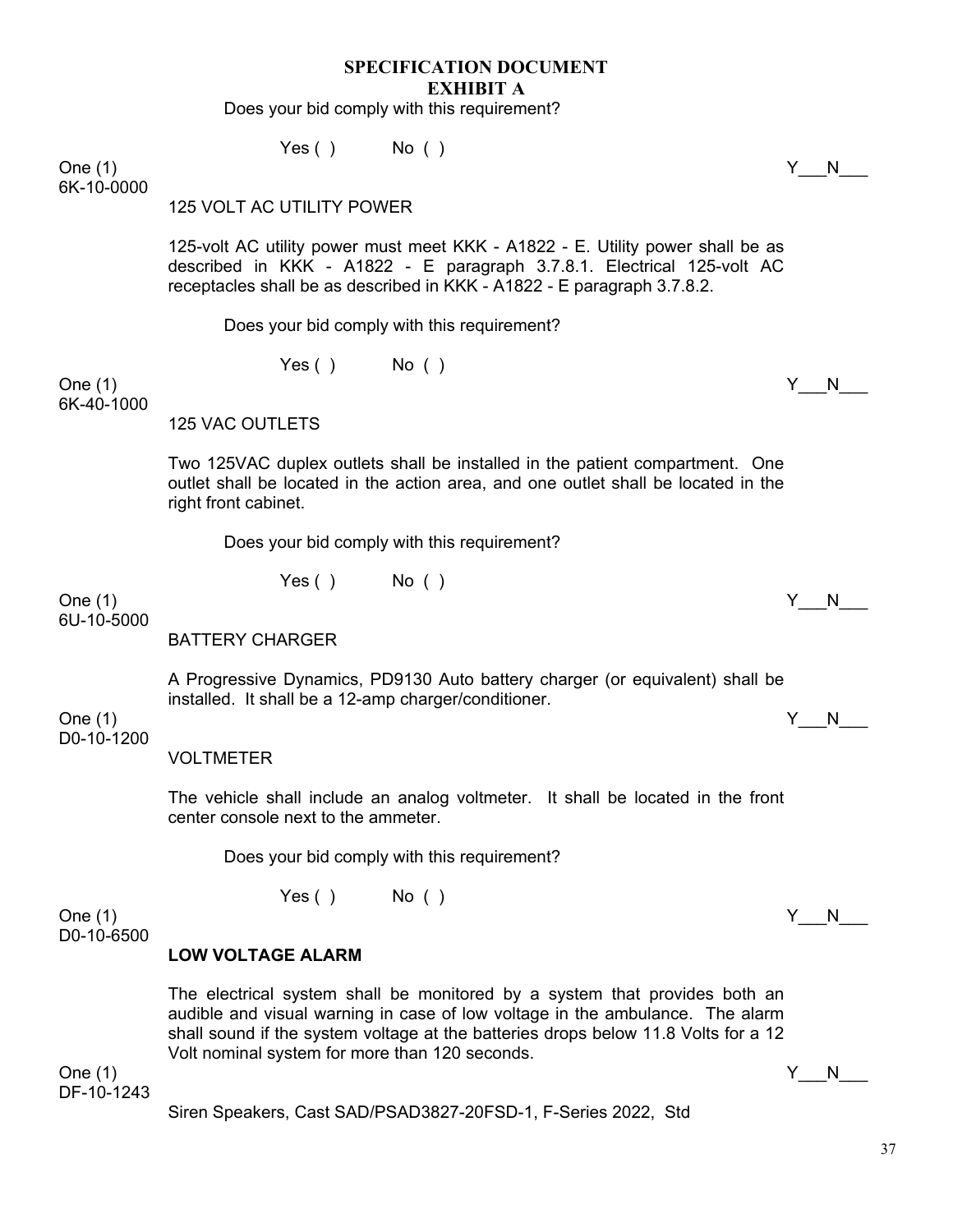One (1)  $Y_N$  N DK-10-1400

#### SIREN, PUBLIC ADDRESS SYSTEM

The ambulance shall be equipped with hands free electronic siren with silent testing. The siren shall be a Whelen WS-295-SLSA1 (or equivalent) and should include a rumbler system.

Does your bid comply with this requirement?

Yes ( ) No ( )

One (1)  $Y_N$  N DP-11-1000

SIREN/HORN SWITCHING

The siren shall be switched through the horn ring.

Does your bid comply with this requirement?

 $Yes()$  No ( )

One (1)  $Y_N$  N F0-11-3501

BACKUP ALARM

A backup alarm with a cutoff switch shall activate when the vehicle is shifted into reverse. The alarm shall automatically be reset and engage when the vehicle is placed in reverse again. The device must meet OSHA and SAE J994 requirements, and shall be rated (SAE) for Type C or B.

Does your bid comply with this requirement?

Yes ( ) No ( )

One (1) Y\_\_\_N\_\_\_ F3-10-0000

#### VEHICLE EXTERIOR LIGHTING REQUIREMENTS

The basic exterior ambulance lighting shall comply FMVSS standard number 108 and the requirement herein and include:

1. Amber front, rear directional signals, red brake and hazard warning lights.

2. Front and rear side marker lights.

3. Back up light(s).

4. Loading lights.

5. Clearance lights

6. Ambulance emergency lights.

7. Flood lights.

8. Spotlight(s)

Note: This agency is concerned for the safety of the patients, crew, and the public sharing the roadways. Therefore, this agency requires the primary manufacturer incorporate recessed DOT marker lights at the highest point of the vehicle. The marker lights shall be visible 360 degrees. In addition, each corner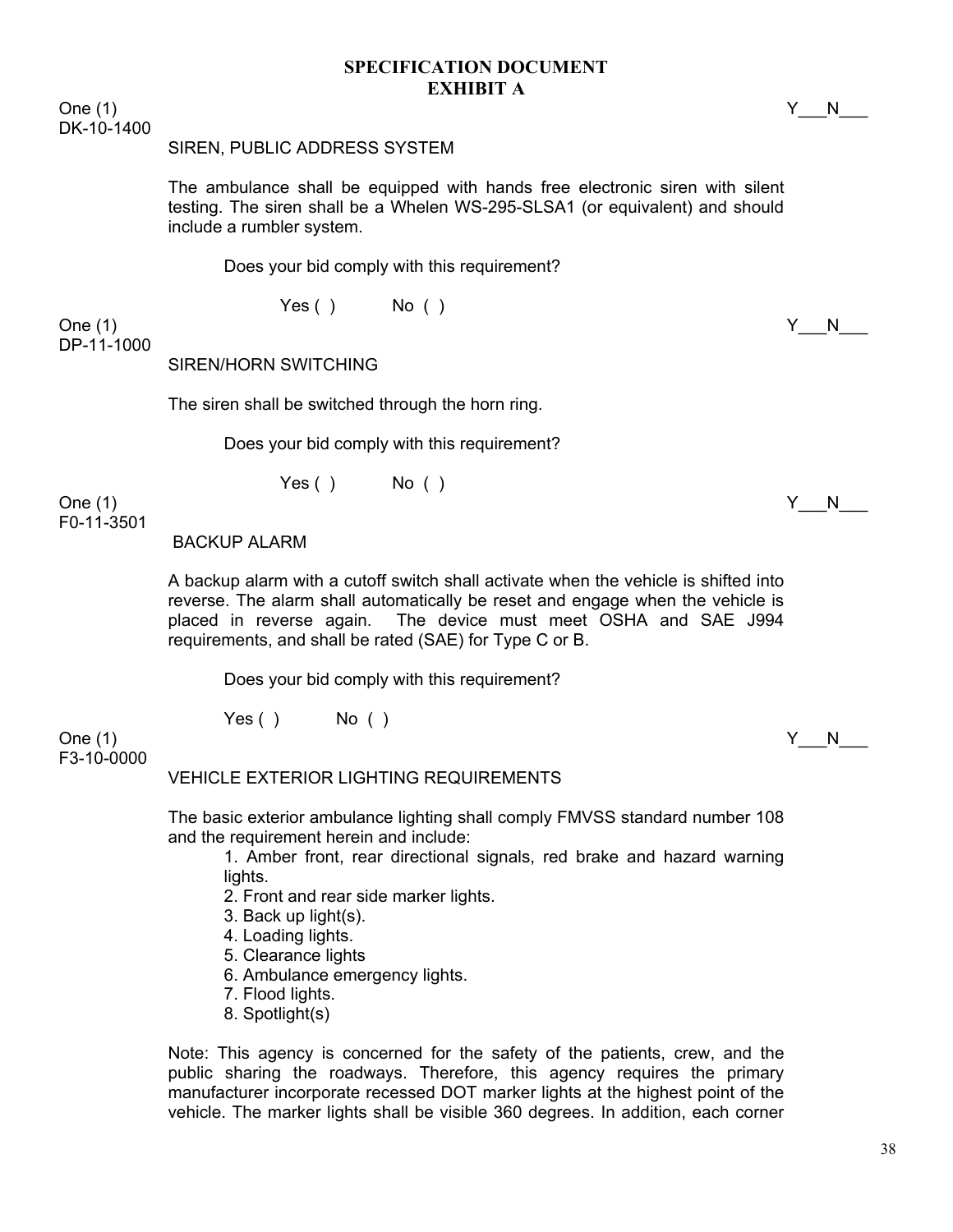marker light shall be visible 180 degrees, also at each corner the marker light lens cover shall be tilted upward on a 45-degree angle be visible above the horizontal plane for 360 degrees. These measures will ensure the vehicle will be visible in low light conditions with the headlights in the "on" position. **Bolt on upper clearance lights or clearance lights within the support side extrusions will not be acceptable**. The rear side marker light shall be a minimum of two inches in diameter and shall function as a turn signal indicator as described in KKK - A1822 - E.

Does your bid comply with this requirement?

Yes ( ) No ( )

F3-10-1000

EMERGENCY LIGHTING SYSTEM

The emergency lighting system must provide the vehicle with 360 degrees of visual warning ability. The system must display highly perceptible and attention getting signals that function in a modal system and convey the message in the primary mode to clear the right of way. In the secondary mode hazard vehicle stopped on right of way.

Does your bid comply with this requirement?

Yes ( ) No ( )

F3-10-2000

The basic warning light system shall contain twelve red, one clear and one amber light These lights shall function in a dual mode system as shown in KKK-A-1822-F and meet the physical and photo metric requirements of paragraph 3.8.2.1 of that same document. The upper body warning lights shall be identical and mounted at the extreme upper corner areas of the ambulance body below the horizontal roof line, with the single clear light mounted between the two-front facing red upper corner lights and the amber light centered above the rear doors. The two red grill lights shall be mounted per KKK-A-1822-F specifications without compromising the chassis manufacturer's air intake into the engine compartment.

Does your bid comply with this requirement?

Yes ( ) No ( )

F3-10-3000

PHOTO METRIC AND PHYSICAL REQUIREMENTS

As specified by KKK-A-1822-F. All emergency light switches shall be labeled as specified in paragraph 3.7.11 of KKK-A-1822-F, and the primary/secondary mode switch(s) shall have an indicator light to show the driver which mode is activated. All warning light control switches, as described in section 4.3.1 of this document, shall be located in the driver control console and arranged to provide the warning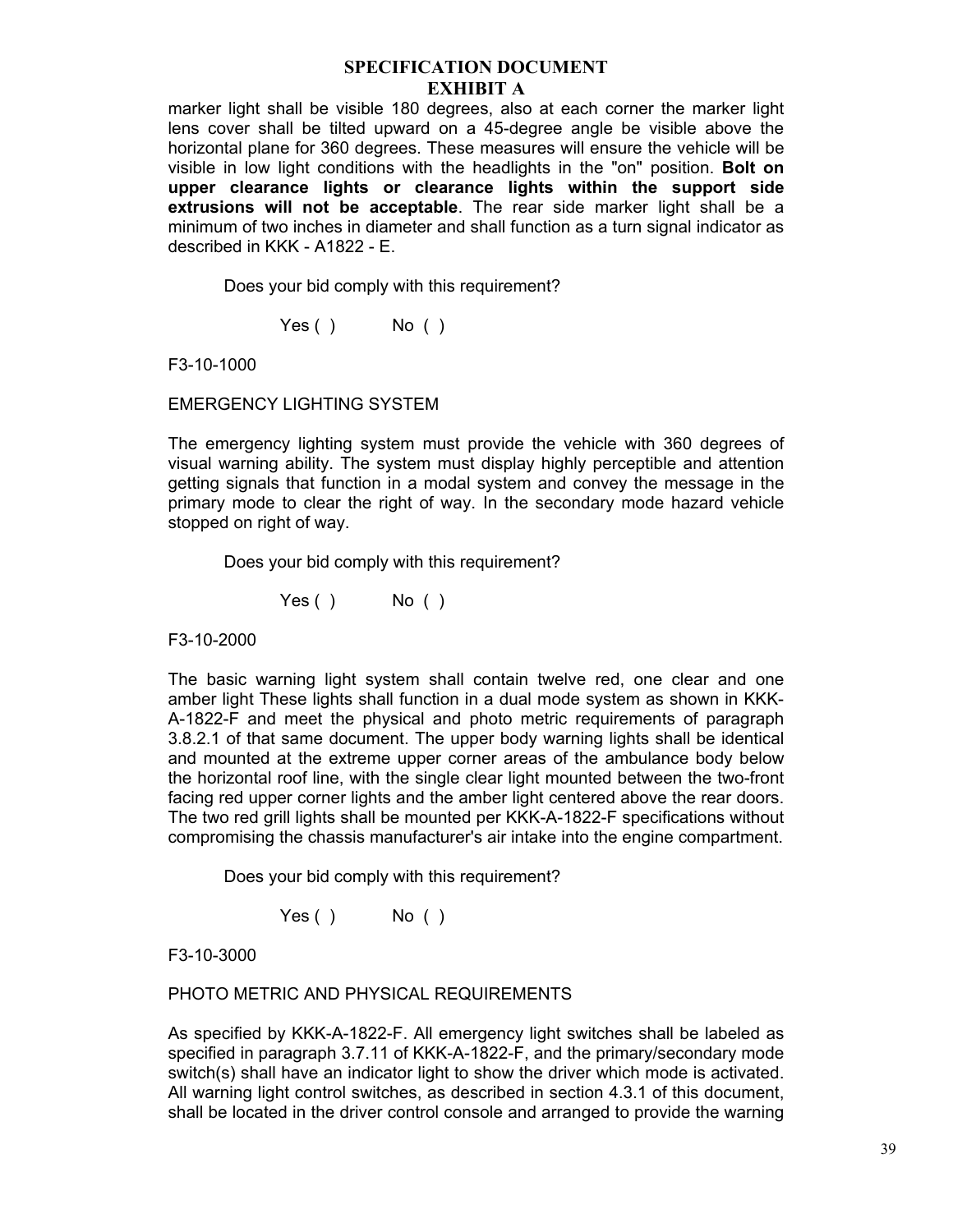|                           |                                                                                                                                            | <b>EXHIBIT A</b><br>signal modes and combinations as specified in Table 1 of KKK-A-1822-F, page<br>19. An independent testing laboratory will certify that the system meets these<br>requirements. Test documents to be included with this proposal. |     |    |  |
|---------------------------|--------------------------------------------------------------------------------------------------------------------------------------------|------------------------------------------------------------------------------------------------------------------------------------------------------------------------------------------------------------------------------------------------------|-----|----|--|
|                           |                                                                                                                                            | Does your bid comply with this requirement?                                                                                                                                                                                                          |     |    |  |
| Eight $(8)$<br>FU-40-0105 | $Yes()$ No ()                                                                                                                              |                                                                                                                                                                                                                                                      | Y N |    |  |
|                           | shall be located XXXXX.                                                                                                                    | A Whelen 90RR5FCR (or equivalent) Red Super LED light with a clear lense                                                                                                                                                                             |     |    |  |
|                           |                                                                                                                                            | Does your bid comply with this requirement?                                                                                                                                                                                                          |     |    |  |
| Six (6)<br>FU-40-0107     | $Yes()$ No ()                                                                                                                              |                                                                                                                                                                                                                                                      | Y N |    |  |
|                           | A Whelen 90RR5FCR (or equivalent) Red Super LED light with a clear lense<br>shall be located XXXXX.                                        |                                                                                                                                                                                                                                                      |     |    |  |
|                           |                                                                                                                                            | Does your bid comply with this requirement?                                                                                                                                                                                                          |     |    |  |
| One (1)                   | $Yes()$ No ()                                                                                                                              |                                                                                                                                                                                                                                                      | Y N |    |  |
| FU-40-0110                | XXXXX.                                                                                                                                     | A Whelen 90AA5FCR (or equivalent) Amber Super LED light shall be located                                                                                                                                                                             |     |    |  |
|                           |                                                                                                                                            | Does your bid comply with this requirement?                                                                                                                                                                                                          |     |    |  |
| One (1)<br>FU-40-0114     | $Yes()$ No ()                                                                                                                              |                                                                                                                                                                                                                                                      | Y.  | N  |  |
|                           | XXXXX.                                                                                                                                     | A Whelen 90CC5FCR (or equivalent) Clear Super LED light shall be located                                                                                                                                                                             |     |    |  |
|                           |                                                                                                                                            | Does your bid comply with this requirement?                                                                                                                                                                                                          |     |    |  |
| Two $(2)$                 | $Yes()$ No ()                                                                                                                              |                                                                                                                                                                                                                                                      | Y.  | N. |  |
| H4-06-5702                | A Whelen 50R02ZRR (or equivalent) Red Super LED light shall be installed<br>XXXXX. The lense shall be Red and the LED lights shall be Red. |                                                                                                                                                                                                                                                      |     |    |  |
|                           |                                                                                                                                            | Does your bid comply with this requirement?                                                                                                                                                                                                          |     |    |  |
| Two (2)<br>H4-10-0044     | $Yes()$ No ()                                                                                                                              |                                                                                                                                                                                                                                                      | Y.  | N  |  |
|                           |                                                                                                                                            | Whelen flanges (or equivalent) shall be installed on XXXXX lights.                                                                                                                                                                                   |     |    |  |

**SPECIFICATION DOCUMENT** 

40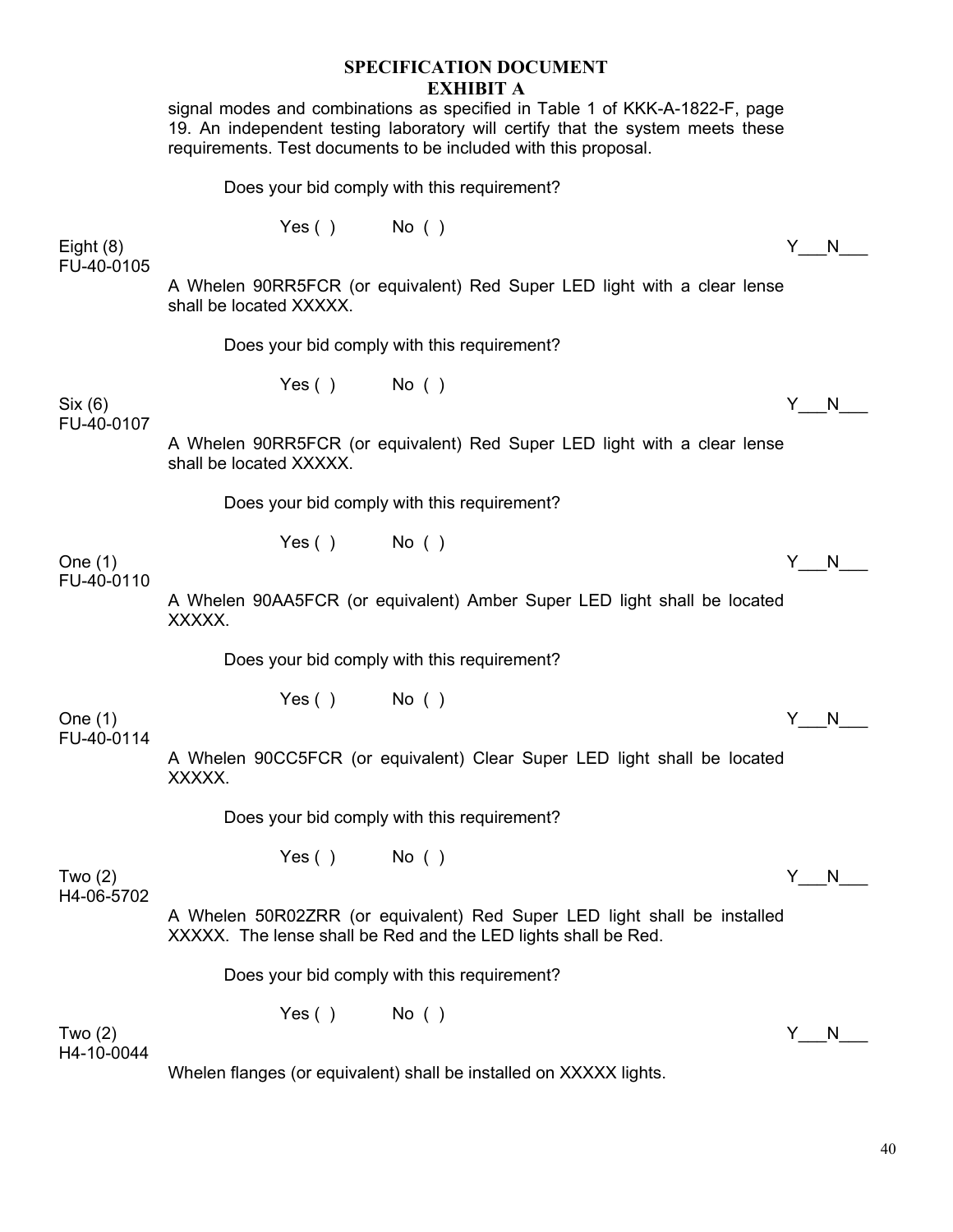Does your bid comply with this requirement?

 $Yes()$  No ( )

One (1)  $Y_N$  N H5-58-0625

> A Whelen 70R02FCR (or equivalent) Red Super LED light shall be installed XXXXX. The lense shall be clear and the LED lights shall be red.

Does your bid comply with this requirement?

Yes ( ) No ( )

Two (2)  $\begin{array}{ccccc} \text{Two (2)} & & \text{if} & \text{No} \end{array}$ H5-59-500E

> A Whelen, LINZ6R RED, (or equivalent) Super LED Red light shall be installed XXXXX.

Does your bid comply with this requirement?

 $Yes()$  No ( )

One (1)  $Y_N$  N HF-11-6049

CLEARANCE LIGHTS

The primary manufacturer shall incorporate DOT marker lights at the highest point of the vehicle. The marker lights shall be visible 360 degrees. In addition, each corner marker light shall be recessed and visible 180 degrees. Also, at each corner, the marker light lens cover shall be tilted upward on a 45-degree angle to be visible above the horizontal plane for 360 degrees. These measures will ensure the vehicle will be visible in low light conditions with the headlights in the "on" position. Bolt on upper clearance lights or clearance lights within the support corner extrusions will not be acceptable. Amber lenses shall be installed on the front corners and Red lenses shall be installed on the rear corners. The light shall be LED and flash at high intensity when activated through a separate switch located on the cab console.

Does your bid comply with this requirement?

 $Yes()$  No ( )

Three (3)  $\begin{array}{ccccc} \text{Three (3)} & & \text{Y} & \text{N} \end{array}$ HF-12-9100

MARKER LIGHTS

Three amber clearance lights shall be installed on the front roof rail.

Does your bid comply with this requirement?

 $Yes()$  No ( )

Three (3)  $\begin{array}{ccccc} & & & \text{Y} & \text{N} \end{array}$ HF-12-9601

MARKER LIGHTS

41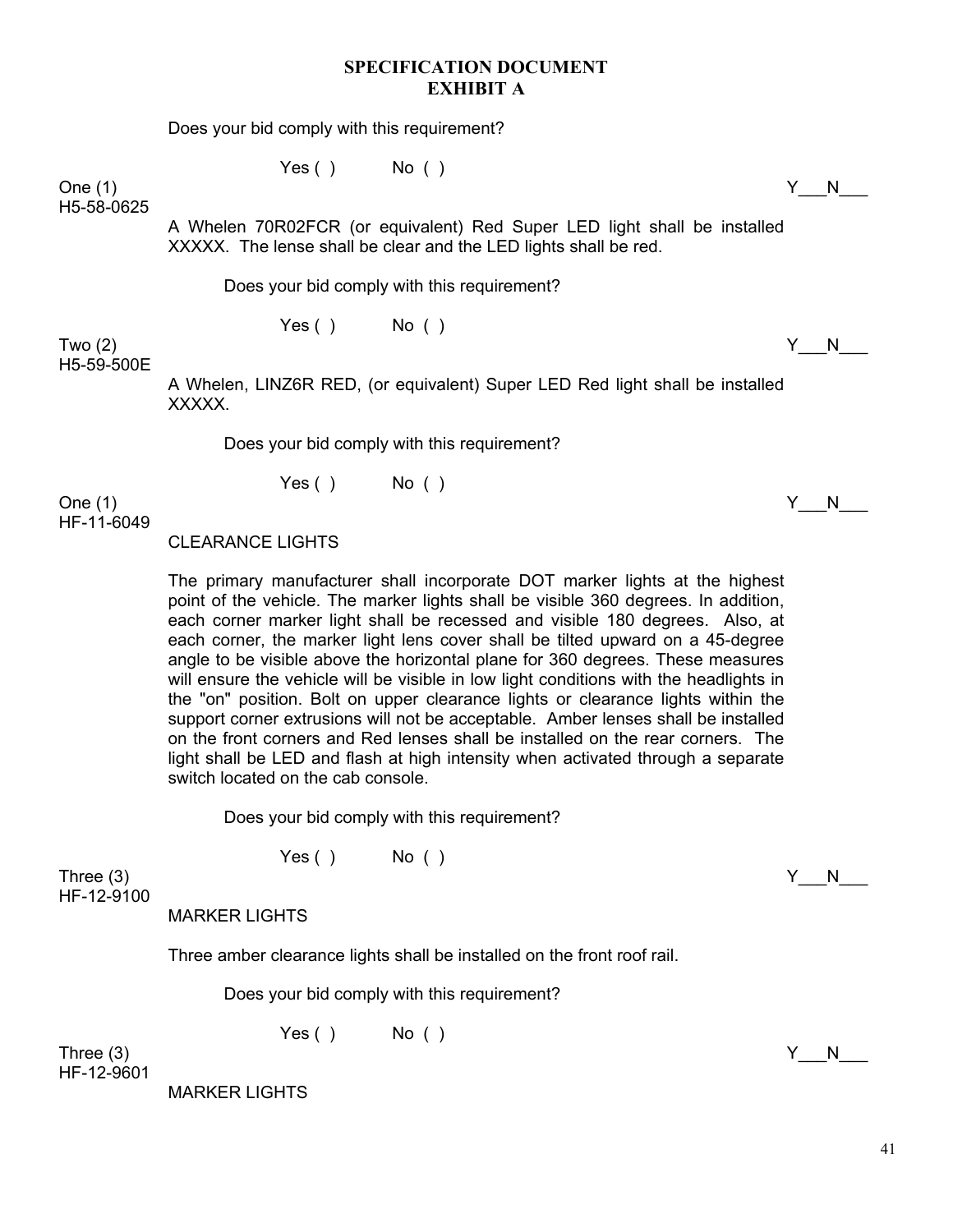Three red clearance lights shall be installed on the rear roof rail.

Does your bid comply with this requirement?

 $Yes()$  No ()

Four (4)  $\begin{array}{ccccc} \text{Four (4)} & & \text{Y} & \text{N} \end{array}$ HK-20-110M

EXTERIOR FLOOD LIGHTS

Four Whelen 9SC0ENZR (or equivalent) Clear LED lights shall be installed. Flood and loading lights shall not be less than seventy-five inches above the ground and shall not be obstructed by open doors. Two floodlights shall be located on each sides of the vehicle and be firmly fastened to the body surfaces below the roof line. The side flood lights shall be controlled from the cab console and be independently switched.

Does your bid comply with this requirement?

 $Yes()$  No ( )

Two (2)  $\begin{array}{ccccc} \text{Two (2)} & & \text{if} & \text{No} \end{array}$ HK-20-130M

EXTERIOR FLOOD LIGHTS

Four Whelen 9SC0ENZR (or equivalent) Clear LED lights shall be installed. Flood and loading lights shall not be less than seventy-five inches above the ground and shall not be obstructed by open doors. Two floodlights shall be located on each sides of the vehicle and be firmly fastened to the body surfaces below the roof line. The side flood lights shall be controlled from the cab console and be independently switched.

Does your bid comply with this requirement?

 $Yes()$  No ( )

One (1)  $Y_N$  N HU-24-6400

FLASHER

A Vanner 9860GCPE (or equivalent) flasher shall be installed and provide a flash pattern to meet KKK-1822 E specification.

JA-13-8012

TAILLIGHT PACKAGE

There shall be a Whelen (or equivalent) taillight package installed on the rear of the vehicle. The stop/taillights shall be LED with a minimum of 32 square inches of lighted surface area. The turn signals shall be a 5" LED arrow shaped design. The backup lights shall be LED. All three lights per side shall be in a common housing. A waterproof connection to the OEM taillight harness is required.

One (1)  $Y_N$  N JK-10-6510

MODULE HEADLINER

One (1)  $Y_N$  N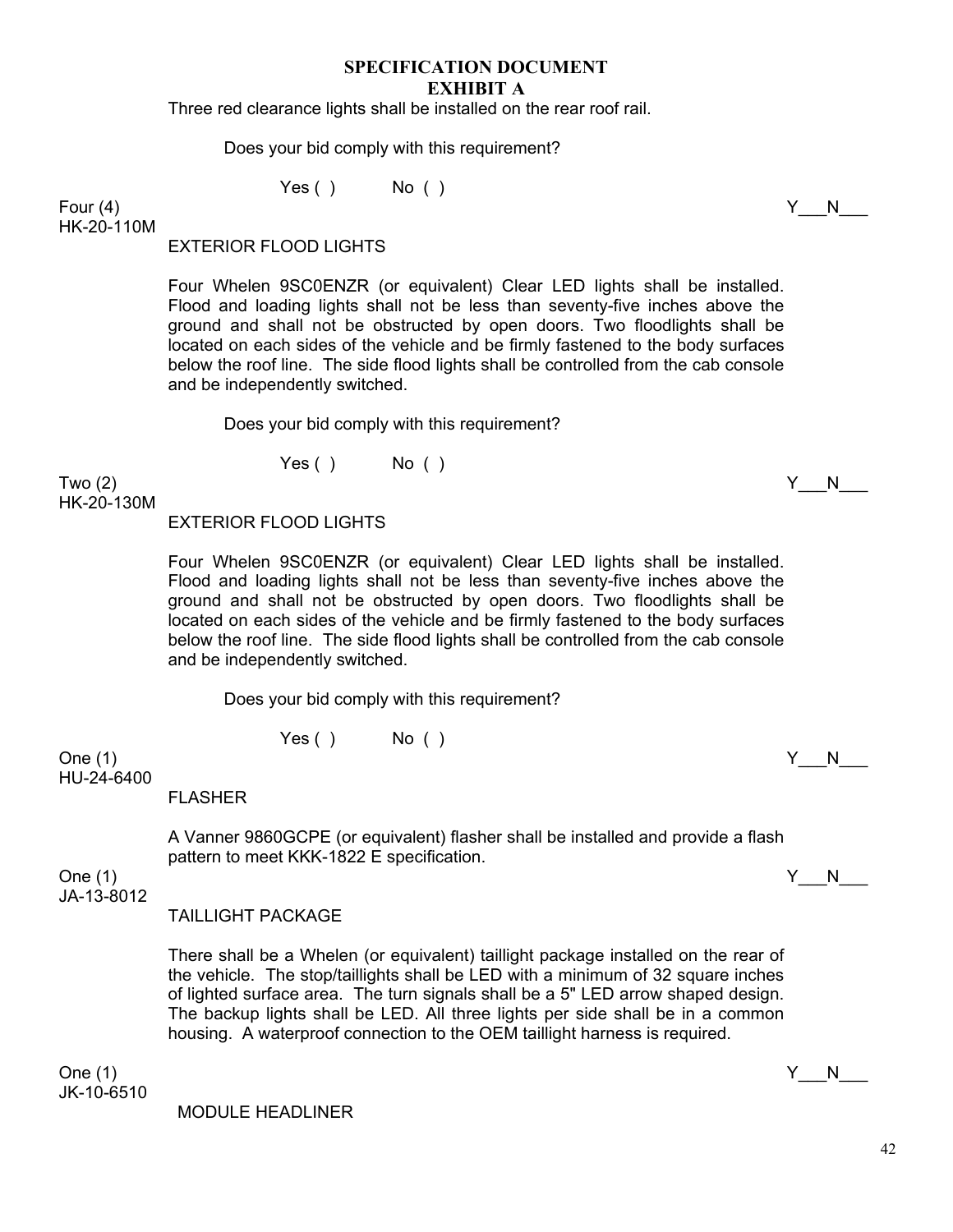The module headliner shall be manufactured out of expanded PVC material. The liner shall be white and installed to allow flush mounting of the interior lighting.

Does your bid comply with this requirement?

 $Yes()$  No ( )

One (1)  $Y_N$  N JP-10-0611

#### VEHICLE INTERIOR LIGHTING

The basic interior compartment shall be provided with seven overhead dual intensity LED lights. The lights shall be Whelen 80W00EZR (or equivalent). There shall be four lights located over the primary patient stretcher and three over the squad bench. These lights shall be mounted into the patient compartment head liner and shall not protrude into the patient compartment. The overhead shall have two levels of intensity, a high and low settings. The attendant shall be able to control the level of light via switches in the action area control panel. The dual lighting shall work together or may be separately selected from side to side. The four lights over the primary patient shall illuminate on the low setting when the side modular or rear modular doors are open. Certification shall be provided by an independent testing laboratory with this proposal.

Does your bid comply with this requirement?

Yes ( ) No ( )

One (1)  $Y_N$  N JP-10-7015

STEP WELL LIGHT

A 2" LED step well light shall be provided in the step well area of the modular curb side door and shall be activated upon opening the curb side or rear modular doors.

Does your bid comply with this requirement?

 $Yes()$  No ()

One (1)  $Y_N$  N JP-10-8030

#### ACTION AREA LIGHT

A twelve-volt direct current LED light with integral switch shall be provided in the attendant action area. The light shall be an Intertek ZY-PIR38 (or equivalent).

One (1)  $Y_N$  N JP-11-4715

Lighting, LED, Recessed into Trough cover- White/Red.

One (1)  $Y_N$  N

JR-50-0000

LIGHTS & MISCELLANEOUS:

One (1)  $Y_N$  N

JR-50-1050

*11.2 LIGHTING - SPOTLIGHT, HANDHELD* 

43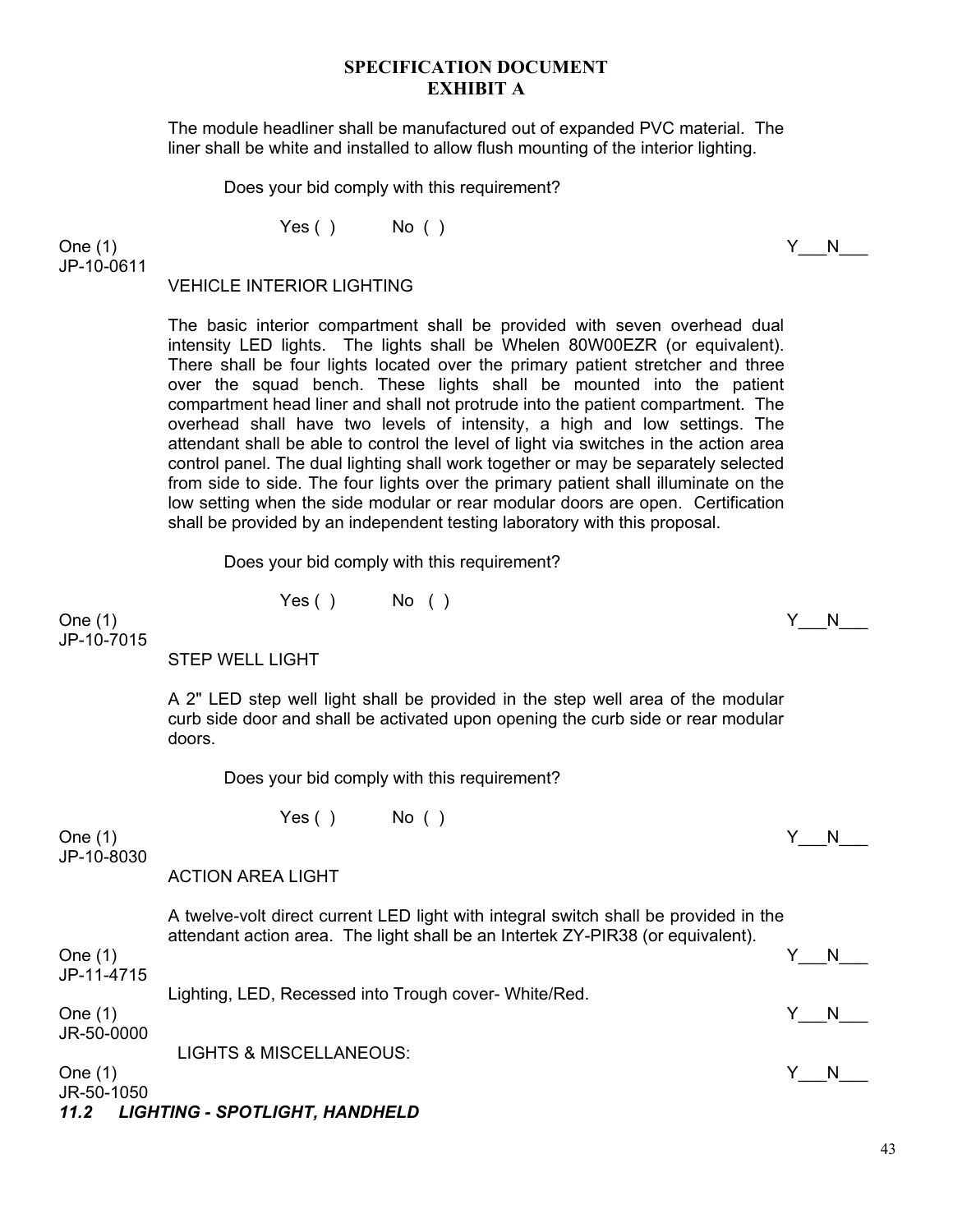The cab shall be equipped with a spotlight with a coiled cord that is hardwired "On" with Ignition. The handle shall include a momentary switch. The bulb shall be a 12V - 200,000 candle power sealed beam non-glare bulb.

Seven (7)  $\begin{array}{ccccc} & & & \text{Y} & \text{N} \end{array}$ 

JR-50-2850

# ADDITONAL COMPARTMENT LIGHTS

An additional 4" LED Optroncis (or equivalent) compartment light shall be installed XXXXX.

One (1)  $Y_N$  N JR-60-2003

TIMER

A 15-minute Timer shall be installed XXXXX. The timer shall be wired constant hot and shall power XXXXX.

Does your bid comply with this requirement?

Yes  $( )$  No  $( )$ 

One (1)  $Y_N$  N JR-70-0005

#### ELECTRICAL TROUBLESHOOTING LIGHT

A small light with a switch shall be installed in the circuit board area for troubleshooting. The light shall be wired battery hot.

Does your bid comply with this requirement?

 $Yes()$  No ()

One (1)  $Y_N$  N LP-10-0500

SUCTION PUMP

A suction pump shall be installed that shall comply with Federal Specifications KKK-A-1822-F.

Does your bid comply with this requirement?

One (1)  $Y_N$  N

 $Yes()$  No ( )

LU-10-1000

# ACOUSTIC AND CLIMATE INSULATION

The primary manufacturer shall supply an insulating material that is nonflammable with a Class A, Class 1 fire rating. It shall be certified to meet the smoke and flammability requirements of FMVSS 302. The exposed walls of the exterior compartments and wheel wells that intrude into the interior of the modular shall be covered with reflective insulating material with a value of R-14. The side, front, rear, walls as well as the ceiling shall be insulated with threeinch-thick temperature rated un-faced fiberglass with a value of R-11. Fiberglass has been proven to provide excellent sound and thermal barrier over other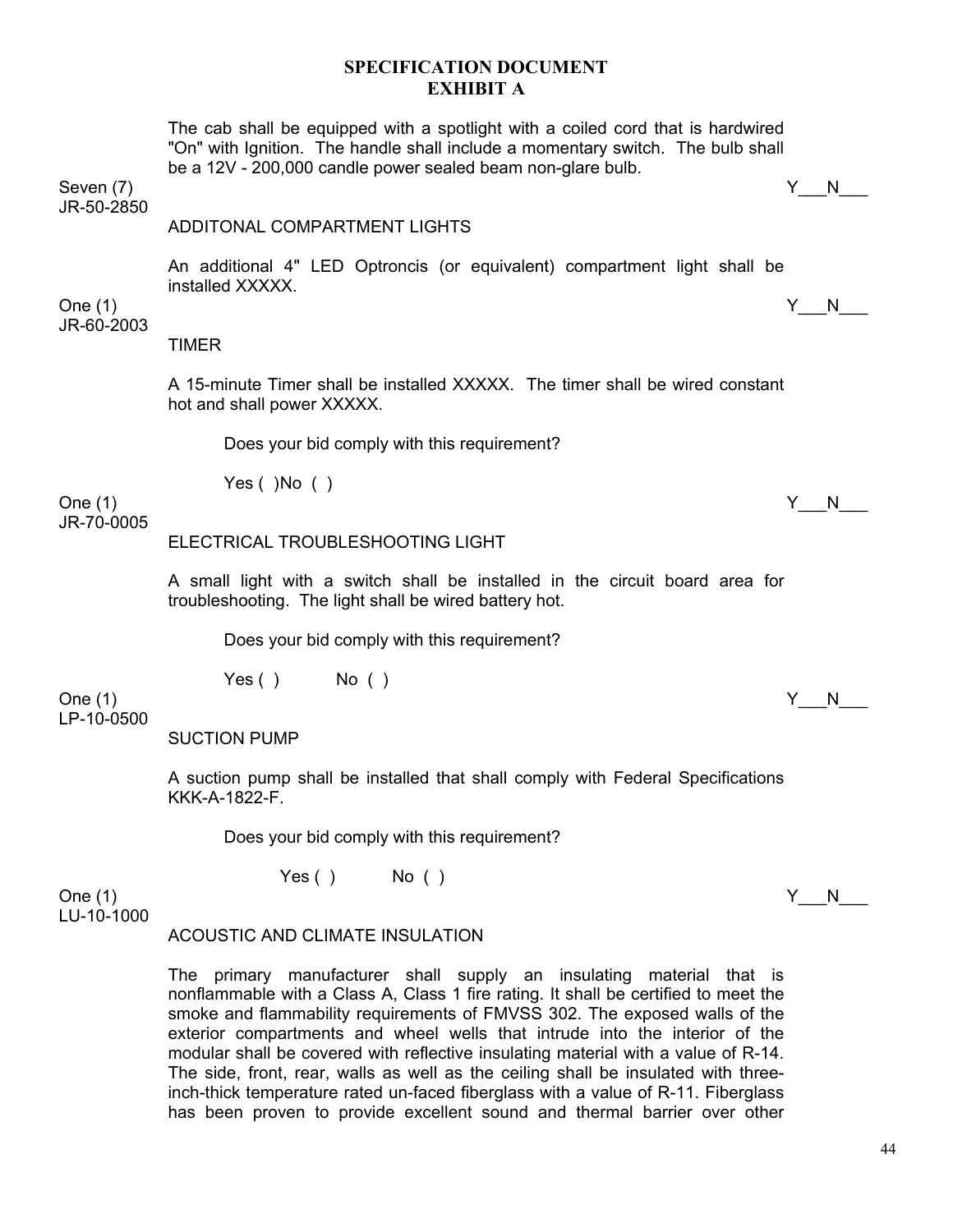materials. Fiberglass insulation is safe and widely used in the automotive and construction industry.

Does your bid comply with this requirement?

Yes ( ) No ( )

One (1)  $Y_N$  N N0-10-9101

OVERHEAD GRABRAIL

An overhead grabrail shall be installed in the patient compartment head liner. The grabrail shall be yellow powder coated stainless steel and handicapped style with rounded ends. The grabrail shall be a minimum of 117 inches long and shall be mounted in a recess in the liner.

Does your bid comply with this requirement?

 $Yes()$  No ( )

One (1)  $Y_N$  N N0-10-9703

#### ENTRY DOOR GRAB HANDLES

On each entry door there shall be an L shaped grab handle. The vertical portion of the L shall be close to the hinge of the door and run the full length of the upper window in the door. The horizontal portion of the L shall be located just under the upper window. The grab handles shall be 1 inch diameter brushed stainless steel and handicapped style.

Does your bid comply with this requirement?

| One $(1)$               | Yes (<br>No( )                                    |  |
|-------------------------|---------------------------------------------------|--|
| NA-10-3550              | Rack, Multiversal, #QR-MV, W/ Straps              |  |
| One $(1)$<br>NA-10-6502 |                                                   |  |
|                         | Track, Unistrut for Oxygen Rack -Standard per ECN |  |
| One $(1)$               |                                                   |  |

 $NF-50-1001$ 

# OXYGEN, MAIN SUPPLY, AND INSTALLATION

The ambulance shall have a hospital type piped oxygen system capable of storing and supplying three thousand liters of medical oxygen. The cylinder controls shall be accessible from inside the patient compartment. The pressure gauge shall be visible from either the attendant's seat or from the squad bench. The oxygen shall be piped to two self-sealing Ohio adaptable oxygen outlets located in the action area and one located on the curbside wall at the head of the squad bench. The oxygen system will incorporate electrically conducted oxygen hose with a working pressure of one hundred and fifty pounds per square inch. All oxygen hose and outlets will use machine crimped brass ferrules and highpressure connectors. The entire oxygen delivery system will be pressured tested with a minimum of one hundred and fifty pounds per square inch of pressure of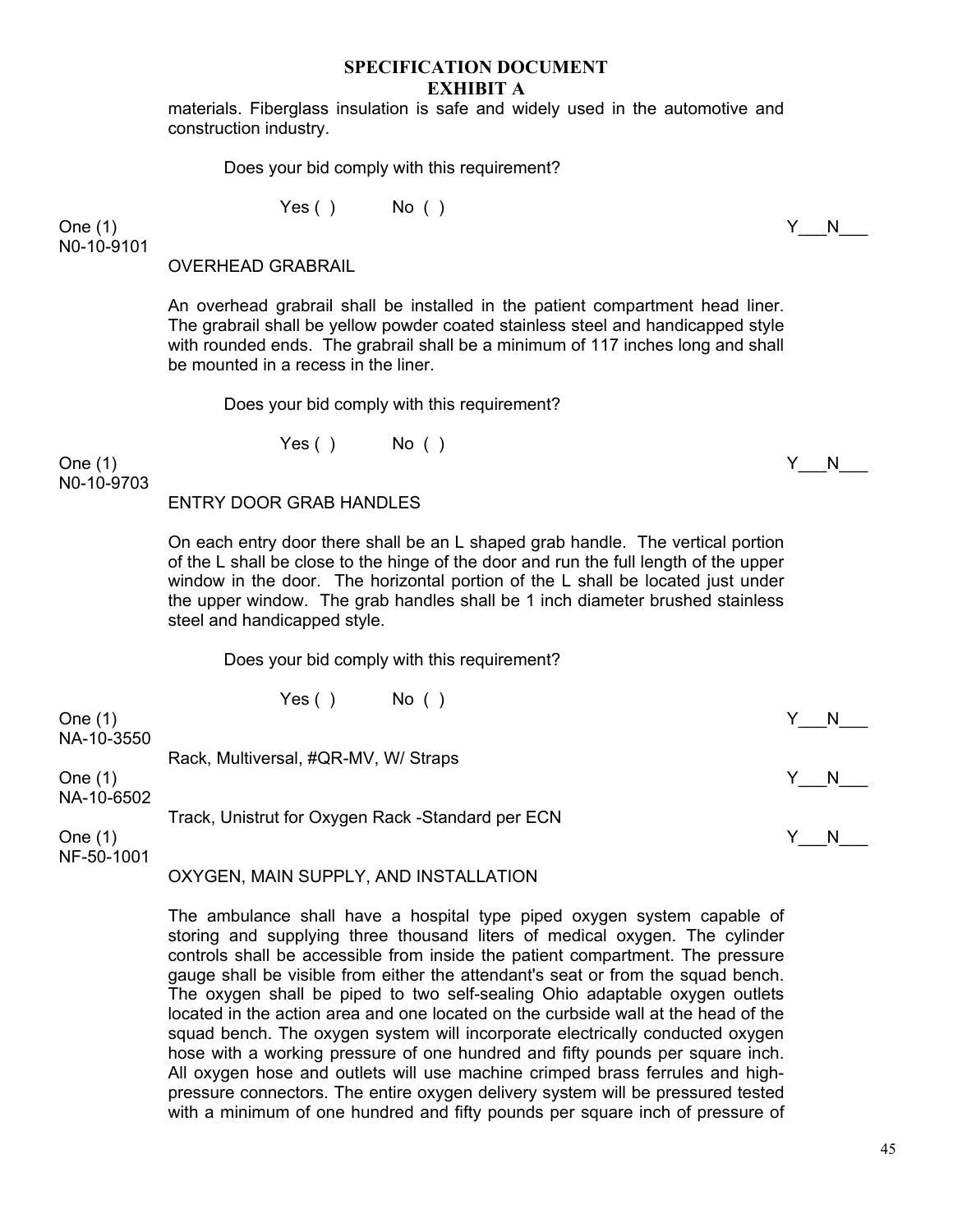nitrogen gas for a period of four hours. The testing documentation will be delivered with the vehicle.

A vacuum port shall also be located in the action area to supply the vacuum to the suction container.

Does your bid comply with this requirement?

 $Yes()$  No ( )

One (1)  $Y_N$  N P0-59-7500

One (1) REGULATOR, LGE CYL,PRESET 50PSI One (1)  $Y_N = N_N$ 

PA-10-7003

SUCTION ASPIRATOR

The ambulance shall be equipped with an on-board vacuum aspirator. The unit shall be mounted on the action area wall above the action area tray to collect any bio fluids that may be spilled. The unit shall be an SSCOR 22000 with a 23002 stainless steel container holder with canister clip. The container shall be disposable, and the regulator panel shall be located in the action area panel. The vacuum pump shall be installed via a twelve-volt direct current system. The on/off switch shall be located in the attendant's console.

Does your bid comply with this requirement?

 $Yes()$  No ( )

One (1)  $Y_N = N_N$ PF-26-3450

COT MOUNT

Patient restraints shall be as specified in paragraph 3.11.8 of Federal Specification KKK - A - 1822E. Cot fasteners and safety bets shall be mounted in tapping plates. Install additional floor structure for future installation of a Stryker #6390 Power-LOAD system or a #6392 Performance Load system. Includes pre-wire which will terminate under the attendant's seat.

One (1)  $Y_N$  N

PF-35-9001

Cutout for Stryker powerload system mounting plate, must accommodate for the installation of the mounting plate.

One (1)  $Y_N$ PF-36-0001

Center Mount

Two (2)  $\begin{array}{ccccc} \text{Two (2)} & & \text{if} & \text{No} \end{array}$ 

PP-20-8500

IV HOLDERS FOR INTRAVENOUS FLUID CONTAINERS

Shall be as specified in paragraph 3.11.9 of Federal Specification KKK-A-1822-F. There shall be two (2) Cast fold down style recessed IV holders. Placed as per customer specification.

One (1)  $Y_N$  N R5-10-8000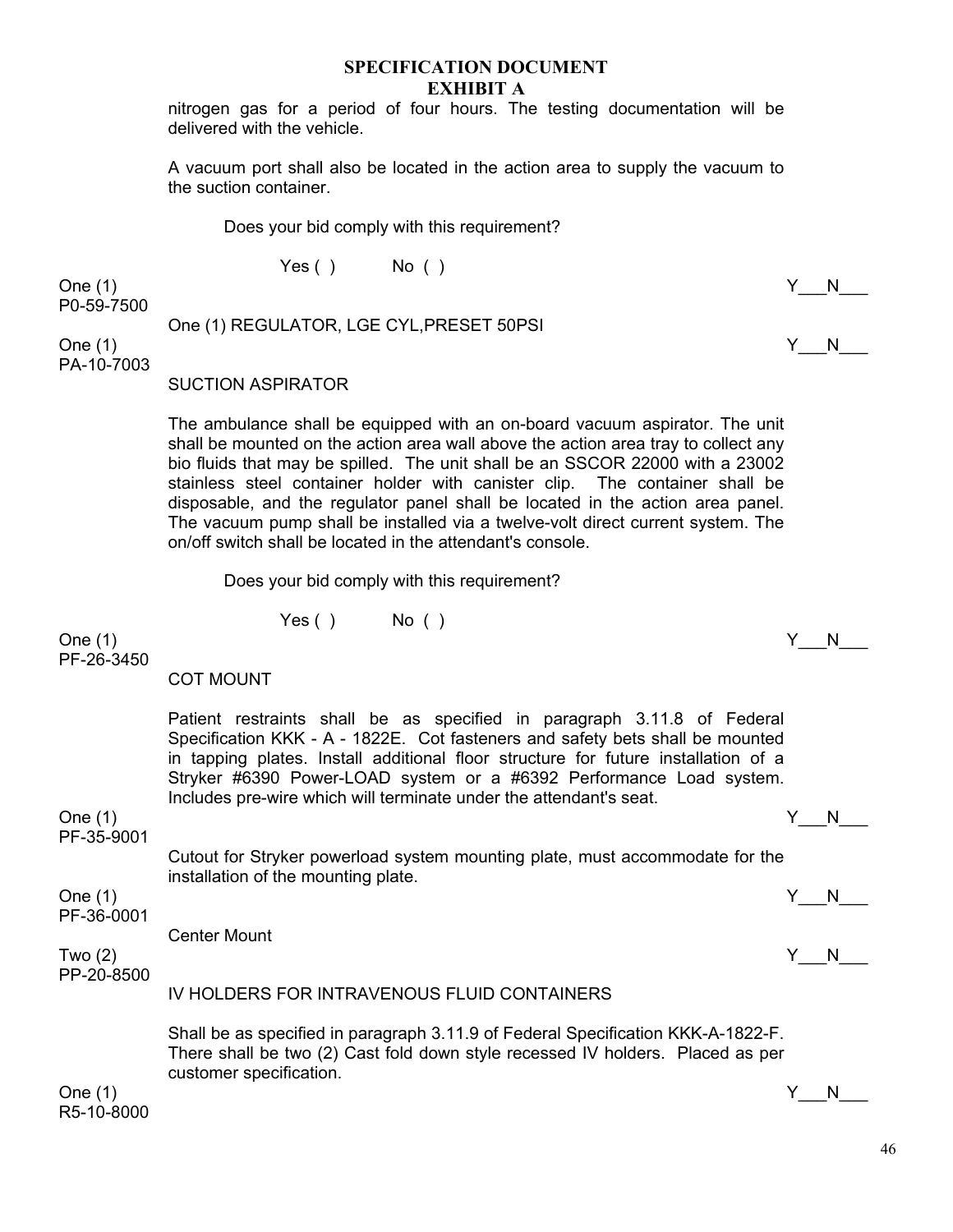#### OXYGEN WRENCH

An oxygen wrench shall be located in the oxygen compartment. The wrench shall be tethered so that it will not become lost.

Does your bid comply with this requirement?

Yes ( ) No ( )

Three (3)  $\begin{array}{ccccc} \text{Three (3)} & & \text{Y} & \text{N} \end{array}$ R5-11-5710 20

#### **Seat Belts**

The three (3) 4-point black restraint shall be fully retractable and utilizes four retractors for increased mobility. The restraint shall feature **controlled deceleration technology** and a **single buckle** for single point-of-release. The restraint shall meet the requirements of FMVSS 209 and 302 standards. The restraint shall have a built-in indicator to signify that the webbing has undergone a severe load and needs to be replaced.

One (1)  $Y_N$  N R5-11-5810

#### **Patient Restraint Belts**

There shall be three patient restraint belts that shall be retractable for a secondary patient on the squad bench. The restraint shall meet the requirements of FMVSS 209 and 302 standards.

RQ-09-0000

MODULE INTERIOR

RU-05-0000

#### INTERIOR SURFACES

All vertical edges of cabinets shall be of an aluminum extrusion with a  $\frac{3}{4}$  inch radius designed to free the interior of the patient's compartment of all sharp edges or projections. The face and inside of the cabinets shall be covered by a commercial grade laminate and adhered to the cabinet face by a high-quality poly vinyl adhesive using a thermal press application. The wood, adhesive and laminate shall be pressed together at 200 degrees for four minutes in a thermal platen press. There shall be no voids of the adhesive between the laminate and the cabinet surfaces.

Does your bid comply with this requirement?

Yes ( )

No ( )

RU-05-0000-1 CABINET CONSTRUCTION

The interior cabinets, squad bench assembly, shelves and doors shall be constructed of marine grade plywood; due to the product's ability to be

One (1)  $Y_N$  N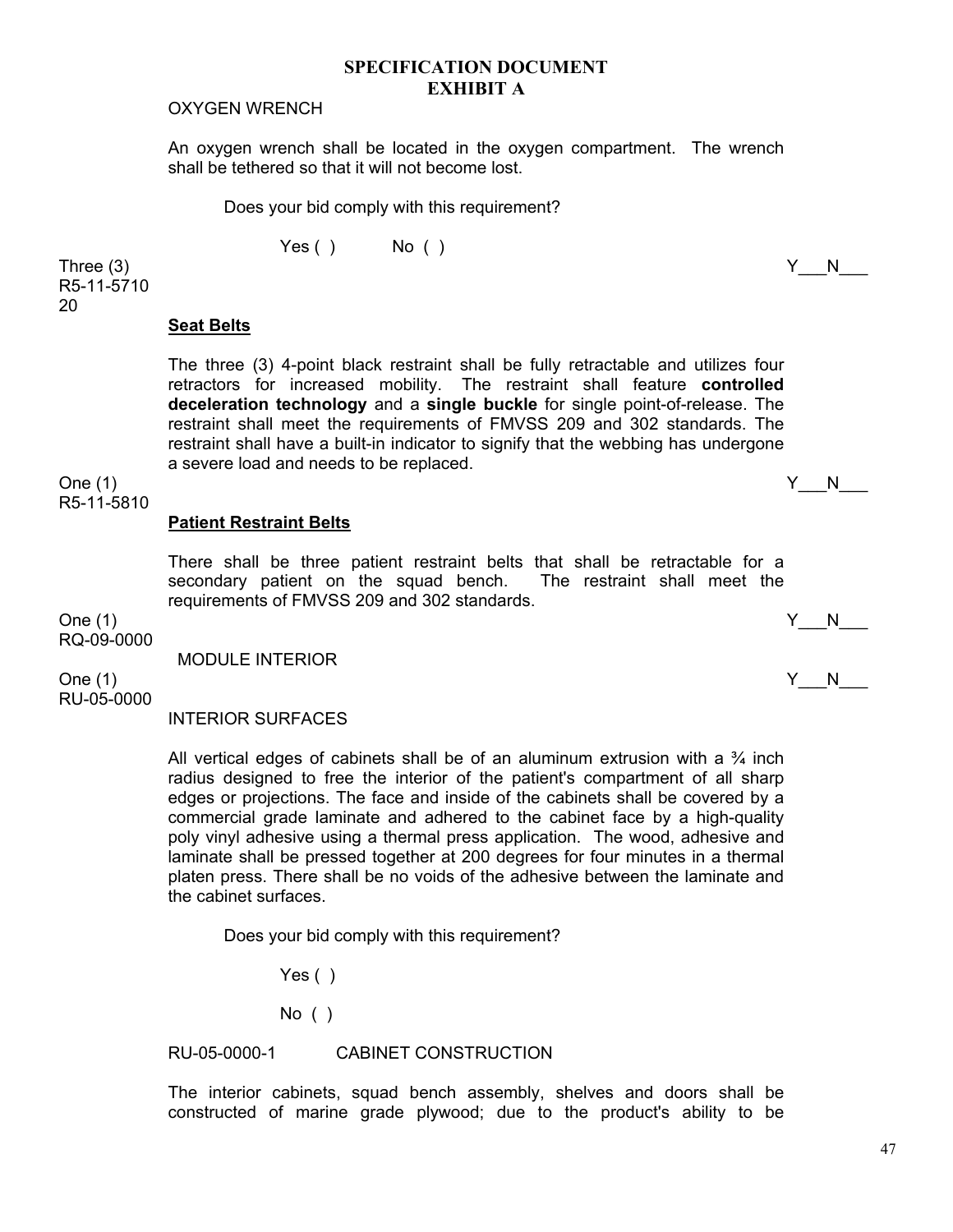customized to fulfill the needs of this agency, the additional acoustical and thermal insulation properties, repair ability, and the safety factor of not producing sharp fragments or shards in the event of a serious collision. The thickness of the finished panels used to construct the cabinets, shelves and doors shall be 3/4 inches including mica, adhesive, and glue. Any construction materials that provide anything less than 3/4-inch panels in cabinet construction is not acceptable to this agency. NO EXCEPTION.

The squad bench lid shall be attached to the squad bench assembly via a stainless-steel piano hinge the entire length of the bench. The squad bench shall be equipped with a locking device to automatically secure the lid upon closing. The patient compartment wall panel (behind the squad bench) and the cab compartment wall panel shall be constructed of 1/4-inch plywood and covered with color coordinating high pressure laminate.

The cabinets shall be constructed using 8 mm dowels placed no farther than 32 mm apart. The dowels shall be a hardwood and pre-glued.

The doors on the upper cabinets shall be surface mounted with European hinges and 3mm edge banding. The doors on the center and lower cabinets shall be flush mounted using continuous stainless steel piano hinge and a 3 mm edge banding. All doors and cabinet openings shall be covered with a 3 mm edge banding with radius edges.

Does your bid comply with this requirement?

Yes ()

No ( )

# RU-05-0000-2 INTERIOR STOWAGE ACCOMMODATIONS

The interior of the patient compartment shall provide but not be limited to a minimum volume of thirty cubic feet of enclosed cabinets. Interior cabinet, shelf and compartment space shall be conveniently located for medical supplies, devices, or other equipment. All interior cabinets shall be fully lined inside with high-pressure plastic laminate. The equipment and supplies necessary for airway management shall be within easy reach of the medic at the head of the stretcher. Interior cabinet dimensions are as described.

Does your bid comply with this requirement?

Yes ()

No ( )

One (1)  $Y_N$  N RU-13-8000

INTERIOR SURFACES

The cabinets shall match purchasers request for color.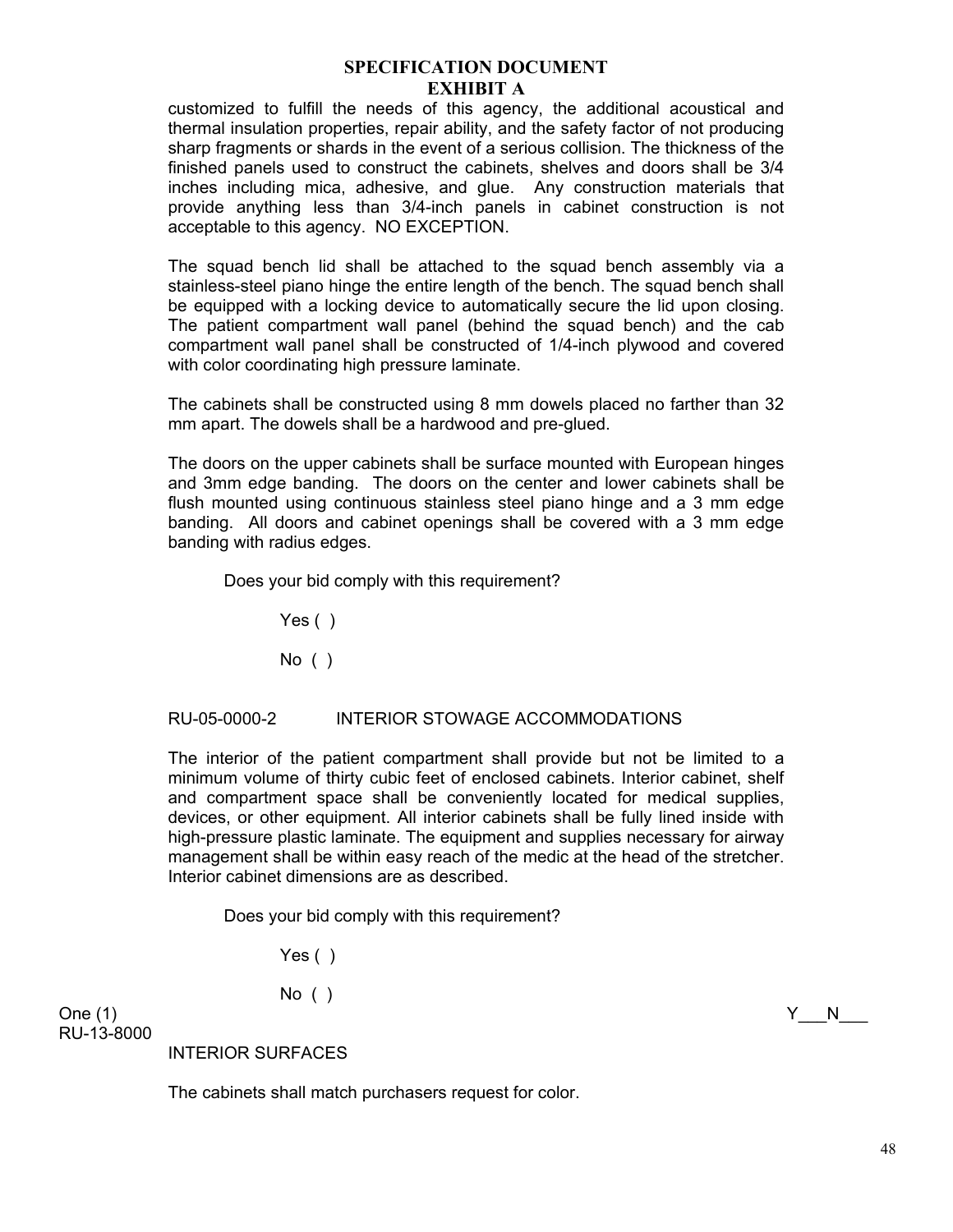Does your bid comply with this requirement?

 $Yes()$  No ()

One (1)  $Y_N$  N RZ-99-0050

FLOOR

A top floor of seven ply three quarter inch marine grade plywood, sanded both sides with no voids, shall be installed over the moisture barrier. The plywood shall be marine resin coated prior to installation to prevent warping due to ambient moisture absorption. The plywood floor shall be one piece from the bulkhead to the rear doors between the patient door steeple and squad bench and extend under the street side cabinets. The plywood floor shall be securely anchored to the floor sub structure with one quarter inch UNF machine by twoand one-half inch screws.

Does your bid comply with this requirement?

 $Yes()$  No ( )

One (1)  $Y_N$  N T0-11-8100

#### FLOOR COVERINGS

The patient compartment floor covering shall be a heavy-duty material that is impervious to fluids. The flooring shall be glued to the plywood floor using an adhesive compound. The flooring shall be Lonplate (or equivalent) and the color Black #163. There shall be no adhesive voids between the flooring and the plywood. The floor shall be designed to roll up the side of the street side and bulkhead cabinets and squad bench.

One (1)  $Y_N$  N T5-10-0120

#### ATTENDANT SEATING

Seating for the attendant shall consist of a contoured high back padded bucket seat with bolstered seat cushion. The seat covering shall be an easy clean vinyl material and be impervious to blood borne pathogens and other contaminants. Therefore, cloth seats or seats with welting seams or visible stitching will not be accepted. The vinyl shall be black. Seating must meet OSHA regulation 1910.1030. The seat belt must be certified to KKK - A1822 - E specification and to FMVSS and shall be an integrated black Per4max harness. An integrated child safety seat shall be incorporated in the seat. Installation shall comply with FMVSS.

T5-11-4740

# ATTENDANT'S SEAT BASE

An EVS brand box style steel seat base shall be provided for the rear facing attendant's seat. The assembly shall be bolted to the floor through mounting plates welded into the floor structural tubing.

One (1)  $Y_N$ T5-25-3700

UPHOLSTERY

One (1)  $Y_N$  N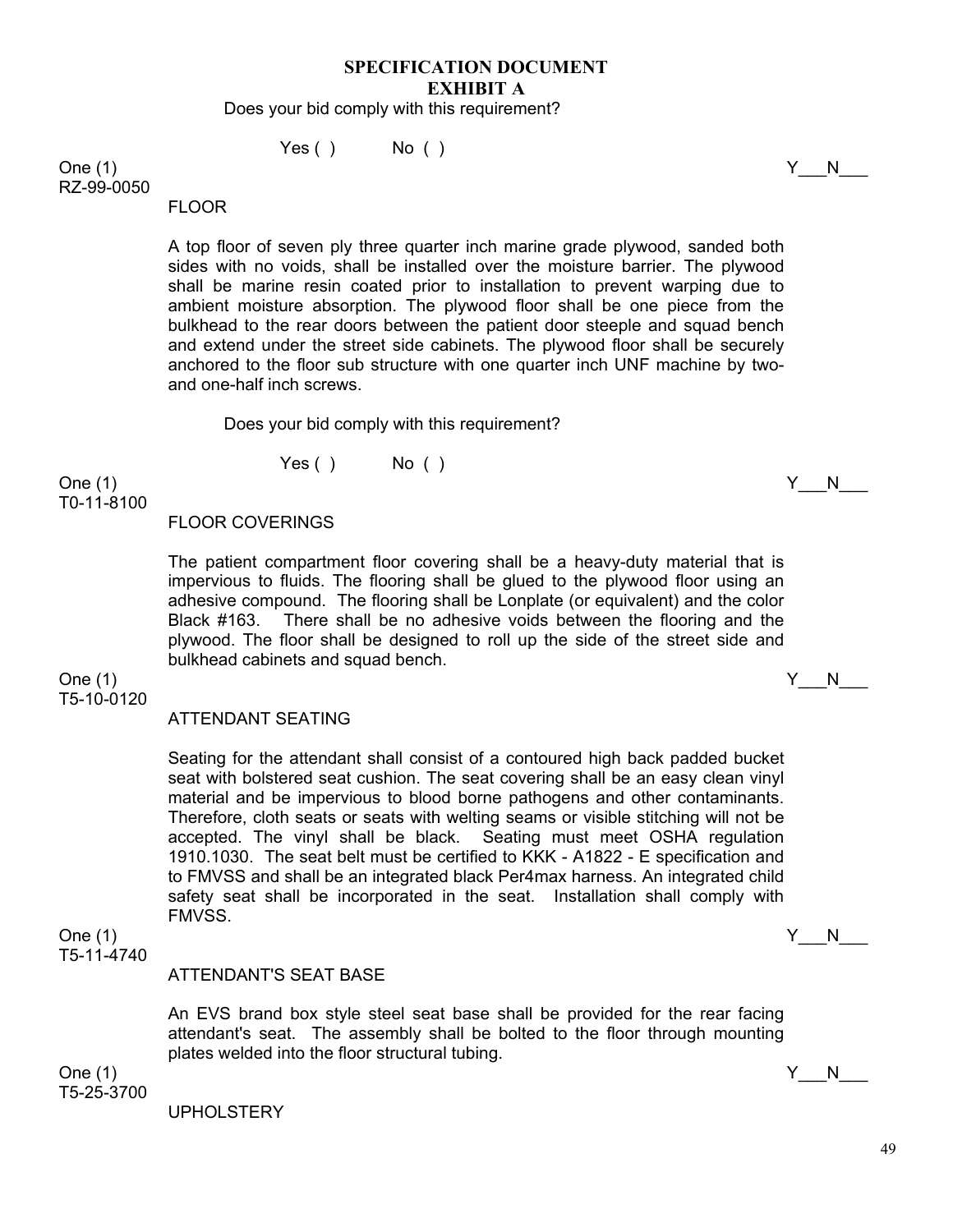| The finish of the entire patient's compartment, including storage cabinets and  |
|---------------------------------------------------------------------------------|
| equipment, shall be impervious to soap and water, disinfectants, bio fluids,    |
| mildew and shall be fire resistant per FMVSS 302. Upholstered cushions shall    |
| be a minimum of thirty-two-ounce nylon reinforced commercial vinyl material.    |
| Squad bench cushions and attendant seat and backrest cushions shall be          |
| fabricated in such a manner to eliminate exposed welting. Cushions with welting |
| or beaded seams shall not be accepted due to the risk of bio fluid penetration. |
| Describe below your method of cushion construction. The color of the upholstery |
| shall be gunmetal gray.                                                         |

 $\mathcal{L}_\text{max}$  and  $\mathcal{L}_\text{max}$  and  $\mathcal{L}_\text{max}$  and  $\mathcal{L}_\text{max}$  and  $\mathcal{L}_\text{max}$  and  $\mathcal{L}_\text{max}$ 

 $\mathcal{L}_\text{max}$  and  $\mathcal{L}_\text{max}$  and  $\mathcal{L}_\text{max}$  and  $\mathcal{L}_\text{max}$  and  $\mathcal{L}_\text{max}$  and  $\mathcal{L}_\text{max}$  $\mathcal{L}_\text{max}$  and  $\mathcal{L}_\text{max}$  and  $\mathcal{L}_\text{max}$  and  $\mathcal{L}_\text{max}$  and  $\mathcal{L}_\text{max}$  and  $\mathcal{L}_\text{max}$  Does your bid comply with this requirement?  $Yes()$  No () Four  $(4)$  Y\_\_\_N\_\_\_ T5-40-2102 **CUSHIONS** On the squad bench wall and the CPR side seat wall (if called for) will be individual backrest cushions in black to match the upholstery. These cushions will be seamless with the ambulance manufacturers logo. One (1)  $Y_N$ TK-10-5000 INTERIOR OXYGEN VIEWING DOOR A Lexan door shall be installed on the oxygen viewing opening. Does your bid comply with this requirement? Yes ( ) No ( ) One (1)  $Y_N$  N TU-20-1400 RIGHT FRONT CABINET The right front cabinet shall house the Heating and Air Conditioning unit which shall be located in the upper portion of the cabinet. Does your bid comply with this requirement? Yes ( ) No ( ) Two (2)  $\begin{array}{ccccc} \text{Two (2)} & & \text{if} & \text{No} \end{array}$ TU-20-7D00

RIGHT FRONT CABINET DOORS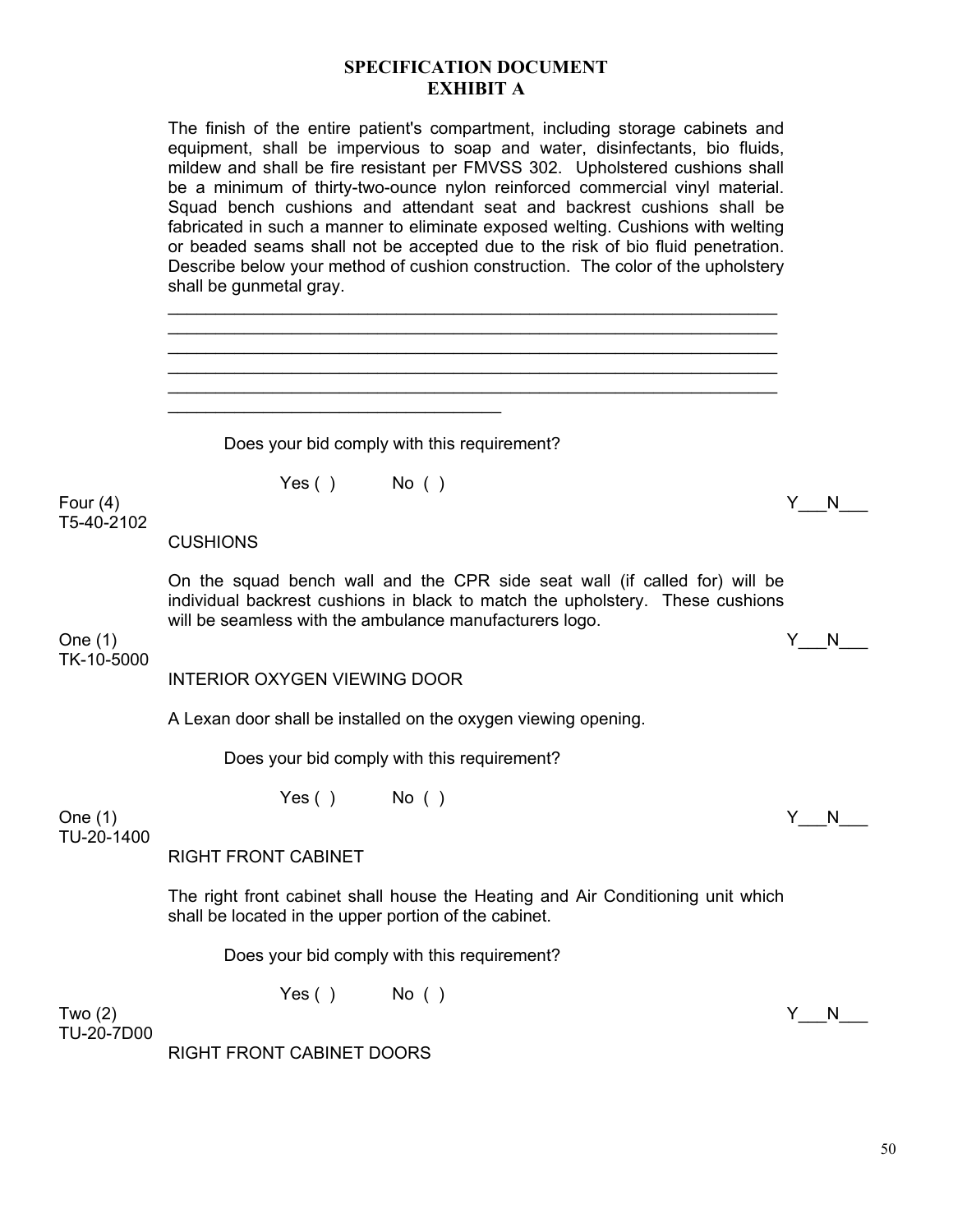The right front cabinet shall have dual gray Polycarbonate doors. The doors shall have an integral handle incorporated into the frame of the door for One Hand Operation.

Two (2)  $\begin{array}{ccccc} \text{Two (2)} & & \text{if} & \text{No} \end{array}$ 

V0-14-2075

Latch, Southco M1 (or equivalent), 2IN S/S, (3/4" door) Non-Locking, (1), CN 10 - Rated at 10lbs

Three (3) Y\_\_\_N\_\_\_

V0-14-2078

Latch, Southco M1 (or equivalent), 2IN S/S, (3/8" Door) Non-Locking, (1), CN 10 -Rated at 10lbs

One (1)  $Y_N$  N

V5-20-28SR

Red Etched Sharps and Trash Lids - New std - No stickers

One (1)  $Y_N$  N

V5-20-3802

SQUAD BENCH CABINET

The squad bench cabinet shall be located on the curb side of the patient compartment over the rear wheel well. The squad bench shall be a minimum of 72 inches long and be constructed of three-quarter inch birch. The lid shall be attached to the squad bench assembly via a stainless-steel piano hinge the entire length of the bench. The hinge shall attach with fasteners in a vertical position through the face of the lid and not through the edge of the cabinet and lid. The squad bench shall be equipped with a locking device to automatically secure the lid upon closing. The squad bench shall be furnished with two sets of 6 Point safety belts for seated occupants and three Two-point belts for the retention of a cot when positioned on the squad bench. The anchorages for the side facing seat belt assembly shall withstand a minimum of 2,500 pounds force when tested in accordance with FMVSS 210-S5.1. A full-length cushion shall be installed on the squad bench lid and on the wall as a back rest. The interior of the squad bench shall provide storage the full length of the bench. At the head of the squad bench shall be a built-in trash disposal area. A trash can shall be accessible under a red flip up lid, and a sharps container's circular opening shall be accessible through a round cutout in the squad bench lid. Both the trash can and the sharps container may be removed from the squad bench by lifting up a sectioned portion of the squad bench lid.

Does your bid comply with this requirement?

Yes ( ) No ( )

One (1)  $Y_N$  N V5-64-1501

SQUAD BENCH LID

The squad bench shall have a full-length lid that shall be manufactured from three quarter inch birch. The lid shall be covered in color coordinating high pressure laminate.

Does your bid comply with this requirement?

 $Yes()$  No ()

51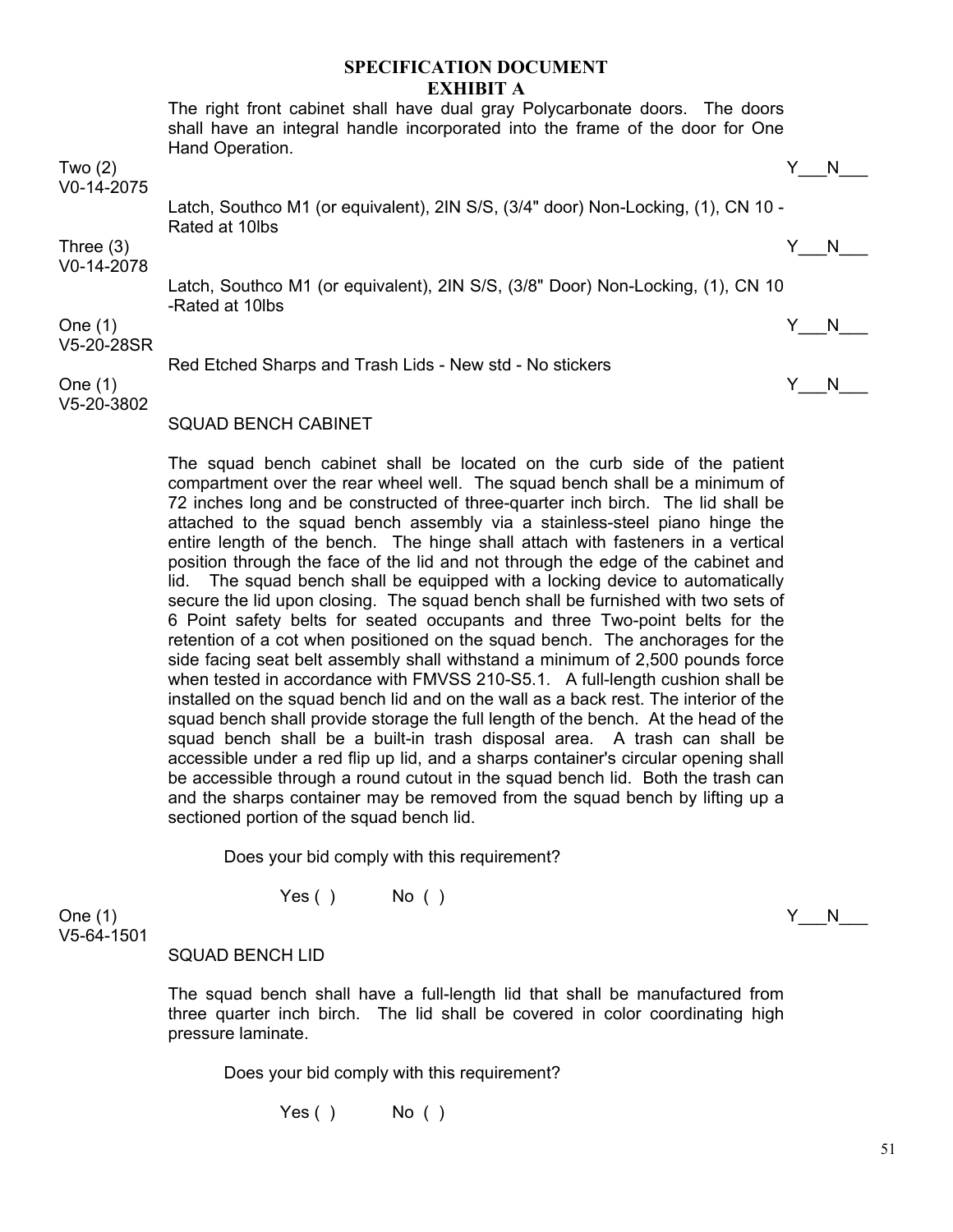One (1)  $Y_N$  N V5-80-1005

#### SQUAD BENCH LATCH

The squad bench lid shall be secured with a paddle handle that latches automatically when the squad bench lid is closed. The latch shall hold the lid secure during transit and shall not open unless the handle is lifted.

Does your bid comply with requirement?

 $Yes()$  No ( )

One (1)  $Y_N$  N V5-82-2500

SQUAD BENCH HOLD OPEN

When the squad bench lid is lifted, it shall be held in place by a 60 pound pneumatic hold open.

Does your bid comply with requirement?

Yes ( ) No ( )

One (1)  $Y_N$  N VA-40-4530

CURBSIDE SPLINT CABINET

A cabinet shall be located above the squad bench near the headliner. The cabinet shall be 7 inches deep, approx. 8 inches high and run the length from the curbside door to the rear wall cabinet. The cabinet shall be separated into two equal cabinets with gray Lexan Flap glass doors.

Does your bid comply with this requirement?

Yes ( ) No ( )

One (1)  $Y_N$  N VH-H2-0300

STREETSIDE REAR MIDDLE CABINET

Cabinet "H" shall be located on the street side of the patient compartment. It shall be the rear most middle cabinet and shall be 20.75 inches high and 38.25 inches wide. The opening shall provide access to compartment "D".

Does your bid comply with this requirement?

 $Yes()$  No ( )

One (1)  $Y_N$  N VH-O1-0100

STREETSIDE MIDDLE LOWER CABINET

Cabinet "O" shall be located on the street side of the patient compartment. It shall be the middle lower cabinet just below cabinet "M" and shall be 15.0 inches high, 22.0 inches wide, and 19.5 inches deep. This cabinet should contain a

52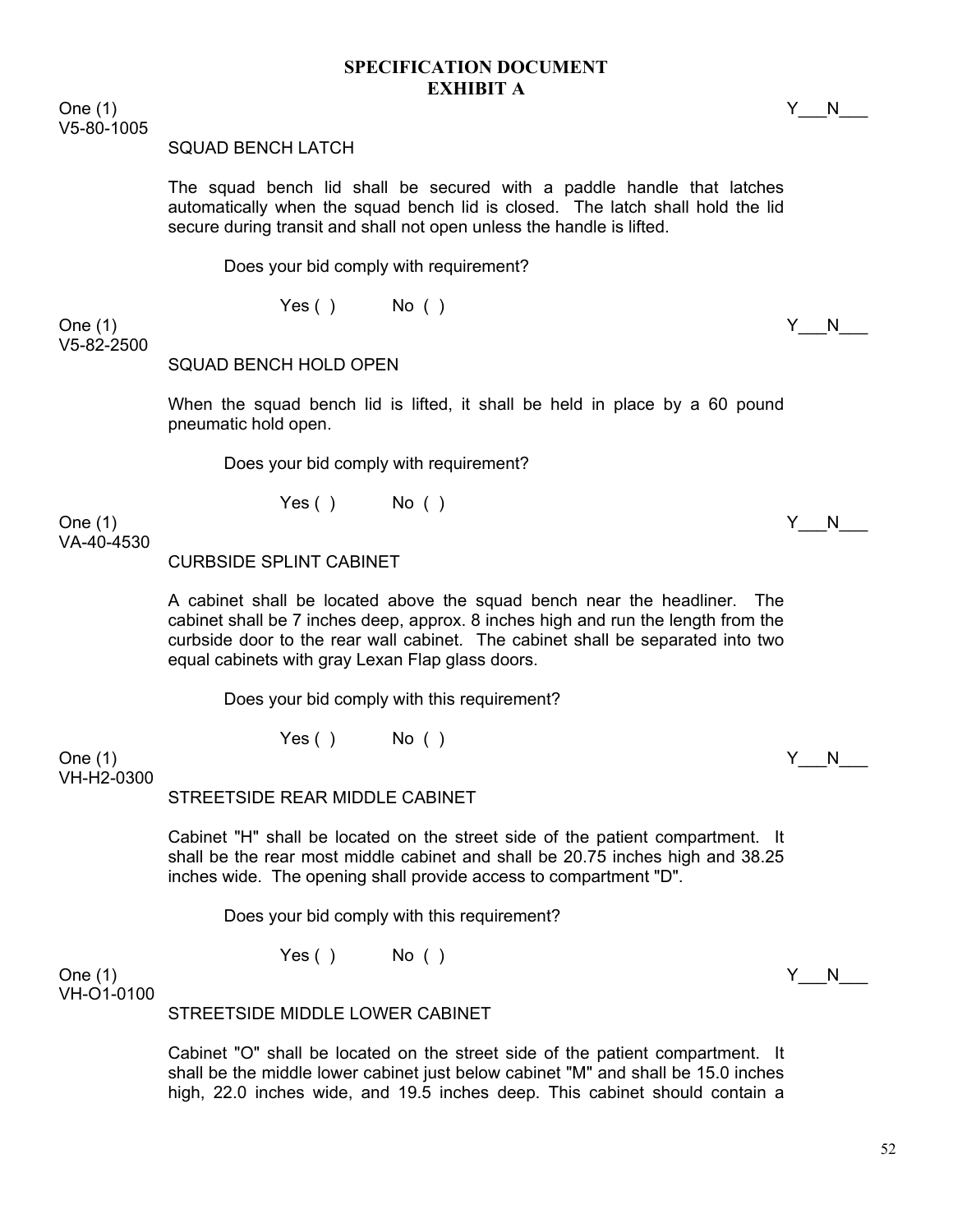Medi-Kool, or equivalent, IV and blanket warmer and cooler with a control thermostat.

Does your bid comply with this requirement?

Yes ( ) No ( )

One (1)  $Y_N$  N VH-Q0-0101

CPR SIDE SEAT

A CPR side seat shall be located just above the rear street side wheel well. Seamless upholstered cushions shall be located on the bottom and rear wall of the seat area. Cushions shall also be located above the head area for safety.

Does your bid comply with this requirement?

 $Yes()$  No ( )

One (1)  $Y_N$ VH-Q0-0301

CPR SEAT STORAGE

A small storage area shall be located under the CPR seat and just above the wheel well. The storage shall be accessed by lifting a lid which holds the bottom seat cushion.

Does your bid comply with this requirement?

 $Yes()$  No ( )

One (1)  $Y_N$  N VH-R1-0106

CPR SEAT BARRIER BAR

A 7 1/2" high x 6 7/8" wide "U" shaped 1.5" stainless steel barrier bar shall be installed even with the upper head strike area forward of the CPR side seat. This bar shall be fitted with a padded upholstery cover to match the unit's interior. The padding for the bar will be 1" block foam on each side of a PVC cover shaped to fit over the bar.

One (1)  $Y_N$  N VI-J2-0300

#### STREETSIDE REAR UPPER CABINET

Cabinet "J" shall be located on the street side of the patient compartment. It shall be the rear upper cabinet and shall be 18.5 inches high, 24.25 inches wide, and 19.5 inches deep.

Does your bid comply with this requirement?

 $Yes()$  No ( )

One (1)  $Y_N$  N VI-K1-0200

STREETSIDE REAR UPPER CABINET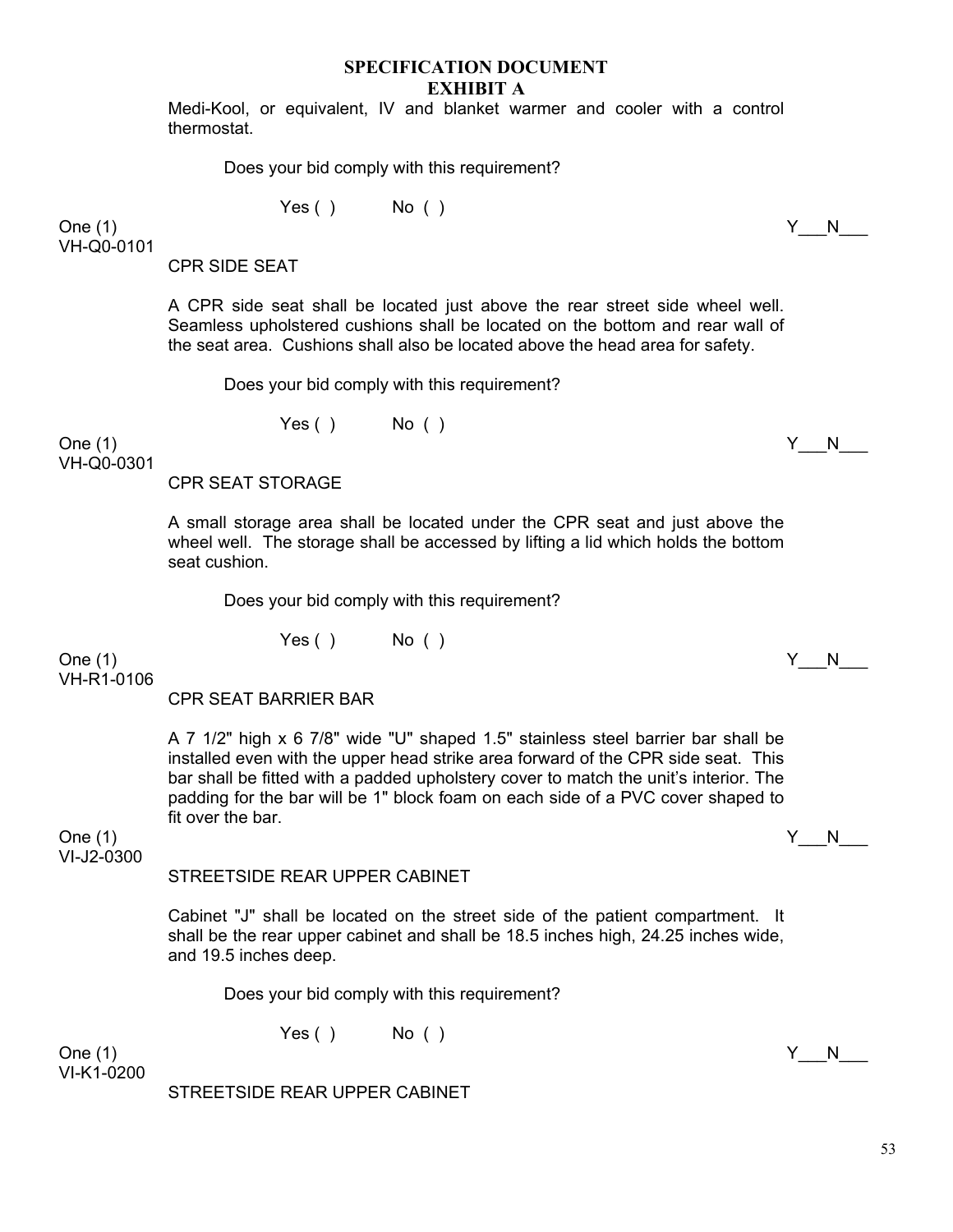Cabinet "K" shall be located on the street side of the patient compartment. It shall be the rear upper cabinet just above cabinet "M" and shall be 18.5 inches high, 26.75 inches wide, and 19.5 inches deep.

Does your bid comply with this requirement?

 $Yes()$  No ( )

One (1)  $Y_N$  N VI-L1-0356

STREETSIDE FORWARD UPPER CABINET

Cabinet "L" shall be located on the street side of the patient compartment. It shall be the forward upper cabinet just above the action area. The cabinet shall be 18 inches high, 39 1/2 inches wide and 17 3/4 inches deep.

Does your bid comply with this requirement?

 $Yes()$  No ( )

One (1)  $Y_N$  N VK-15-2000

#### CABINET DOORS AND FRAMES

The cabinets shall have doors that follow the standards of SAE J3058 Ambulance Interior Storage Compartment Integrity.

The sliding cabinet doors shall be framed with a T6- 6063 aluminum frame with specially designed negative angled grooves for the spring latched handles to grip onto for latching. The corners of the frames shall be double keyed for stability and strength. The frame shall be gasketed to prevent intrusion of liquids into the cabinets. The sliding doors shall be made of 1/4" polycarbonate in either a clear, grey or bronze finish as specified by the end user. The tail end of the doors shall have a T6-6063 aluminum stiffener that interlocks with the mating door to give additional strength against impact. The leading handle shall be spring loaded to give a self-latching function with the door frame groove to prevent the doors from inadvertently coming open. If the end user chooses to have the restocking feature, the frame will be hinged in a minimum of two locations and a separate spring steel handle assembly shall be attached to the bottom of the cabinet to lock the frame in place when shut. This handle for unlatching and opening the restocking feature shall be accomplished without opening the sliding doors, from the outside of the cabinet.

One (1)  $Y_N$  N VK-15-4020

CABINET "H" DOOR

The door to cabinet "H" shall be a gray polycarbonate slider. The door handles shall be self-latching when closed. This door meets SAE J3058.

One (1)  $Y_N$  N VK-16-5020

CABINET "O" DOOR

The door to cabinet "O" shall be a gray polycarbonate slider. The door handles shall be self-latching when closed. This door meets SAE J3058.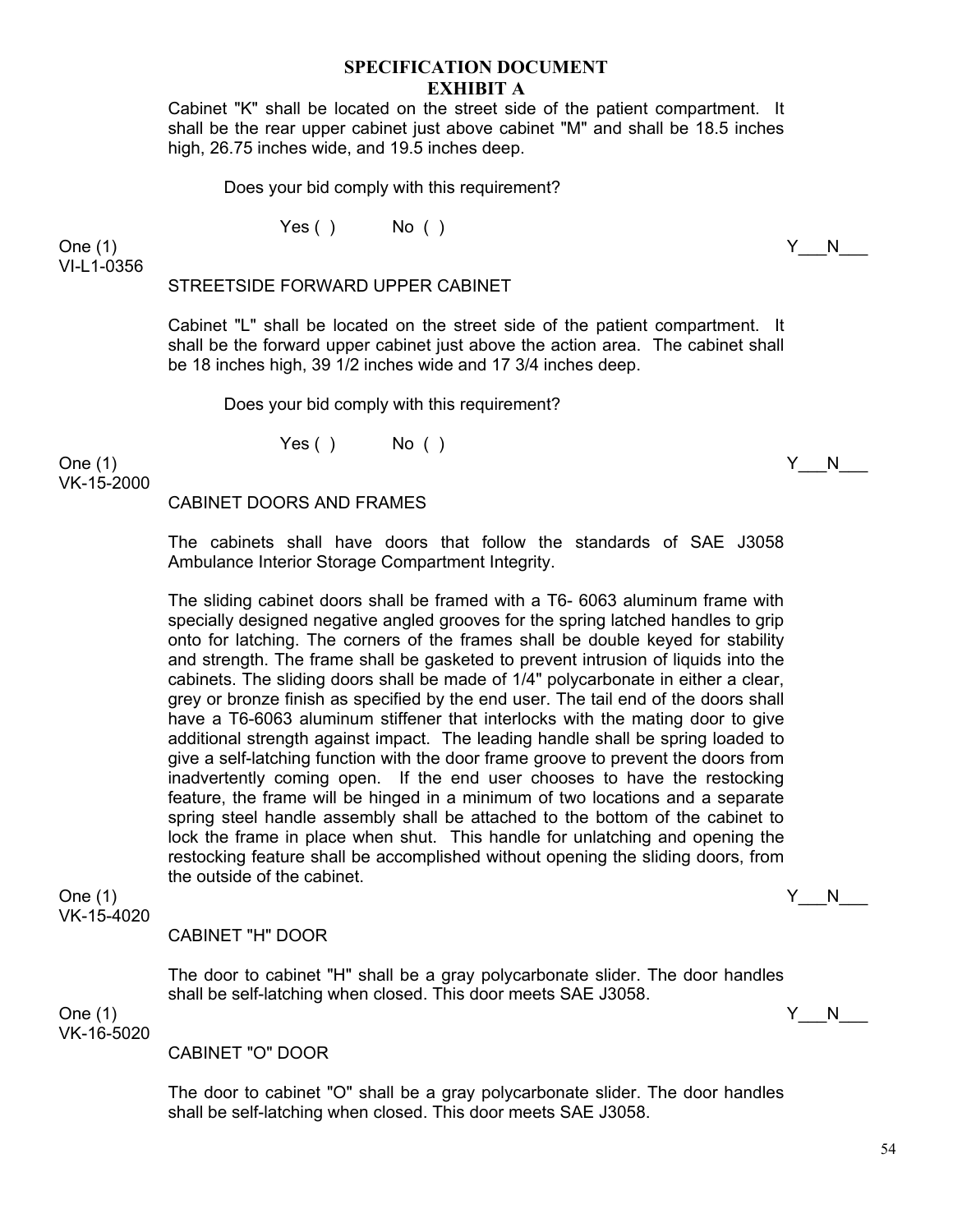One (1)  $Y_N$  N VP-10-5463

#### TELEMETRY TRAY

The top of the telemetry cabinet shall provide a clean work area. The countertop shall be one piece with a one-inch lip around the tray. The tray shall be manufactured from molded polyester resin to provide a seamless countertop. The tray shall be topped with a durable topcoat of black gel coat. NO EXCEPTION.

VP-10-5924

#### One (1)  $Y_N$  N

#### ACTION AREA TRAY

The top of the action area cabinet shall provide a clean work area. The countertop shall be one piece with a one-inch lip around the tray. The tray shall be manufactured from molded polyester resin to provide a seamless countertop. The tray shall be topped with a durable topcoat of black gel coat. NO EXCEPTION. This tray is mandatory to facilitate cleaning and contain any fluids or bio.

Does your bid comply with this requirement?

 $Yes()$  No ()

One (1)  $Y_N$  N VP-15-7020

ACTION AREA CABINET

The action area shall provide for easy access to switches located in the action from the attendant seat, squad bench and CPR seat, if applicable. The switches shall be located in an angled cabinet on the back wall of the action area. The suction container shall be recessed into the aisle facing face of the action area cabinet below the tray surface.

#### One (1) Y\_\_\_N\_\_\_ VU-15-2020

CABINET "J" DOOR

The door to cabinet "J" shall be a gray polycarbonate slider. The door handles shall be self-latching when closed. This door meets SAE J3058.

One (1)  $Y_N$  N VU-15-4020

CABINET "K" DOOR

The door to cabinet "K" shall be a gray polycarbonate slider. The door handles shall be self-latching when closed. This door meets SAE J3058.

One (1)  $Y_N$  N VU-15-9000

CABINET "L1" DOOR

The door to cabinet "L1" shall be a solid wood door hinged on the right.

Does your bid comply with this requirement?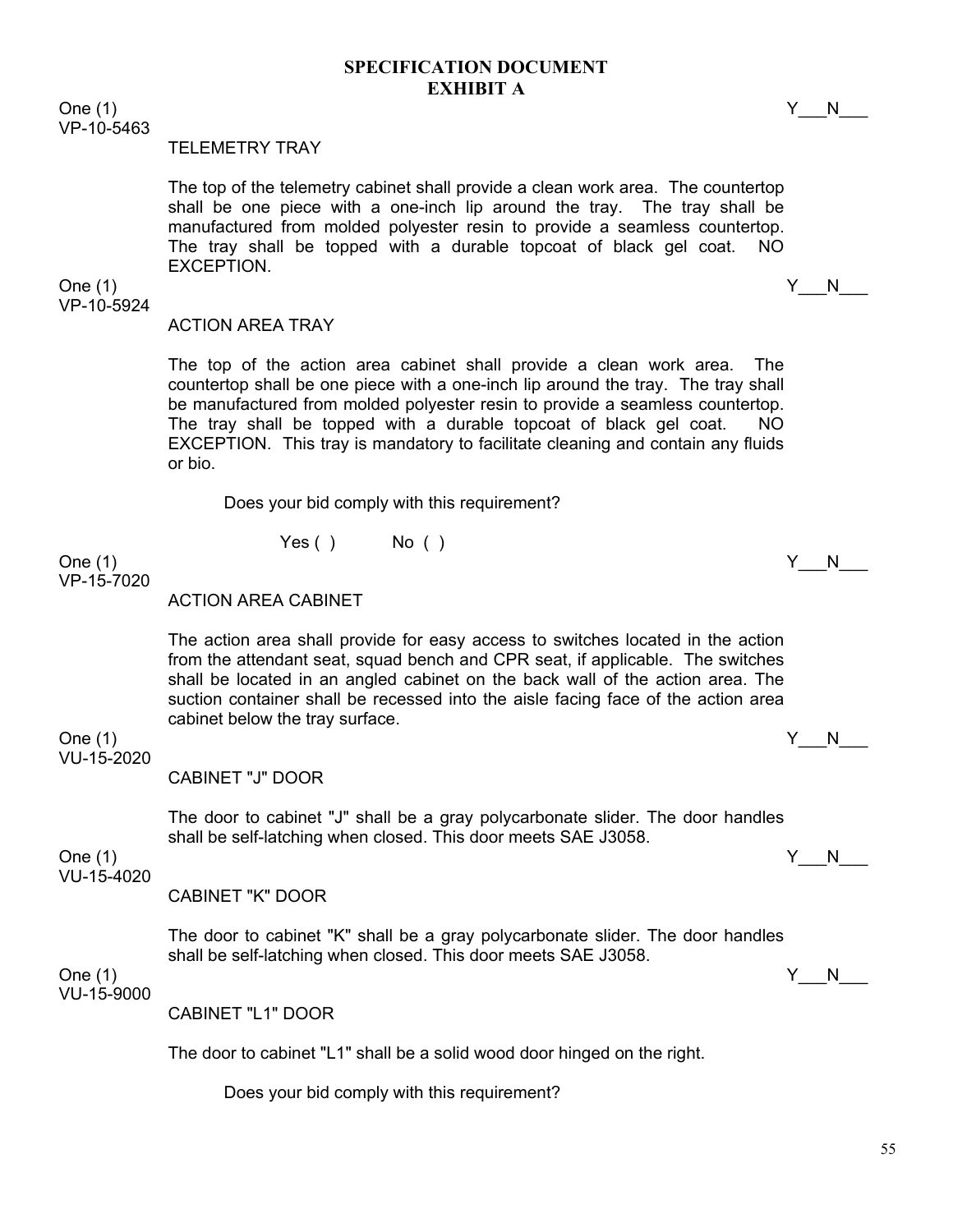$Yes()$  No ()

One (1)  $Y_N$  N VU-16-3020

#### CABINET "L2" DOOR

The door to cabinet "L2" shall be a gray polycarbonate slider. The door handles shall be self-latching when closed. This door meets SAE J3058.

One (1)  $Y_N$  N YY-00-0000

# STANDARD MANDATORY MISCELLANEOUS FOUIPMENT

Unless otherwise precluded elsewhere in this specification the vehicle shall be equipped with the following:

\*One five-pound fire extinguisher that is ABC dry chemical multipurpose with a quick release bracket.

\*No smoking oxygen equipment signs conspicuously place in the cab and patient compartment.

\*A back up alarm and camera, audible warning device activated when the vehicle is shifted into or moving in reverse.

In addition, the following items shall be shipped loose in the vehicle:

#### One (1)  $Y_N$  N YY-00-0001

SPARE TIRE MOUNTING

The spare tire mounting brackets shall be shipped loose in the vehicle.

Does your bid comply with this requirement?

One (1)  $Y_N$  N YY-13-3000

SPARE TIRE

The OEM spare tire shall be shipped with the vehicle.

 $Yes()$  No ( )

 $Yes()$  No ( )

Does your bid comply with this requirement?

One (1)  $Y_N$  N ZZ-ZZ-0150

Indemnification Statement

One (1)  $Y_N$  N ZZ-ZZ-0200

QUALITY ASSURANCE PROVISIONS

Defective components shall not be furnished. Parts, equipment, and assemblies, which have been repaired or modified to overcome deficiencies shall not be furnished without the written approval of the purchaser. Construction methods utilized shall be in accordance with industry standards. Component parts and units shall be manufactured to definite standard dimensions with proper fits,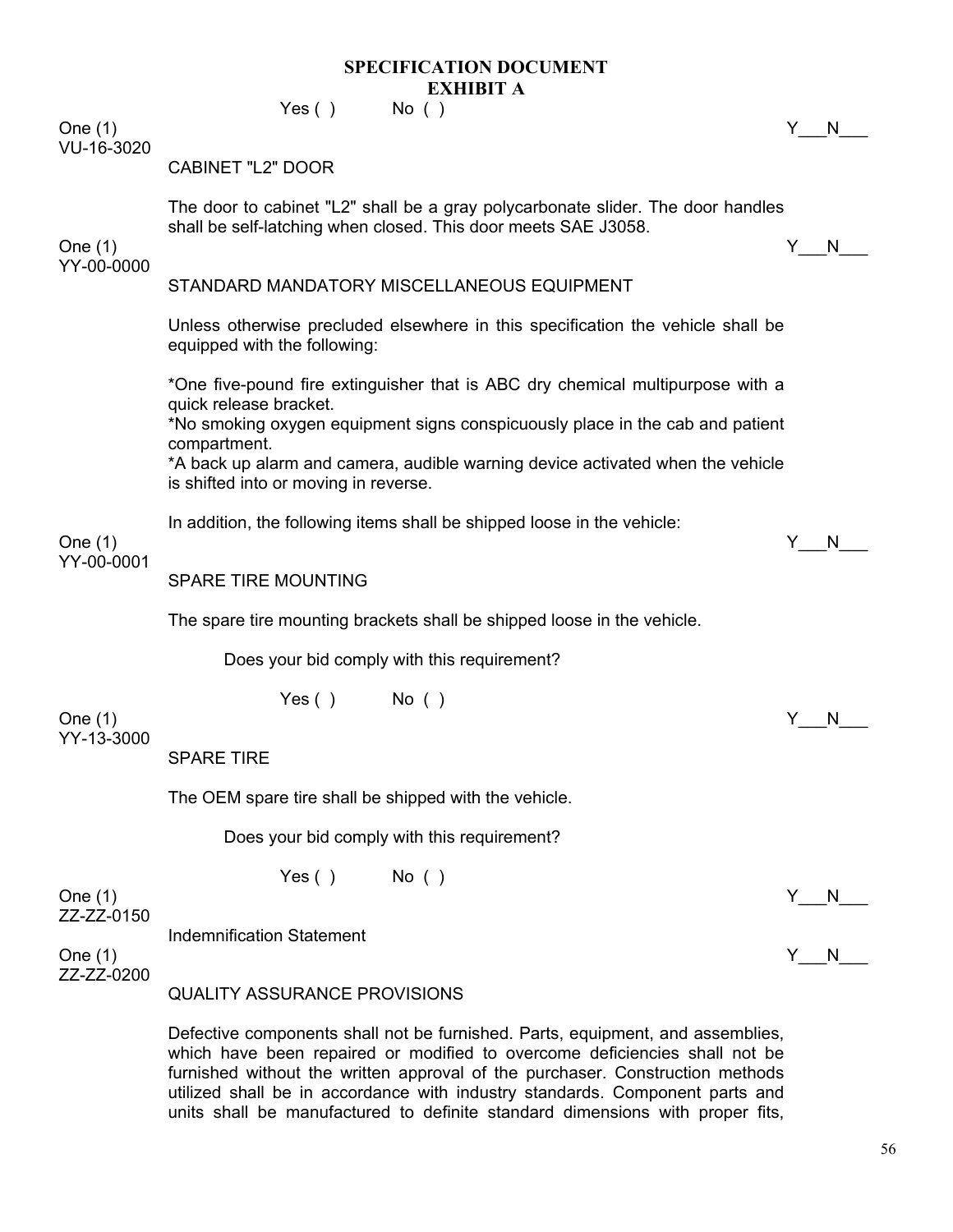clearances, and uniformity. The general appearance of the vehicle shall not show any evidence of poor workmanship.

At the time of delivery, the manufacturer's representative shall explain the use and operation of the new vehicle(s) and provide an owner's manual for the complete vehicle. The manual shall contain useful information on routine maintenance and trouble shooting. All warranty registration materials shall be completed and explained at the time of delivery. The manufacturer shall arrange for over the road delivery under the finished vehicle(s) own power. The vehicle(s) shall be delivered clean and free of road debris with at least fifty percent fuel on board.

The bidder shall be responsible for the performance and test requirements required herein. This agency reserves the right to perform any of the inspections and tests set forth in this specification where such inspections are deemed necessary to assure conformation of specification. The primary manufacturer shall conform to this agency's representatives with instruments and all such assistance as may be required.

Does your bid comply with this requirement?

 $Yes()$  No ()

The primary manufacturer shall be ISO 9001:2008 certified.

Does your bid comply?

 $Yes()$  No ()

**TESTS** 

The primary manufacturer is obligated to prove that the vehicle, ambulance components and equipment provided meet the requirements of this specification and are compliant to Federal Ambulance Specification KKK-A-1822-F and any amendments in effect at the time of this bid. Copies shall be provided with this of the test documents and a letter from an independent testing laboratory that has performed the tests certifying that the following tests have been conducted and passed. Test documents or any source other than described above shall not be accepted. Failure to comply with the requirement shall be considered as nonresponsive and will not be accepted. The certified tests are as follows and conform to the requirements of this specification and Federal Ambulance Specification KKK-A-1822-F.

- A. Vehicle Physical Dimensions (3.4.11 through 3.4.11.6)
- B. Patient Compartment Interior Dimensions (3.10.4)
- C. Stepwell, Bumpers and Facilitation (3.11 through 3.10.11, 3.10.3 through 3.10.16 and 3.9.9)
- D. Storage Compartment and Facilitation (3.11 through 3.11.2.1,3.11.4 and 3.11.6)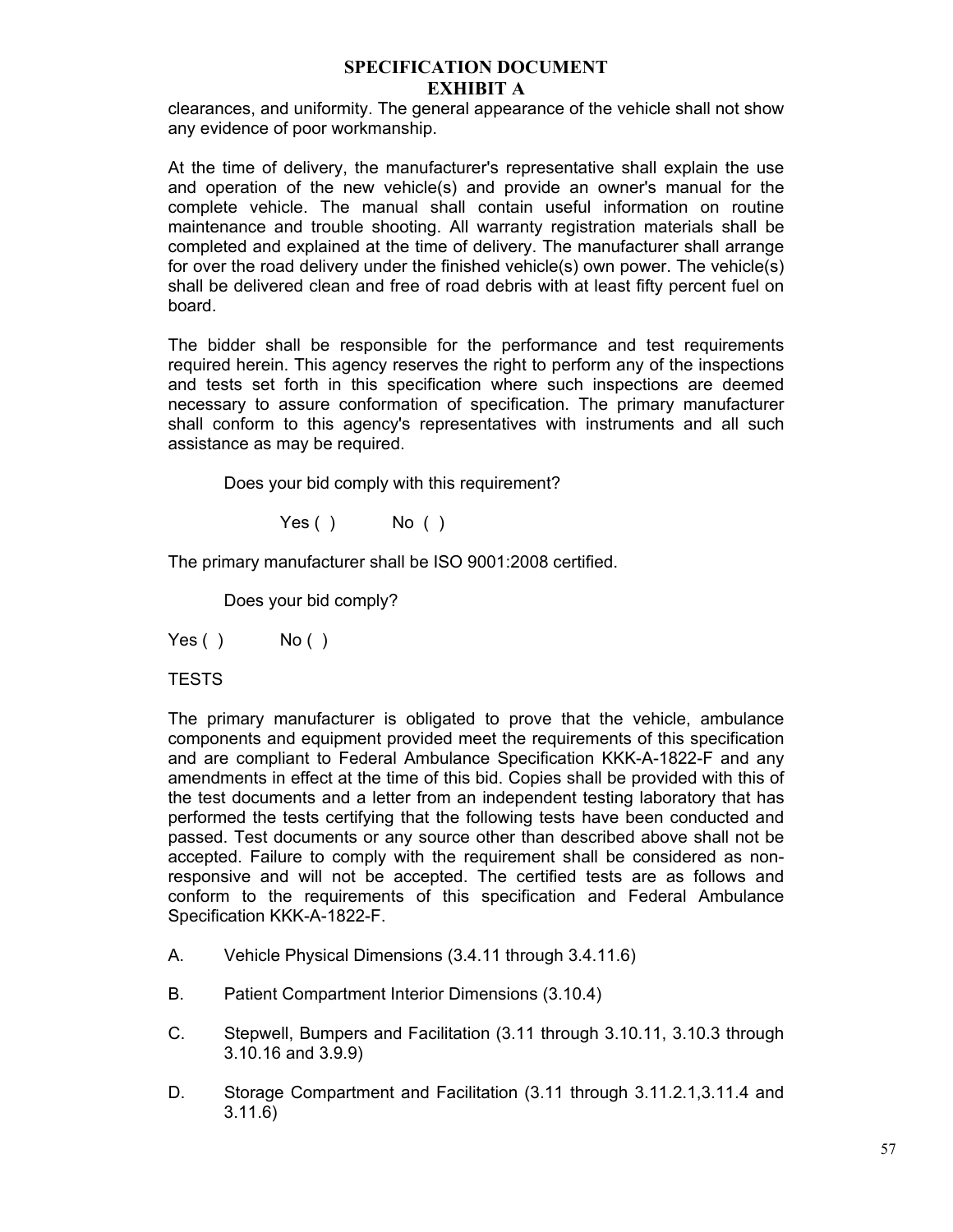- E. Ambulance Body and Patient Area (3.10.1 through 3.10.3, 3.10.6 through 3.10.8, 3.10.20 through 3.10.11, 3.10.3 through 3.10.16 and 3.9.9)
- F. Vehicle Weight Distribution (4.4.3 and 3.5 through 3.5.6 and 3.19)
- G. Water Spray Test (4.4.5)
- H. 115 VAC Utility Power (3.7.8 through 3.7.8.3)
- I. Electrical System Components (3.7.8 through 3.7.8.3, 3.7 through 3.7.5, 3.7.7 through 3.7.7.4, 3.7.9 through 3.7.11, 3.8.1, 3.8.4 and 3.8.50)
- J. Patient compartment Illumination (3.8.5.1)
- K. Electrical Generating System (3.7.6 through 3.7.6.3 and AMD 005)
- L. Warning Lights and Siren System (3.8.2 through 3.8.4 and 3.14.6)
- M. Door Latches, Hinges and Hardware (3.10.9)
- N. Static Load Test (3.10.5 and AMD 001)
- O. Patient Compartment Interior Surfaces (3.10.17 and FMVSS 302)
- P. Oxygen System Test (4.4.6, 3.12.1 and 3.12.1.1)
- Q. Oxygen Cylinder Restraint Test (3.11.3 and AMD 003)
- R. Litter Fastener and Anchorage (3.11.7 and AMD 003)
- S. Suction Aspirator System (3.12.3 and 3.12.4)
- T. Heating Criteria (3.4.2, 3.7.9 through 3.7.11, 3.6.3.2, 3.13.1 through 3.13.7)
- U. Air Conditioning Criteria (3.4.2, 3.7.9 through 3.7.11, 3.6.3.2, 3.13.7, 3.6.4.5.1 through 3.6.4.5.1)
- V. Ventilation Criteria (3.13.6)
- W. Patient Compartment Sound Level (3.13.8 and AMD 006)
- X. Patient Color and Markings (3.16 through 3.16.2 and 3.16.4)
- Y. Manuals and Handbooks (3.20 and 6.8)
- Z. Seat Belt Test (3.11.6)
- AA. Electromagnetic Radiation and Suppression (3.7.12)
- BB. Standard Miscellaneous Equipment (3.15.2)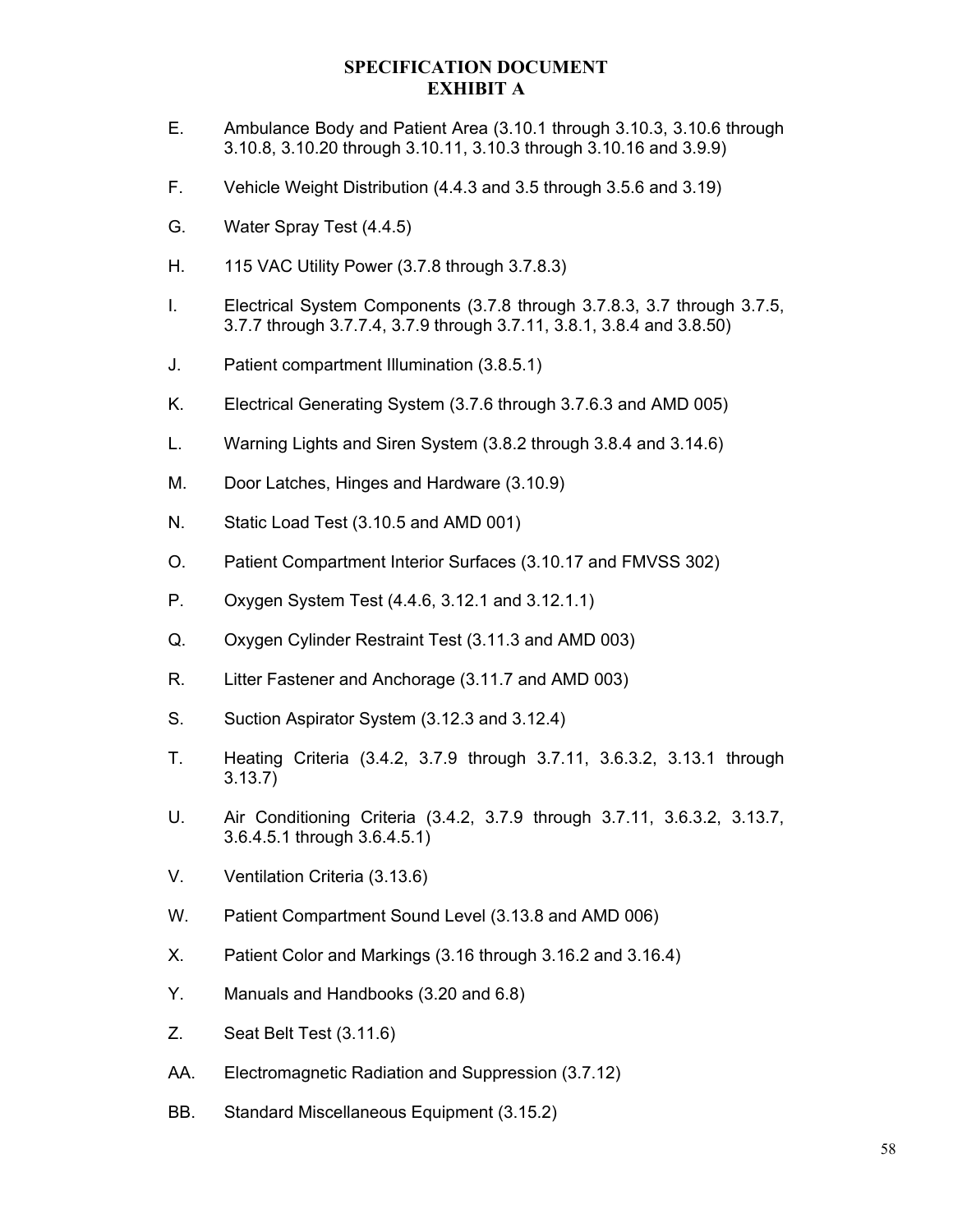CC. Miscellaneous Equipment (3.7.5 and 3.9.5)

Does your bid comply with this requirement?

Yes ( ) No ( )

# **EXCEPTIONS**

Exceptions shall be submitted as set forth in section A1.1.2 of this document. This agency will accept proposals from any business entity proclaiming to manufacturer vehicle(s) to conform with this specification. Further, this agency will not deny the right of any manufacturer to present their product. However, it should be noted, that any primary manufacturer that does not take exceptions shall produce the vehicle exactly as described. Failure to produce said vehicle may be grounds for this agency to pursue a resolution of damages through civil and criminal court.

Does your bid comply with this requirement?

Yes ( ) No ( )

**PROPOSER INFORMATION:** 

**Legal Name of Proposer** 

**Address** 

**Authorized Representative (Full Name & Title)**

\_\_\_\_\_\_\_\_\_\_\_\_\_\_\_\_\_\_\_\_\_\_\_\_\_\_\_\_\_\_\_\_\_\_\_\_\_\_\_\_

\_\_\_\_\_\_\_\_\_\_\_\_\_\_\_\_\_\_\_\_\_\_\_\_\_\_\_\_\_\_\_\_\_\_\_\_\_\_\_\_

 $\mathcal{L}_\text{max}$  and  $\mathcal{L}_\text{max}$  and  $\mathcal{L}_\text{max}$  and  $\mathcal{L}_\text{max}$ 

**Signature**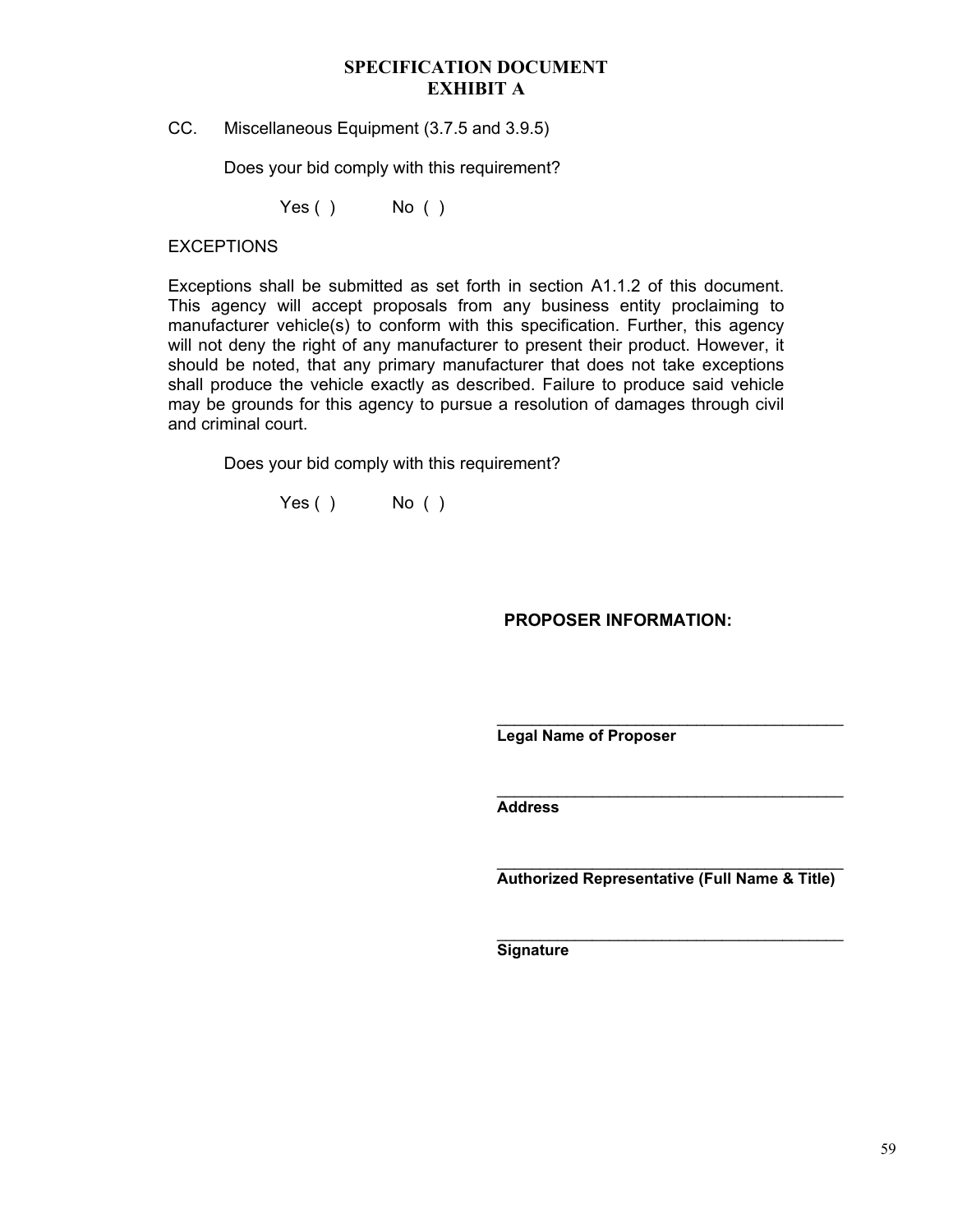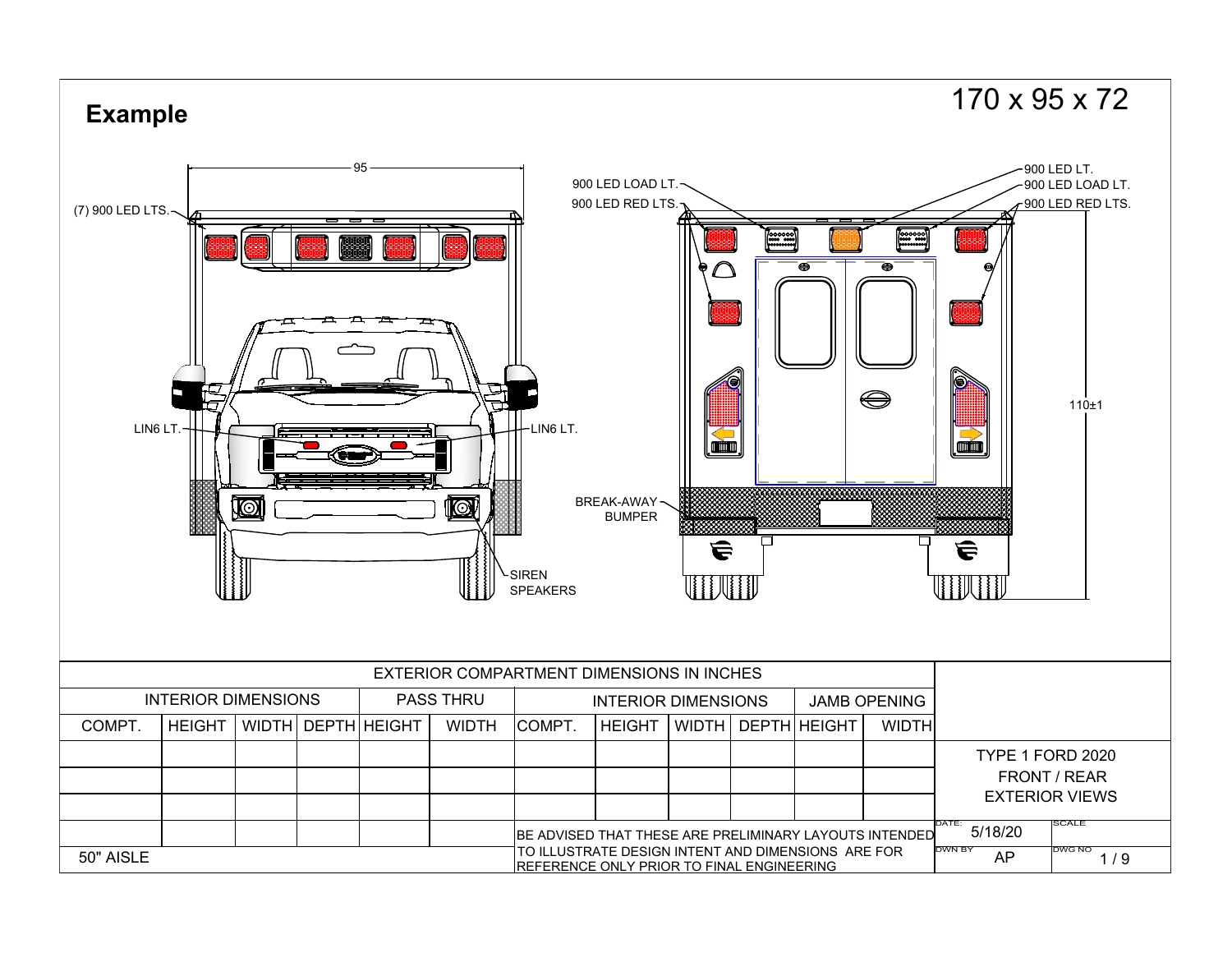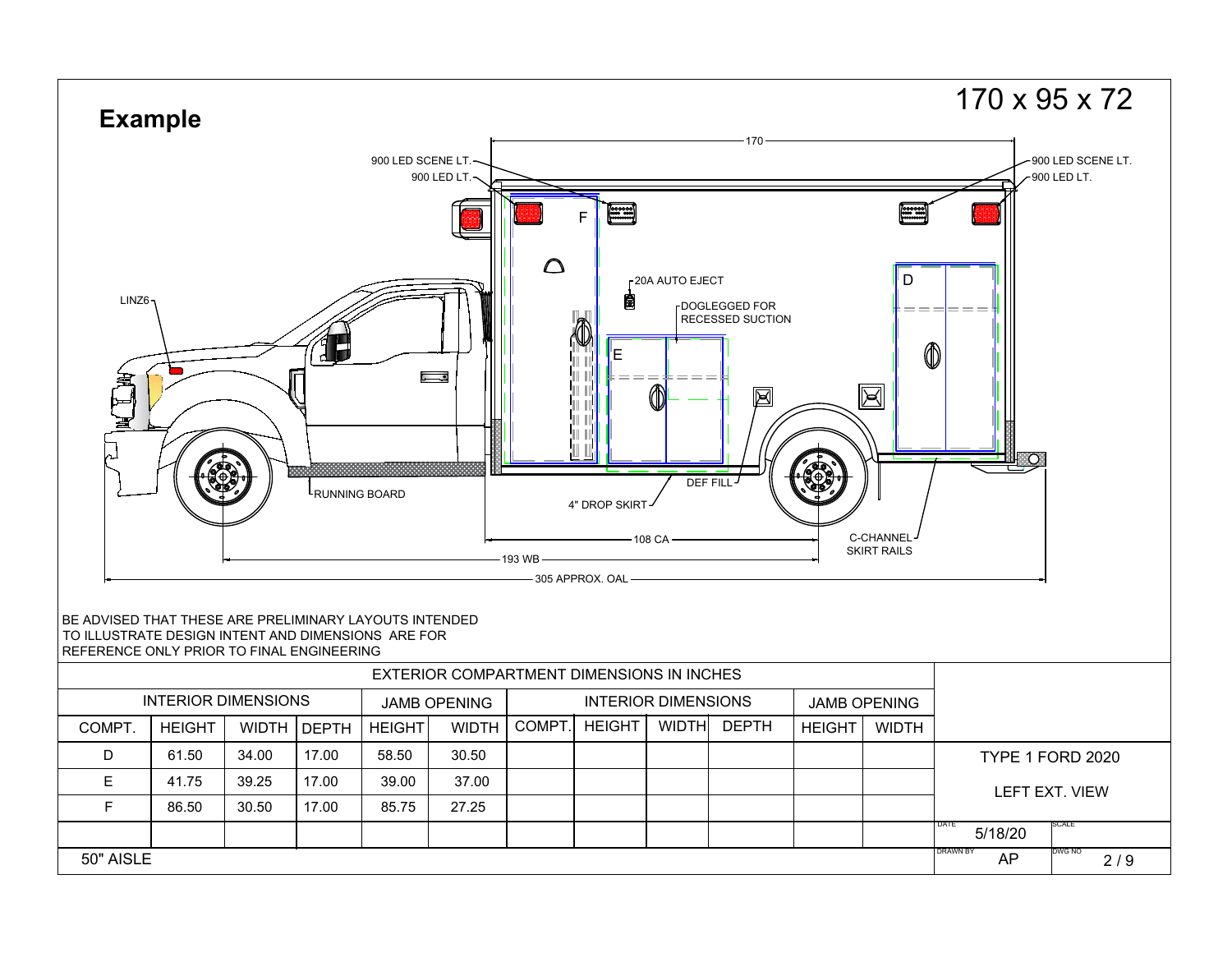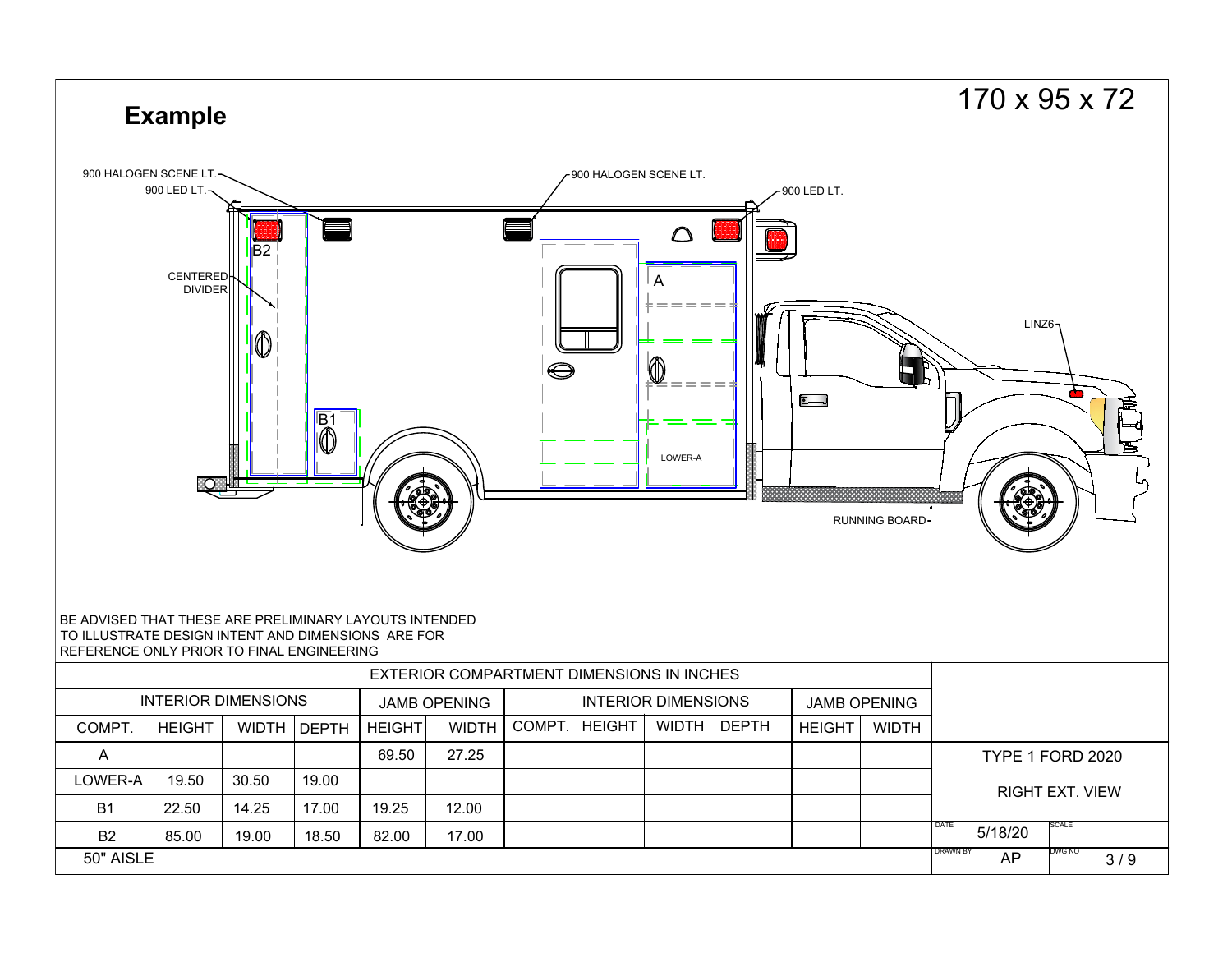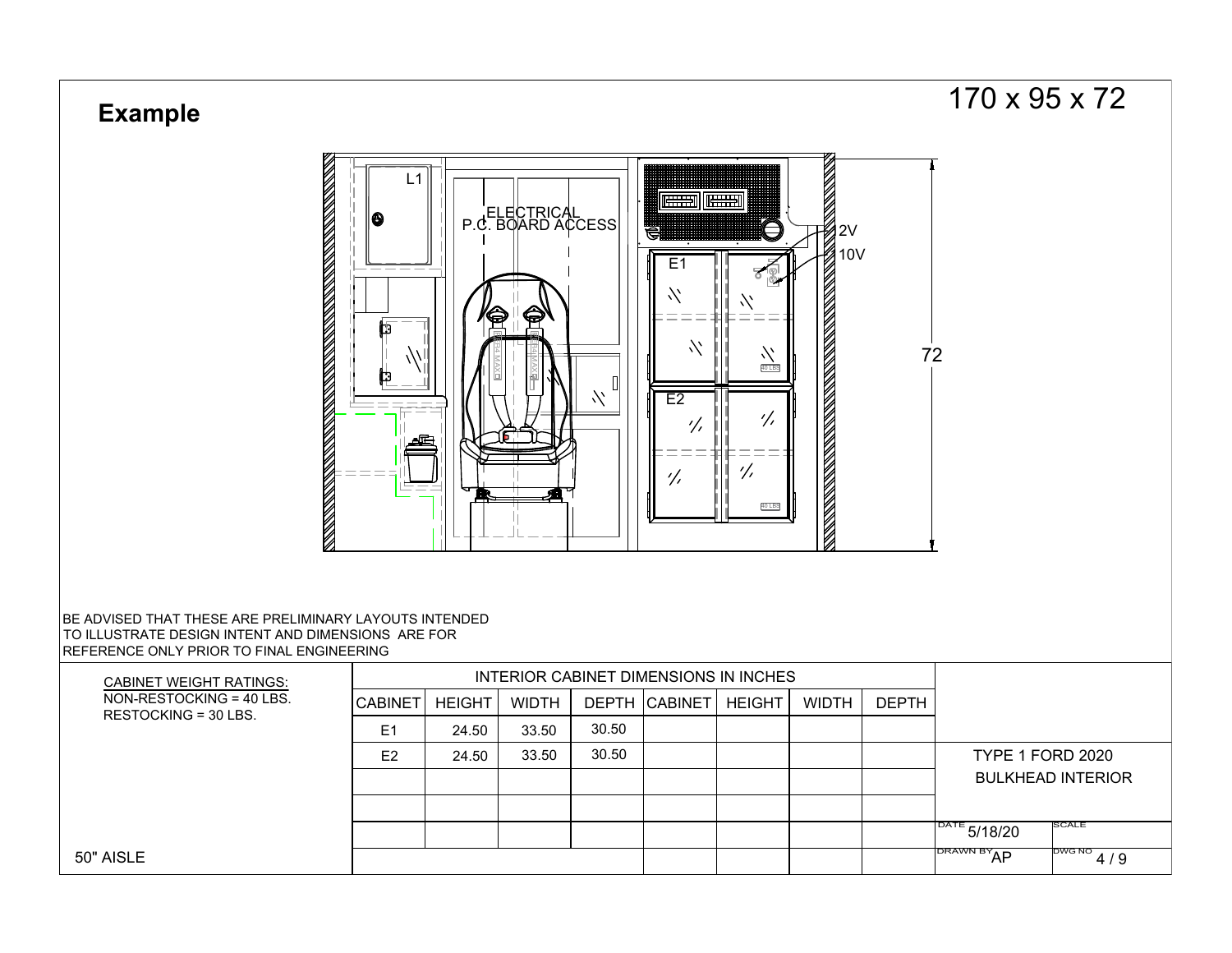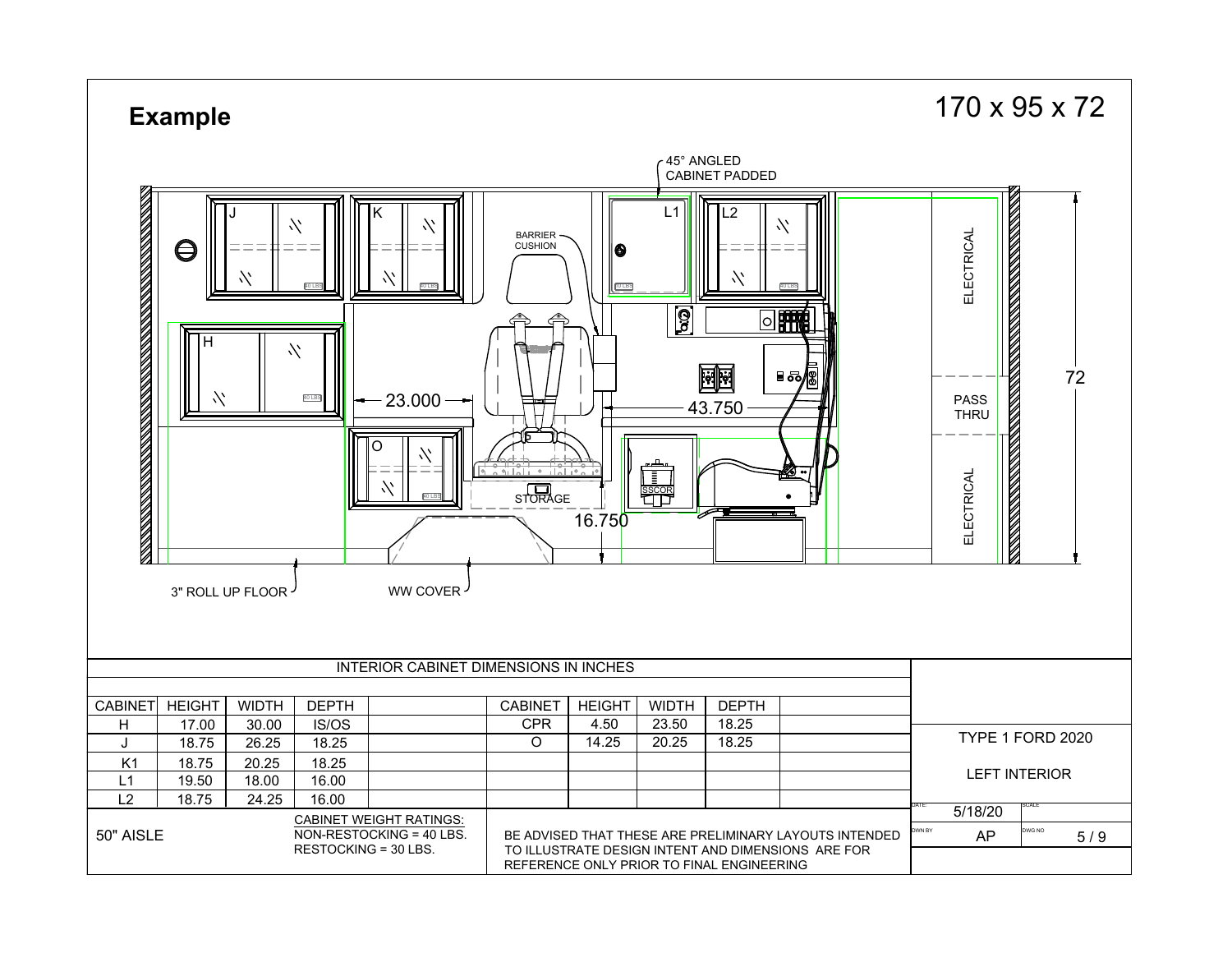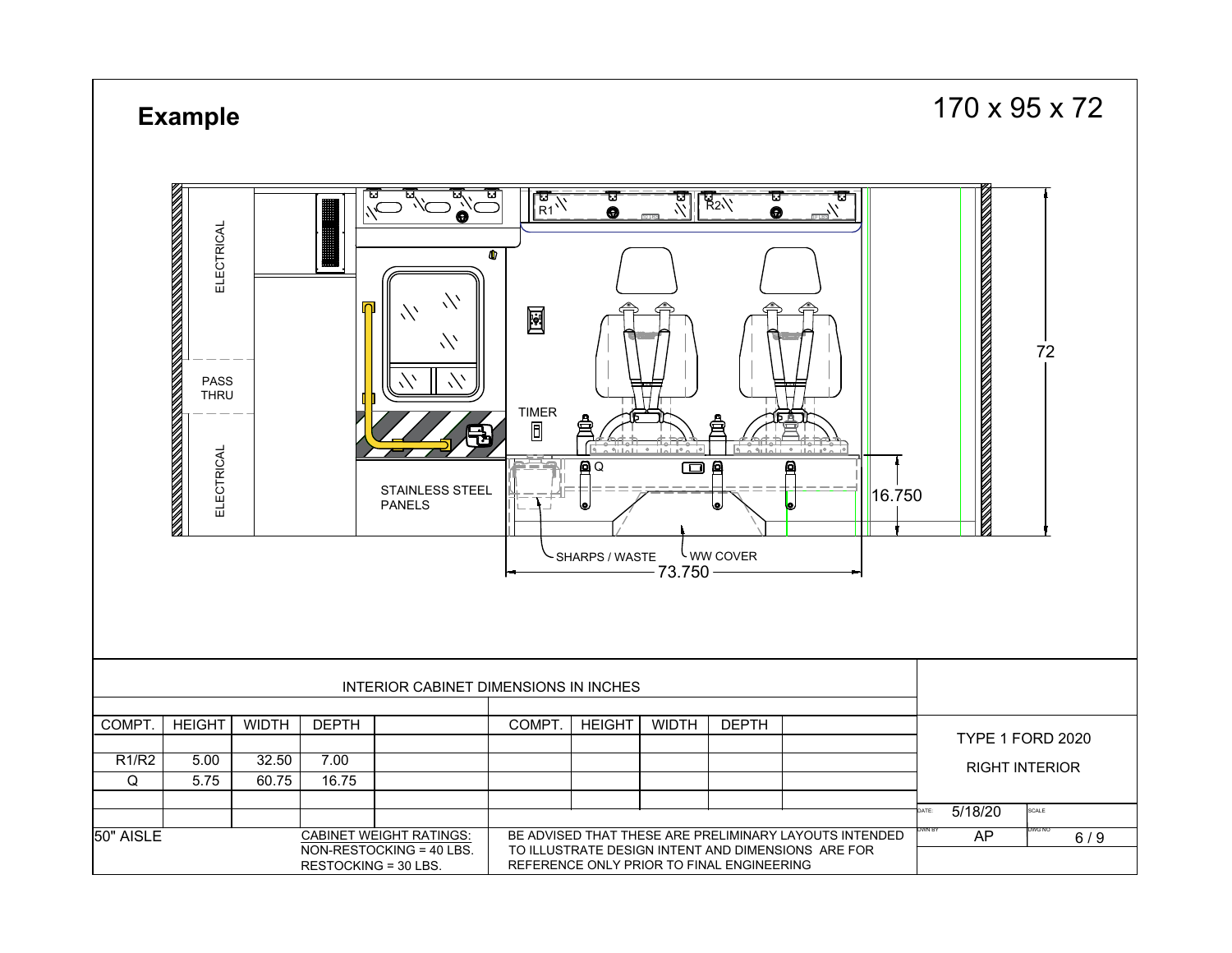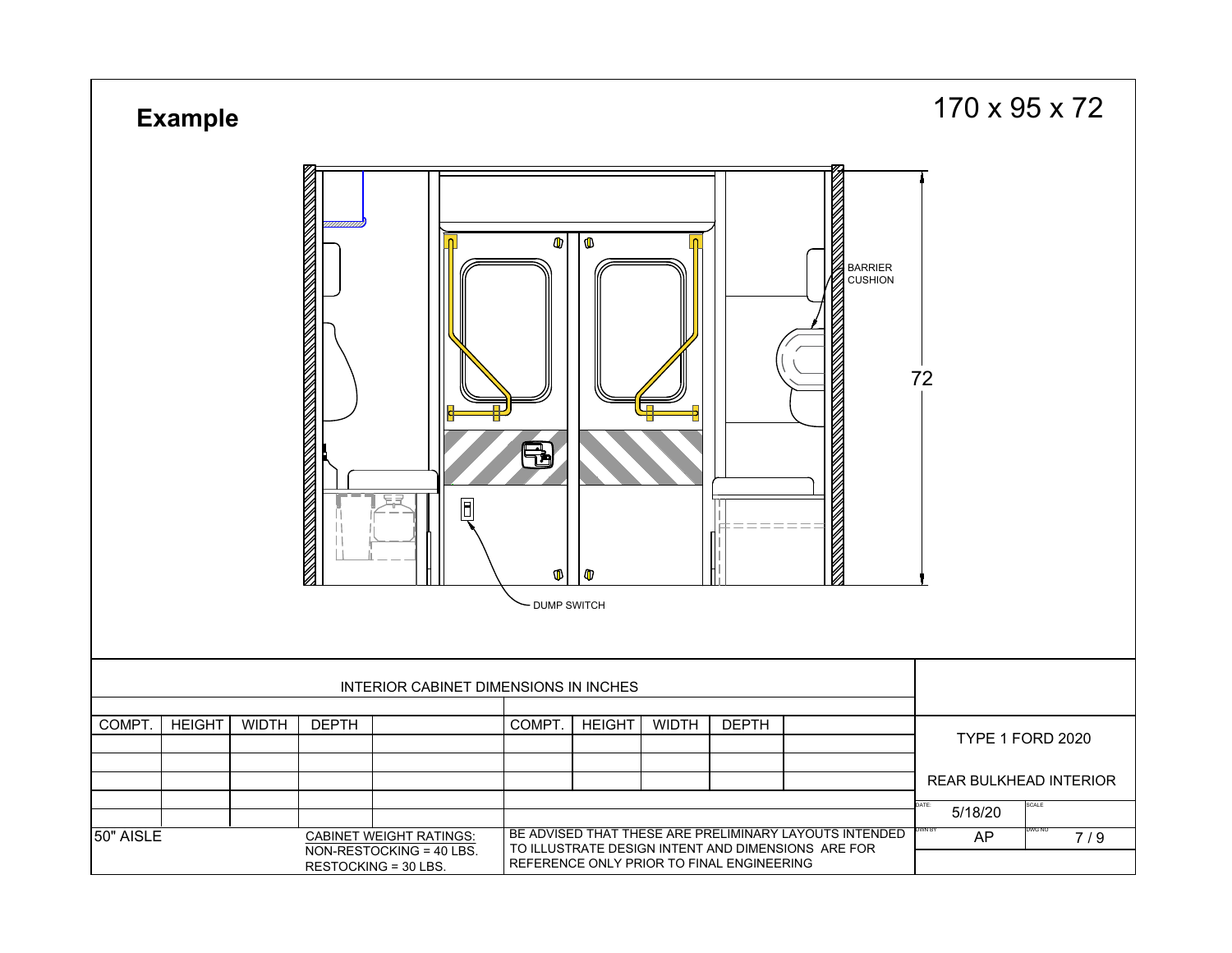